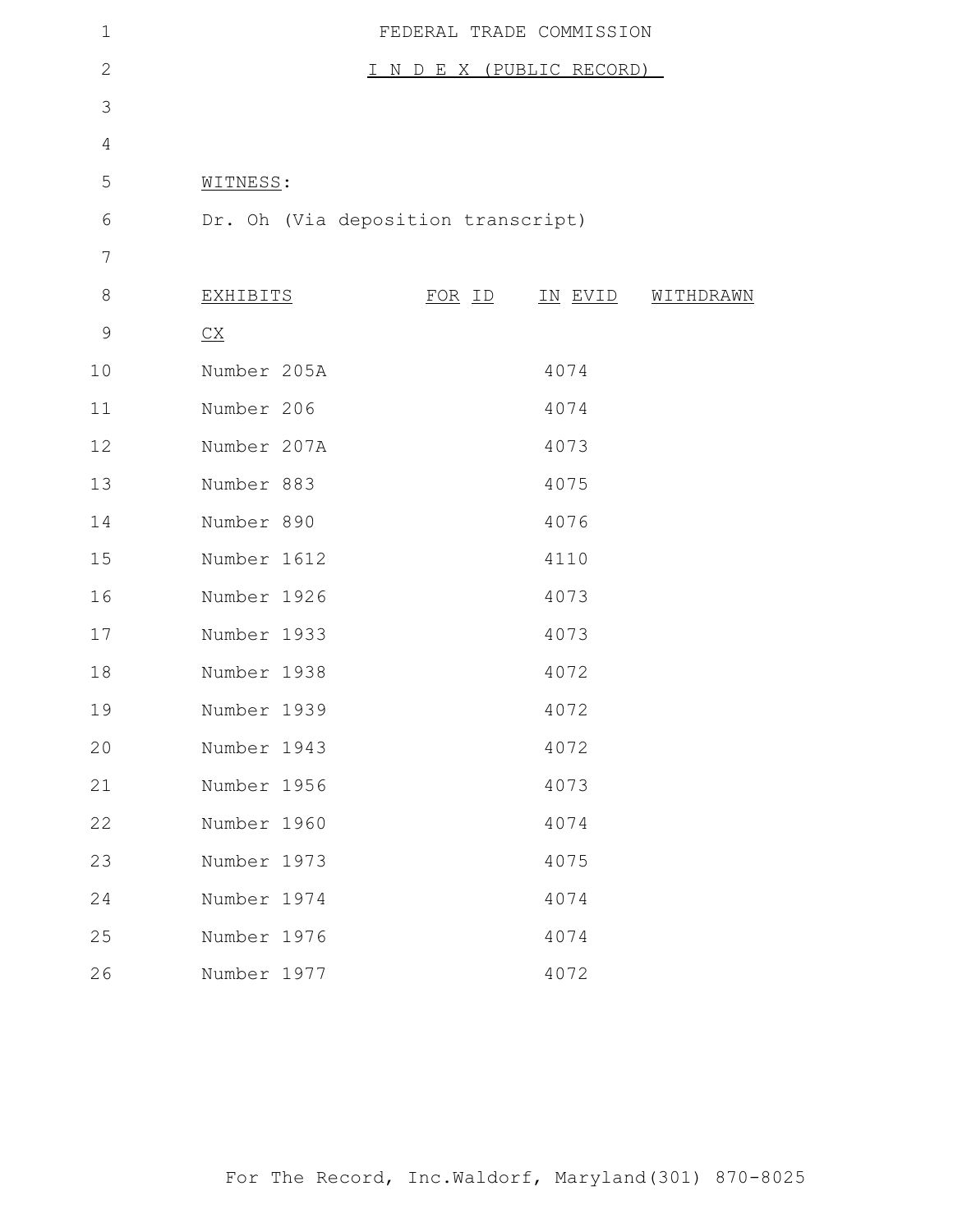| $\mathbf 1$    | $\underline{CX}$        |      |
|----------------|-------------------------|------|
| $\mathbf 2$    | Number 1983             | 4075 |
| 3              | Number 1984             | 4071 |
| $\overline{4}$ | Number 1995             | 4075 |
| 5              | Number 1996             | 4075 |
| 6              | Number 2008             | 4072 |
| 7              | Number 2014             | 4076 |
| 8              | Number 2237             | 4109 |
| $\mathcal{G}$  | Number 2288             | 4109 |
| 10             | Number 2289             | 4109 |
| 11             | Number 2290             | 4109 |
| 12             | Number 2294             | 4110 |
| 13             | Number 2297             | 4110 |
| 14             | Number 2306             | 4110 |
| 15             | Number 2334             | 4110 |
| 16             |                         |      |
| 17             | RX                      |      |
| 18             | Number 9                | 4073 |
| 19             | Number 2275             | 4111 |
| 20             |                         |      |
| 21             | $\underline{\text{JX}}$ |      |
| 22             | None                    |      |
| 23             |                         |      |
| 24             | $\overline{DX}$         |      |
| 25             | None                    |      |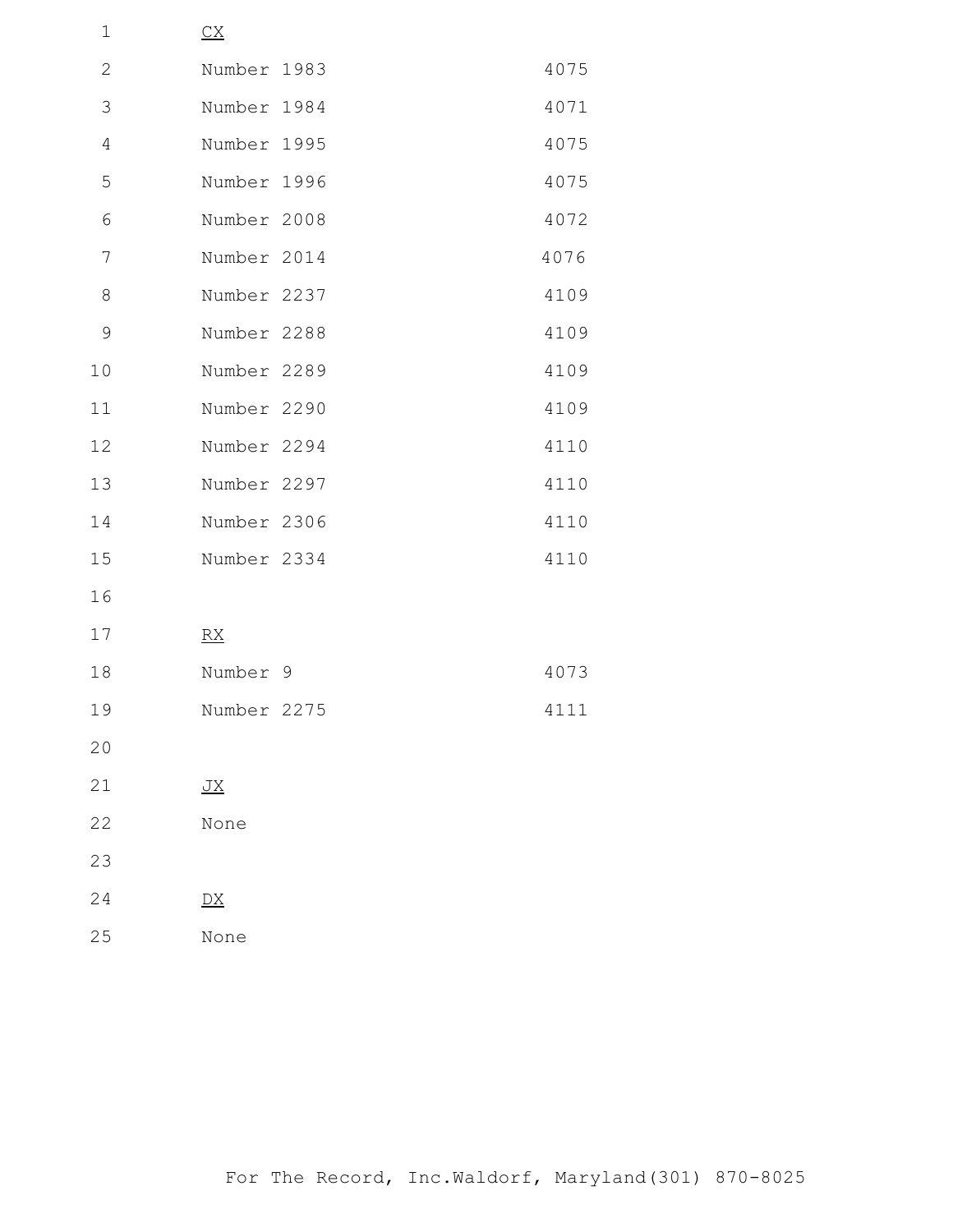| $\mathbf 1$   | UNITED STATES OF AMERICA                |
|---------------|-----------------------------------------|
| $\mathbf{2}$  | FEDERAL TRADE COMMISSION                |
| 3             |                                         |
| 4             |                                         |
| 5             | In the Matter of:<br>$\left( \right)$   |
| 6             | Rambus, Inc.<br>) Docket No. 9302       |
| 7             |                                         |
| $8\,$         |                                         |
| $\mathcal{G}$ |                                         |
| 10            | Tuesday, June 3, 2003                   |
| 11            | $11:00$ a.m.                            |
| 12            |                                         |
| 13            |                                         |
| 14            | TRIAL VOLUME 21                         |
| 15            | PART 1                                  |
| 16            | PUBLIC RECORD                           |
| 17            |                                         |
| 18            | BEFORE THE HONORABLE STEPHEN J. MCGUIRE |
|               |                                         |
| 19            | Chief Administrative Law Judge          |
| 20            | Federal Trade Commission                |
| 21            | 600 Pennsylvania Avenue, N.W.           |
| 22            | Washington, D.C.                        |
| 23            |                                         |
| 24            |                                         |
| 25            |                                         |
| 26            |                                         |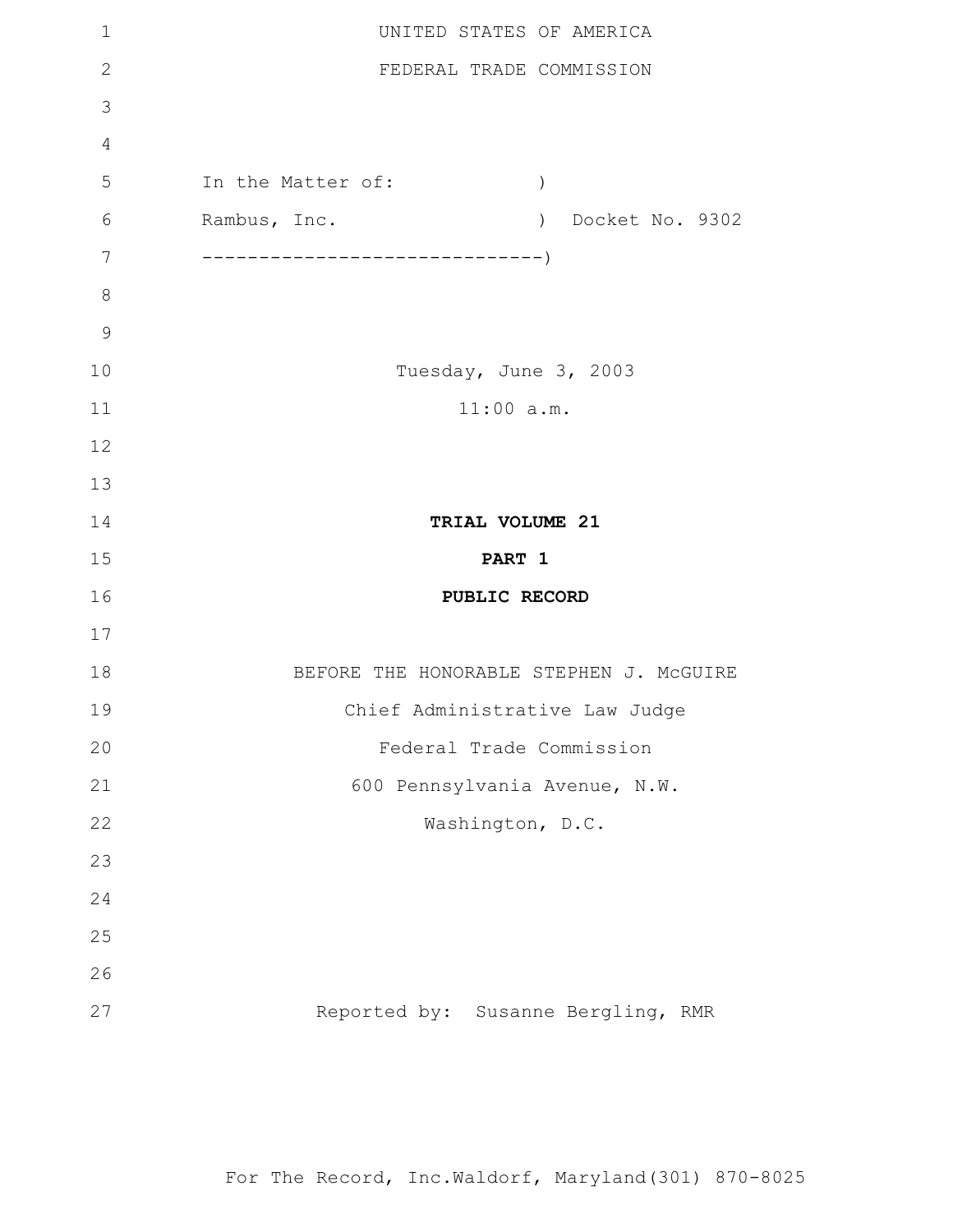| ON BEHALF OF THE FEDERAL TRADE COMMISSION: |
|--------------------------------------------|
| M. SEAN ROYALL, Attorney                   |
| GEOFFREY OLIVER, Attorney                  |
| JOHN C. WEBER, Attorney                    |
| CHARLOTTE MANNING, Attorney                |
| Federal Trade Commission                   |
| 601 New Jersey Avenue, N.W.                |
| Washington, D.C. 20580-0000                |
| $(202)$ 326-3663                           |
|                                            |
|                                            |
| ON BEHALF OF THE RESPONDENT:               |
| GREGORY P. STONE, Attorney                 |
| STEVEN M. PERRY, Attorney                  |
| PETER A. DETRE, Attorney                   |
| SEAN GATES, Attorney                       |
| Munger, Tolles & Olson LLP                 |
| 355 South Grand Avenue, 35th Floor         |
| Los Angeles, California 90071-1560         |
| $(213) 683 - 9255$                         |
|                                            |
|                                            |
|                                            |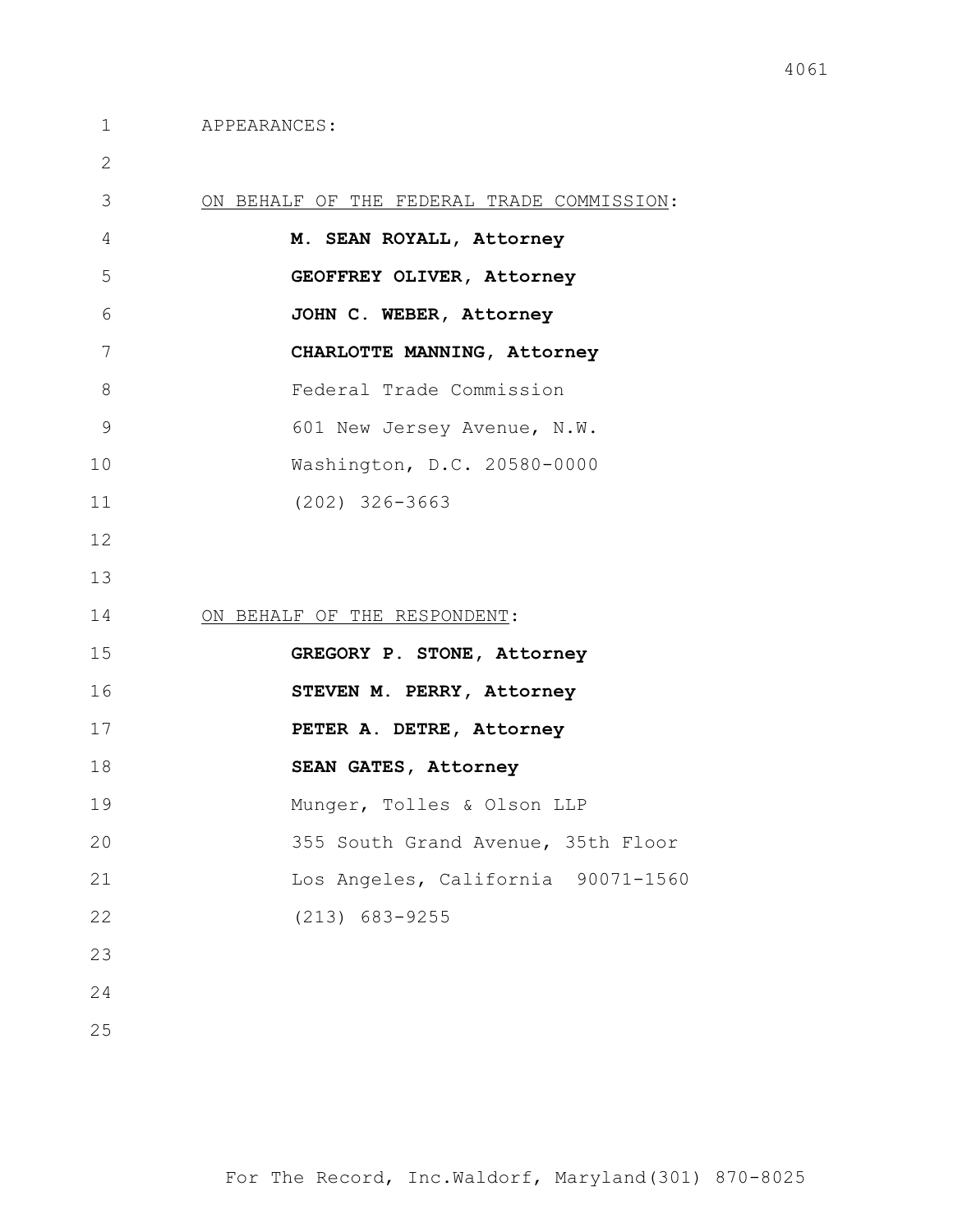APPEARANCES:

| 2 |                              |
|---|------------------------------|
| 3 | ON BEHALF OF THE RESPONDENT: |
| 4 |                              |
| 5 | A. DOUGLAS MELAMED, Attorney |
| 6 | Wilmer, Cutler & Pickering   |
| 7 | 2445 M Street, N.W.          |
| 8 | Washington, D.C. 20037-1420  |
| 9 | $(202)$ 663-6090             |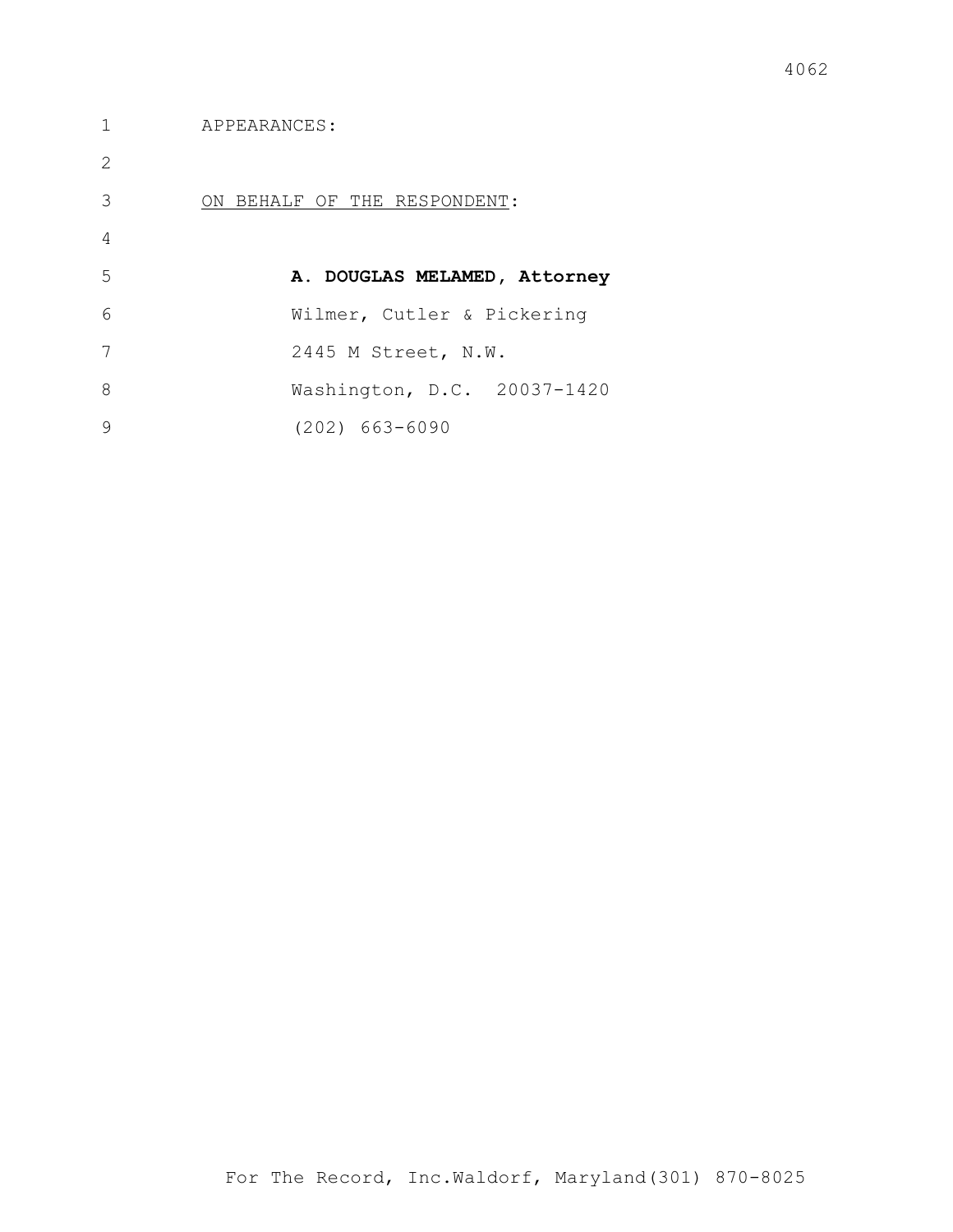| $\mathbf 1$   | PROCEEDINGS                                             |
|---------------|---------------------------------------------------------|
| $\mathbf{2}$  |                                                         |
| 3             | JUDGE McGUIRE: This hearing is now in order.            |
| 4             | Any housekeeping tasks we need to take up this          |
| 5             | morning?                                                |
| 6             | MR. OLIVER: Good morning, Your Honor.                   |
| 7             | JUDGE McGUIRE: Good morning.                            |
| 8             | MR. OLIVER: First, I did want to thank you              |
| $\mathcal{G}$ | very, very much for the very quick ruling with respect  |
| 10            | to Dr. Oh that allows us to proceed this morning. The   |
| 11            | one housekeeping matter, Your Honor, and I apologize    |
| 12            | that I was not present the day the transcript of Mr.    |
| 13            | Willie Meyer was presented, my understanding is that    |
| 14            | there -- at that time the decision was made not to have |
| 15            | the court reporter actually transcribe while the video  |
| 16            | was being played or while the transcripts were being    |
| 17            | read.                                                   |
| 18            | My understanding is that Ms. Manning has raised         |
| 19            | a FOIA issue, and frankly, she knows this issue better  |
| 20            | than I do. I would ask if it would be possible for her  |
| 21            | to address this issue briefly in order to bring this    |
| 22            | issue to Your Honor's attention.                        |
| 23            | JUDGE McGUIRE: All right, yeah, go ahead.               |
| 24            | MS. MANNING: Good morning, Your Honor.                  |
| 25            | JUDGE McGUIRE: Good morning.                            |

For The Record, Inc.Waldorf, Maryland(301) 870-8025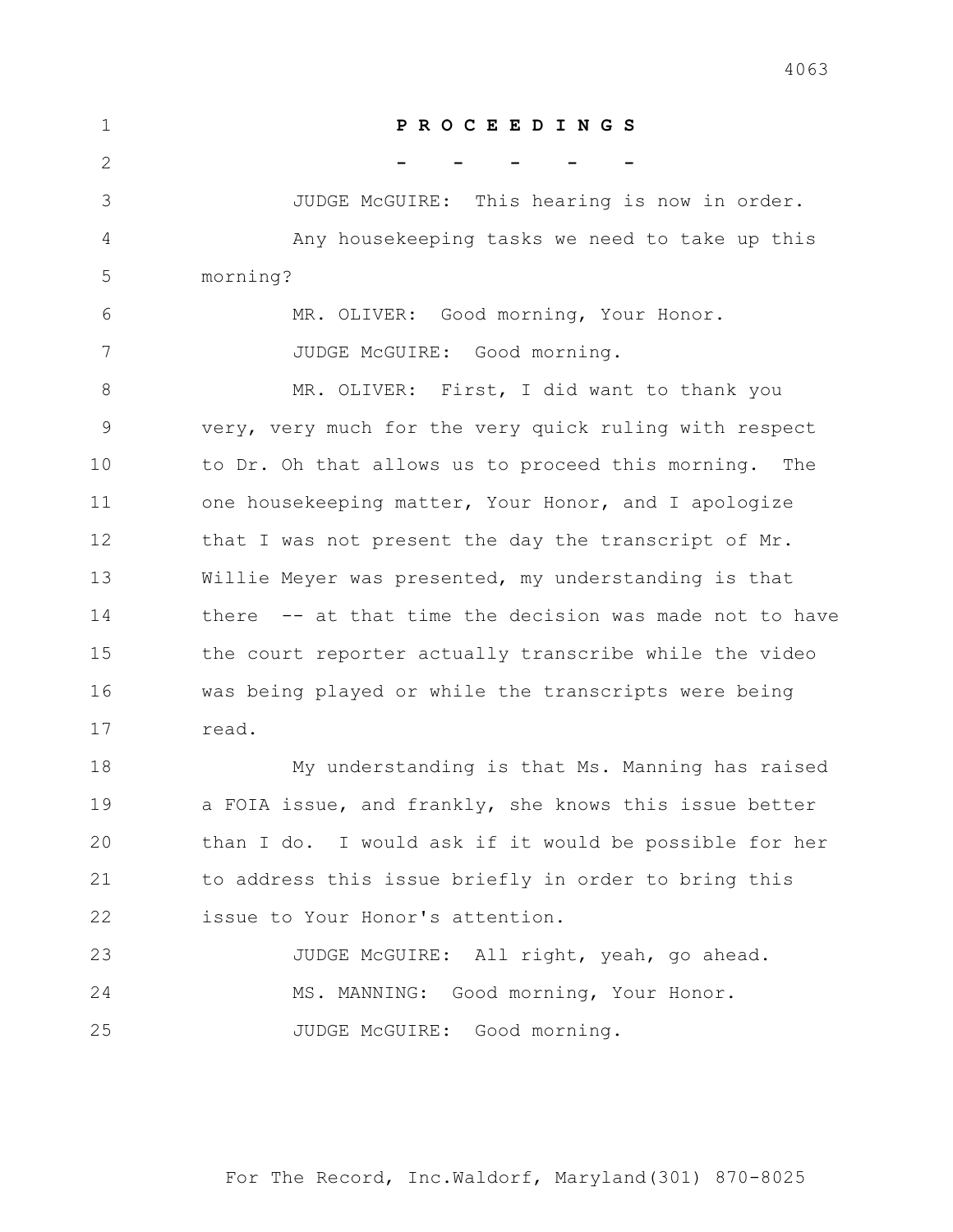1 MS. MANNING: When we had decided that we would put the testimony, the designated testimony, as exhibits, as an attachment to the transcript, it raised certain issues with regard to FOIA, because under FOIA, any type of exhibit is not disclosable unless the person makes a FOIA request, and the transcripts are actually available to the public at their request. So, we ran into some issues with regard to how we had previously done it under Schering and Chicago Bridge where we put the testimony into the record and so it was available for the public, and now we have realized that there is an issue now that we are treating it a little bit differently, so that's a concern with us.

14 What we have done is we have compiled all of Mr. Vincent's --

16 JUDGE McGUIRE: I'm sorry, you've done what? 17 MS. MANNING: We have compiled all of Mr. Vincent's testimony. We agreed that that's what took place that day with a couple of exceptions, and we are looking into trying to electronically attach it to the transcript, to have that available, but we are not certain that that can take place. So, in our view -- we have discussed this both with the court reporter and with the other side. Because of the distinction between exhibits and testimony, we do feel that it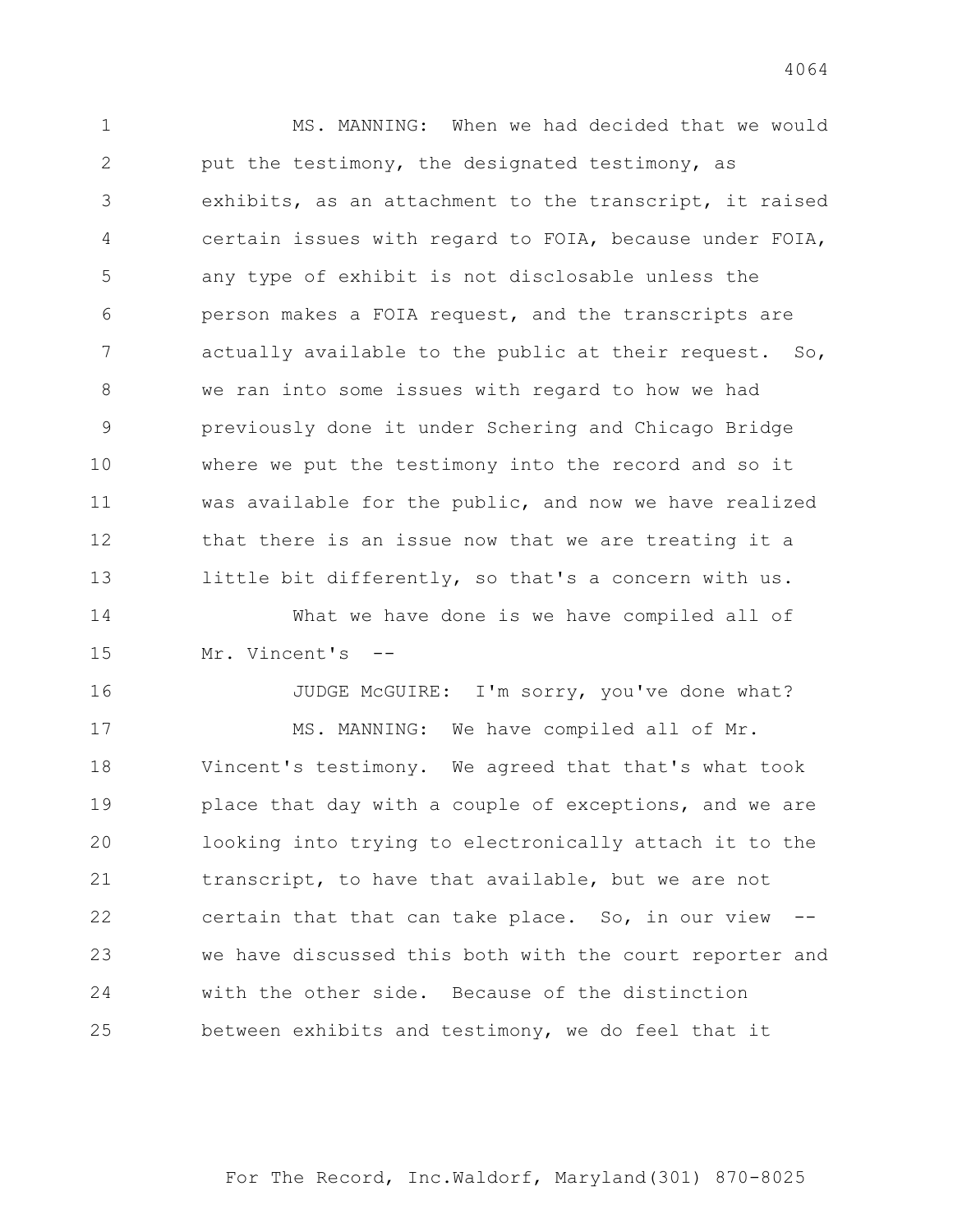should be reflected in the record, and we're willing to do whatever we need to do to, you know, achieve that, but it has raised some concerns.

4 JUDGE McGUIRE: Mr. Perry, do you want to respond to that?

6 MR. PERRY: Your Honor, our concerns in the past and I believe the court reporter the last time you 8 spoke to her, not this one but the other one, was that there are undoubtedly going to be some small distinctions or maybe large distinctions, we don't know, between what's already been transcribed from those depositions and what would be transcribed today, and I can't imagine why there's any reason why an electronic version of what has already been transcribed can't be prepared as it has been for Mr. Meyer and Mr. Vincent --

**JUDGE McGUIRE:** So, are you saying that we should take -- in order to resolve this issue, are you saying we should take the previous transcribed testimony of Mr. Vincent and offer it somehow or -- I'm not clear what you're saying, Mr. Perry.

22 MR. PERRY: Yes, that's what I'm suggesting. That's what we were assuming would happen in that the parties have designated various pieces of it, and that will be prepared and will be the testimony that's in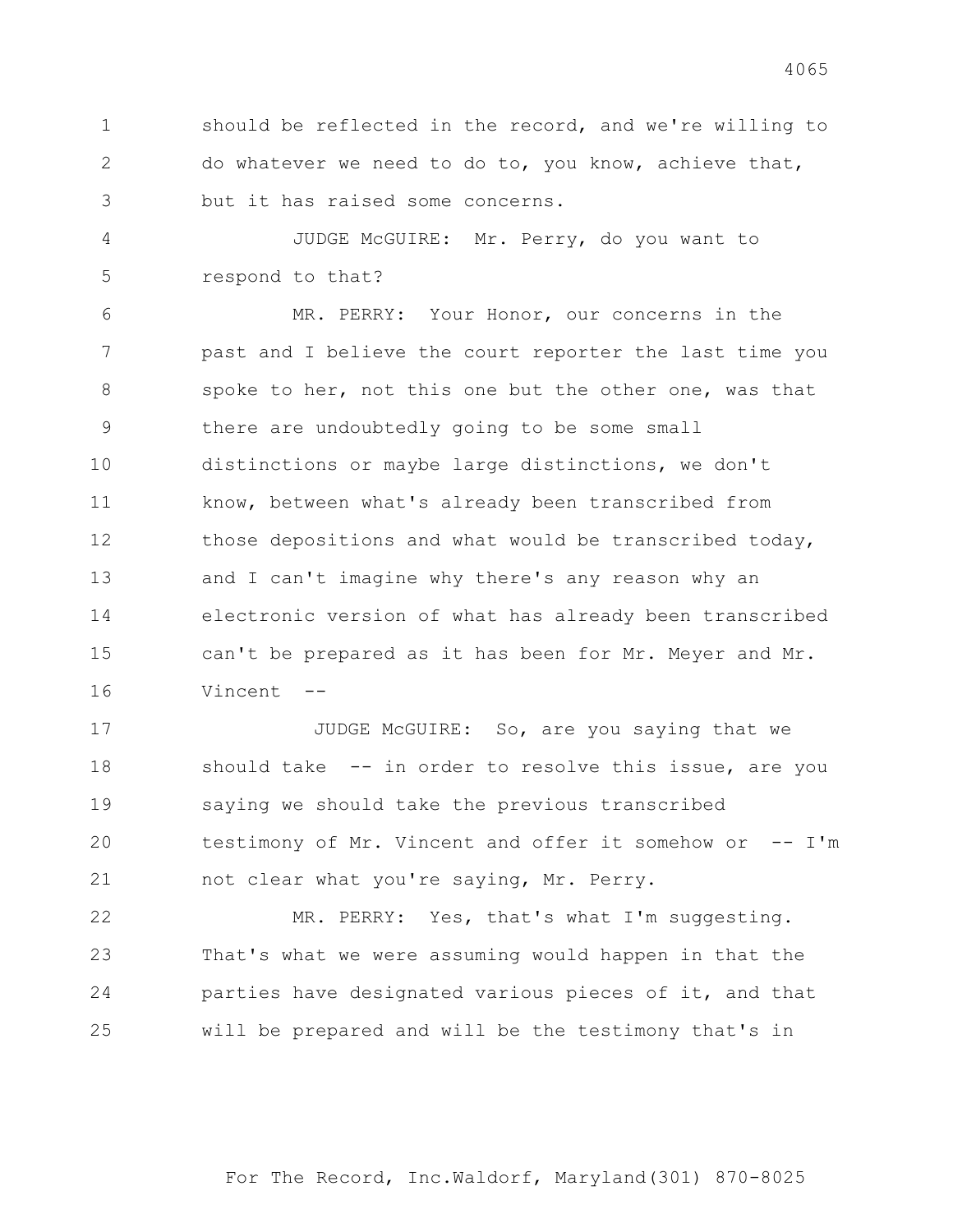1 the record.

2 Now, what I understand Ms. Manning to be saying 3 is that if it's an exhibit -- which it wasn't offered 4 as an exhibit --

5 JUDGE McGUIRE: It was an attachment, as I 6 recall.

7 MR. PERRY: It's an attachment, and therefore, 8 it can be an electronic attachment. It can be a PDF, 9 Your Honor.

10 JUDGE McGUIRE: Why can't that be accomplished? 11 MS. MANNING: We're not sure that can be 12 accomplished, but the way it stands right now is it 13 would have to be marked as an exhibit --

14 JUDGE McGUIRE: Why would it have to be marked 15 as an exhibit? It hasn't been entered as an exhibit. 16 MS. MANNING: Well, that's why --

17 JUDGE McGUIRE: I'm just asking you. You say 18 that with certainty. I'm not quite certain why that's 19 the case.

20 MS. MANNING: Because we are not sure we can attach it electronically to the end of the transcript. We cannot insert it now because of the pagination into each place where it took place, so we have prepared it electronically. We sent it to the court reporter yesterday to see if it can be put in. It may be able

For The Record, Inc.Waldorf, Maryland(301) 870-8025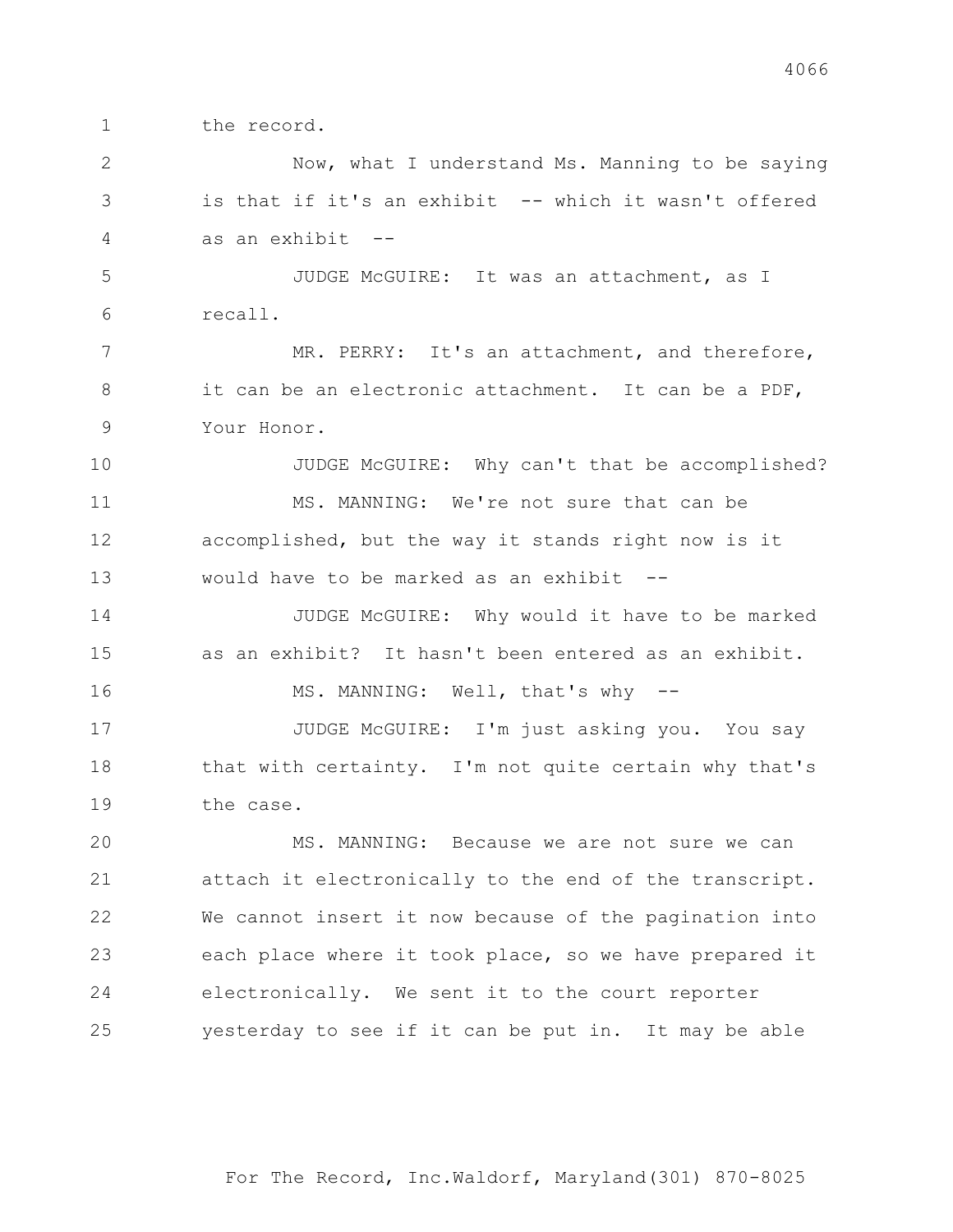to be put into an ASCII transcript. We are just not sure. It will not be able to be put into a Minuscript transcript.

4 If that is not the case, then we will need to offer this as an exhibit, because there really is no other thing other than an exhibit. We can't just append it to the transcript, because that puts responsibility on the court reporter if it's only in paper format.

10 JUDGE McGUIRE: Well, I know when we first took this up it was at the behest of the court reporter that I do it in this fashion to make it a lot easier for them to transcribe and avoid confusion. Apparently we have accomplished just the opposite.

15 MR. PERRY: Well, Your Honor, I don't think there's any real confusion. FOIA certainly does not require Minuscripts, the four to a page version.

18 JUDGE McGUIRE: Yes, yes.

19 MR. PERRY: I can't believe that that's in the statute or --

21 JUDGE McGUIRE: I can't either.

22 MR. PERRY: If that's the only distinction here, we really -- I don't think that that means today we ought to go through four hours or more of having this reporter type --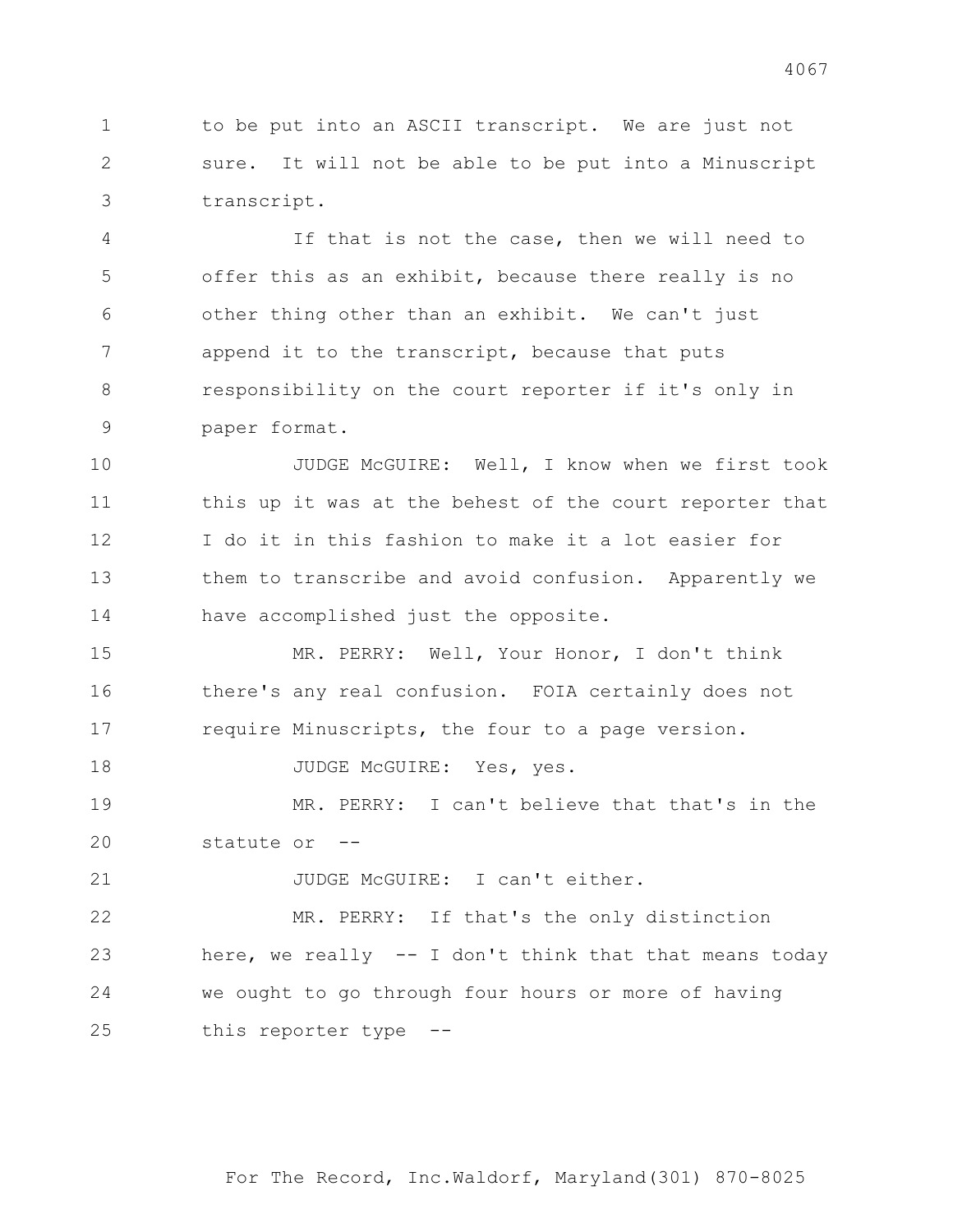1 JUDGE McGUIRE: No, I don't intend to do that. Has FTC talked to the court reporter --

3 MS. MANNING: We discussed this both with the other side and with the court reporting agency, and what was the problem was there were numerous conversations going at the same time. When you were speaking to the court reporter, we were also talking to 8 the court reporting agency about what had been done in the past and what the procedure has been.

**JUDGE McGUIRE:** What's done in the past apparently has no application here, because the protocol that we've decided to follow in this case is 13 not what's been done in the past. So --

14 MS. MANNING: Right.

15 JUDGE McGUIRE: -- we have to deal with what we have here.

17 You know, are you at an impasse? You can't -- you don't know -- are you looking to the Court for guidance here?

20 MS. MANNING: Yes, as I expressed, we previously within Schering and Chicago Bridge, we did have the testimony recorded. We agreed with the other side that we would make every effort to make sure it was accurate. If there was some testimony that was difficult, we would treat that differently, but that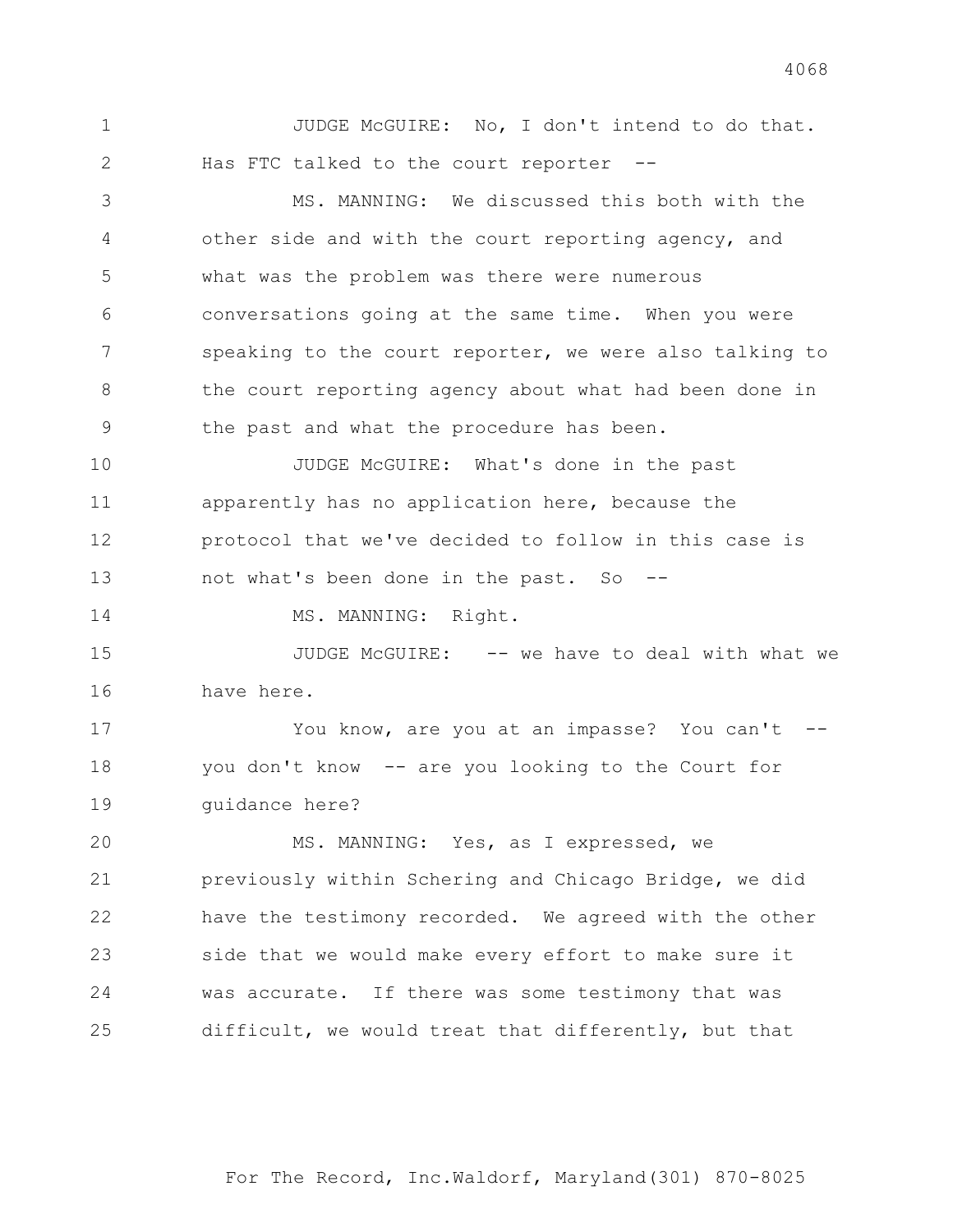would be our preference.

2 JUDGE McGUIRE: You're saying to go back through this again and have it transcribed with this court reporter, is that what you are saying? 5 MS. MANNING: No, for moving forward, Your Honor. 7 JUDGE McGUIRE: I'm sorry? 8 MS. MANNING: For moving forward with any further designations that we would do it in the way 10 that we had done in the past. 11 JUDGE McGUIRE: Okay, Mr. Perry, go ahead. 12 MR. PERRY: Well, I don't think that the past binds us in any way. We ought to do what's right moving forward, and particularly with some of these witnesses -- and we'll see in Dr. Oh's case -- are very difficult to understand, and I think that was raised by 18 the testimony with respect to Mr. Meyer as well with a German accent. 20 I really don't think that someone sitting here miles away from the speaker is going to do as good a 22 job as someone who was in the room and able to talk to the witness about spellings and whatnot, and I think that the transcript is going to be a problem when we get it. We're just creating a whole lot of unnecessary work.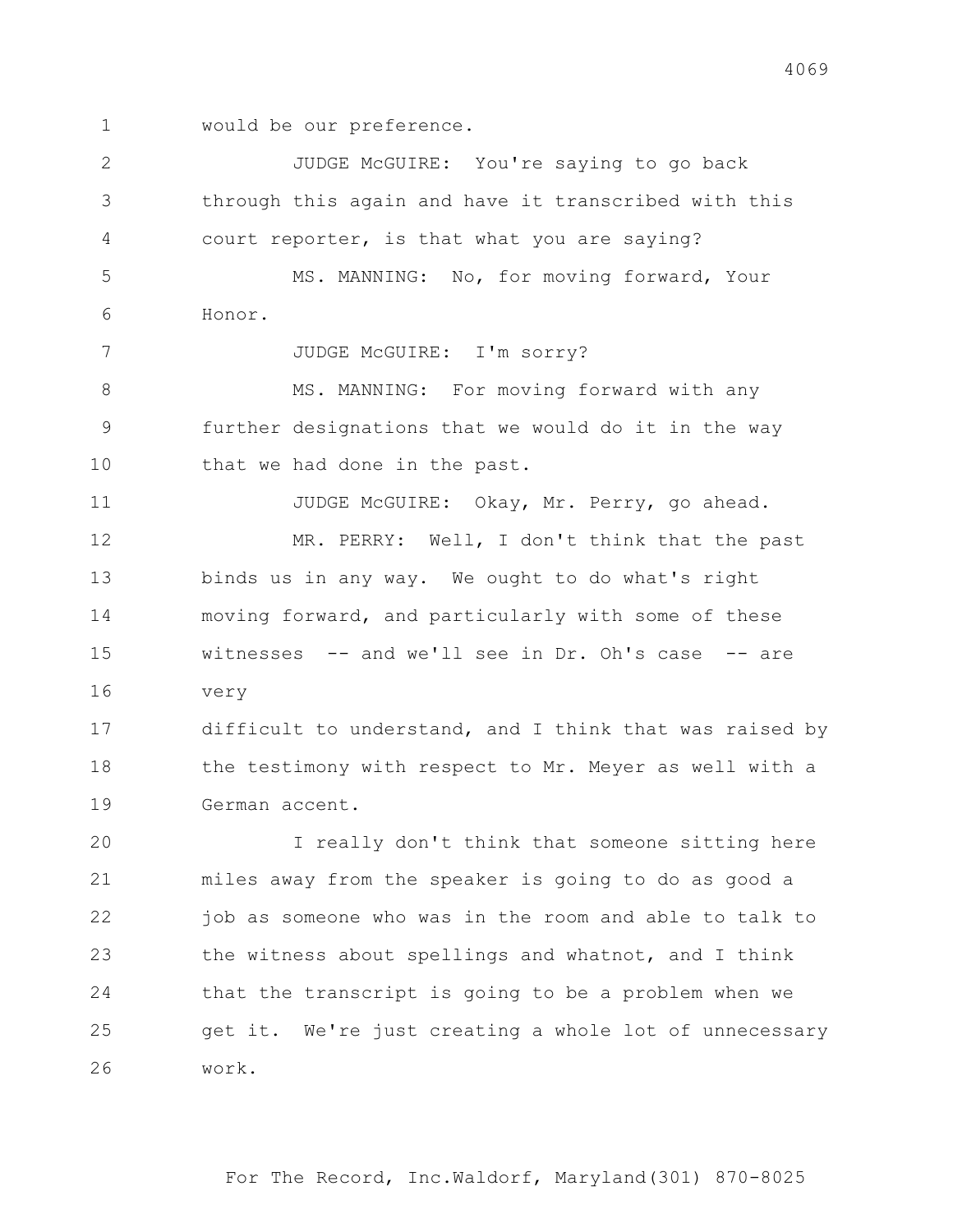1 JUDGE McGUIRE: I agree. I mean, I think it's terribly confusing, and I still am not clear as to why the FTC cannot append somehow the previous transcript to whatever we have to do to make it good under FOIA. I mean, is that -- I don't quite understand -- I'm not being critical. I'm just trying to understand as to how come you can't employ that device.

8 MS. MANNING: No, I understand, Your Honor, and perhaps we should defer to the court reporter, because we raised that as trying to solve those with Mr. Meyer and Mr. Vincent's testimony, was that's something that we could do in order to meet the public disclosure requirements, and we don't know. We have asked, and 14 they don't know.

15 JUDGE McGUIRE: Why don't you all I quess confer on this further, and when you hopefully reach some sort of understanding as to what is doable and what's not doable, then we'll take this up again, but that's certainly my preference as to how I would like to I think proceed, because I think to do it otherwise, as has been done in CBI and I guess Schering, is terribly confusing, and I think it's going to cause more problems than not.

24 So, I appreciate the concern at this point, and why don't we see, you know, what can be done in the

For The Record, Inc.Waldorf, Maryland(301) 870-8025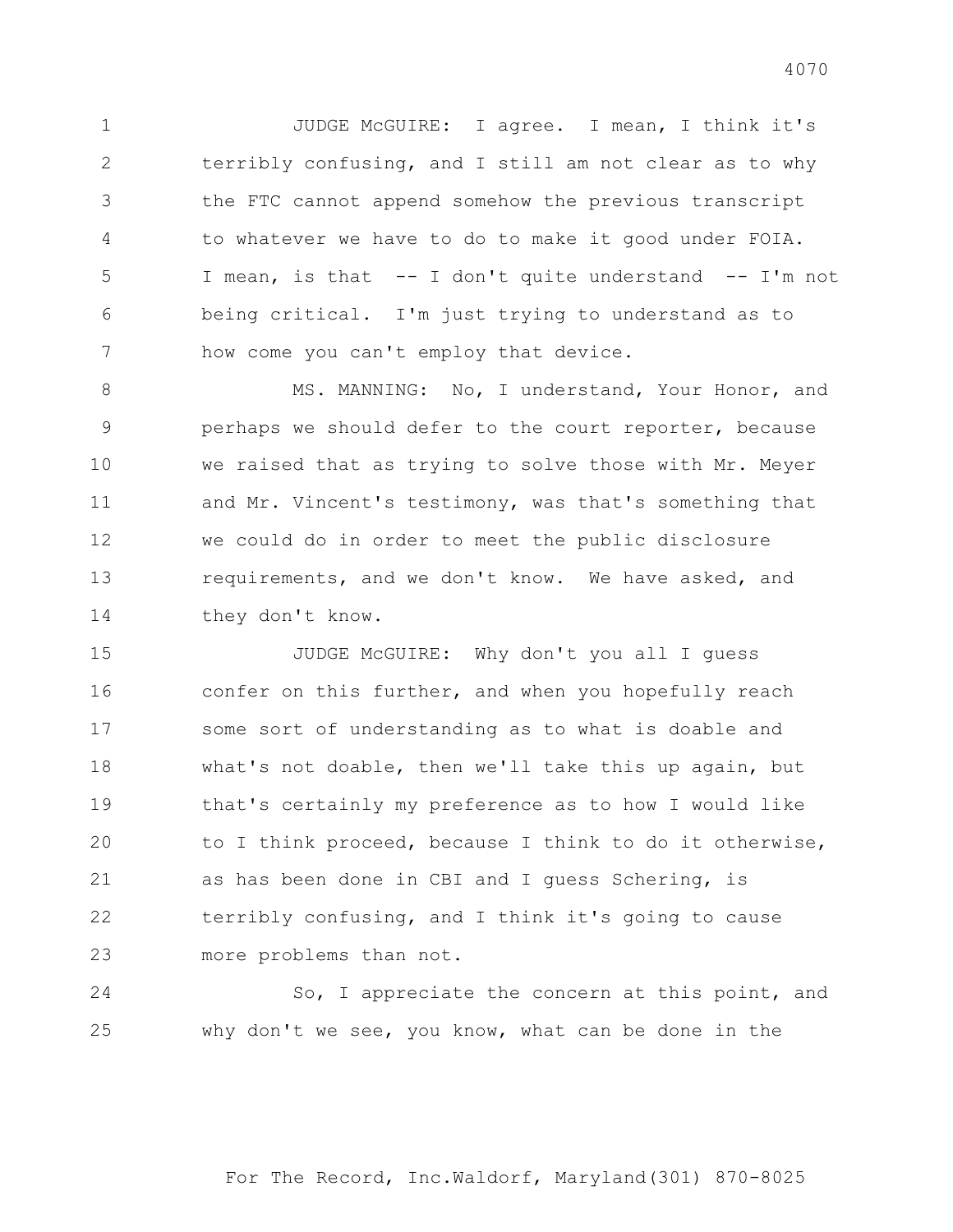2 you know, we'll take it up again and see what we can 3 do. 4 Mr. Perry, to the extent you should have some 5 input on this, please feel free with opposing counsel 6 and the court reporter, and let's see if we can get 7 this worked out. 8 MR. PERRY: Thank you. 9 MS. MANNING: Okay, and we would --10 MR. OLIVER: Thank you, Your Honor. 11 MS. MANNING: -- we would like to just 12 basically try to wrap up as best as we could Mr. 13 Vincent's testimony, so we have some exhibits that we 14 would like admitted into the record, if we could just 15 do that. 16 JUDGE McGUIRE: Okay, that's --17 MR. STONE: We're ready. 18 MS. MANNING: CX-1984. 19 MR. STONE: No objection. 20 JUDGE McGUIRE: Entered. 21 **(CX Exhibit Number 1984 was admitted into**  22 **evidence.)**

1 interim, and then if we still have a problem with it,

- 23 MS. MANNING: CX-2008. 24 MR. STONE: No objection.
- 25 JUDGE McGUIRE: Entered.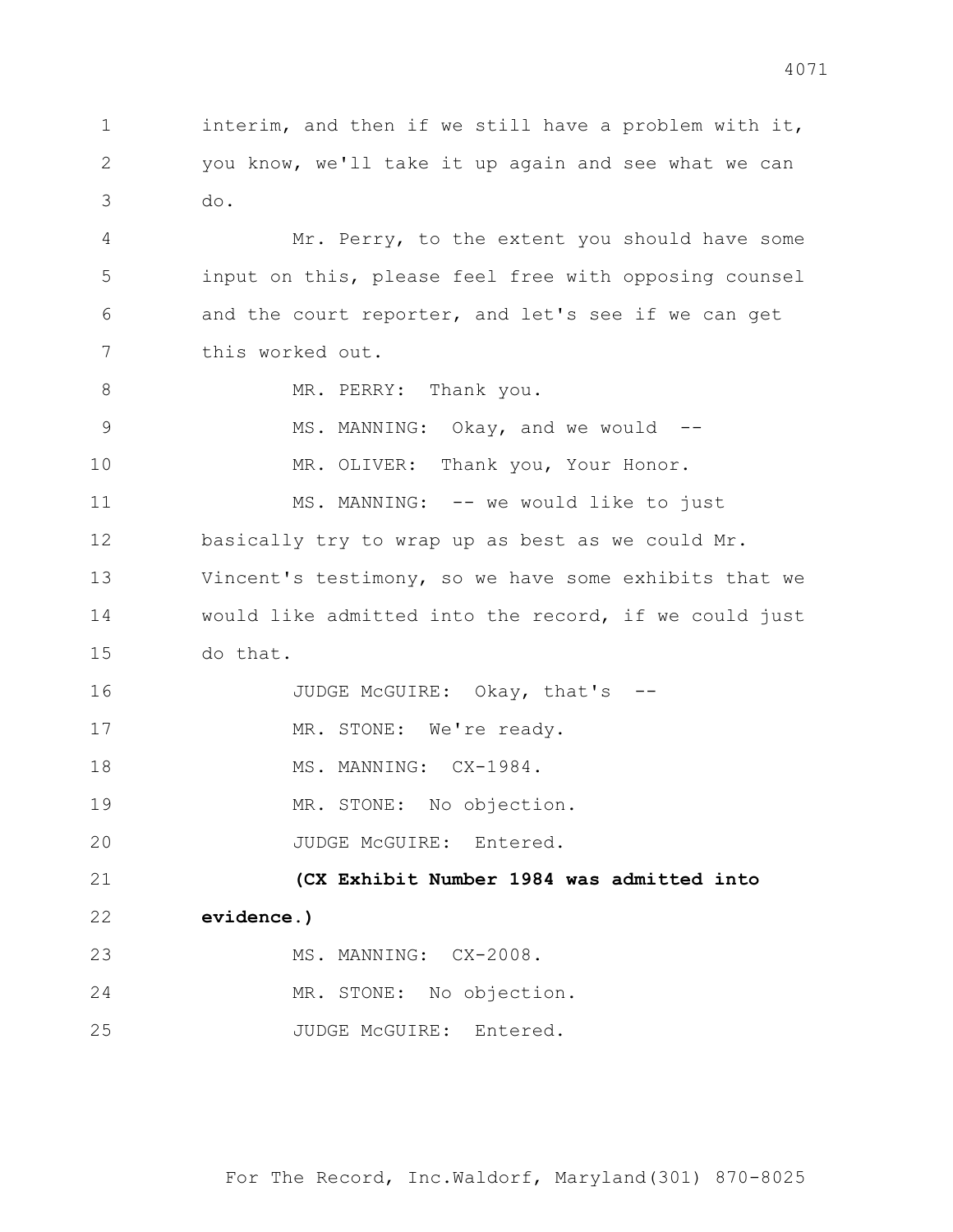| 1  | (CX Exhibit Number 2008 was admitted into |
|----|-------------------------------------------|
| 2  | evidence.)                                |
| 3  | MS. MANNING: CX-1977.                     |
| 4  | MR. STONE: No objection.                  |
| 5  | JUDGE McGUIRE: Entered.                   |
| 6  | (CX Exhibit Number 1977 was admitted into |
| 7  | evidence.)                                |
| 8  | MS. MANNING: CX-1938.                     |
| 9  | MR. STONE: No objection.                  |
| 10 | JUDGE McGUIRE: Entered.                   |
| 11 | (CX Exhibit Number 1938 was admitted into |
| 12 | evidence.)                                |
| 13 | MS. MANNING: CX -1939.                    |
| 14 | MR. STONE: No objection.                  |
| 15 | JUDGE McGUIRE: Entered.                   |
| 16 | (CX Exhibit Number 1939 was admitted into |
| 17 | evidence.)                                |
| 18 | MS. MANNING: CX-1943.                     |
| 19 | MR. STONE: No objection.                  |
| 20 | JUDGE McGUIRE: Entered.                   |
| 21 | (CX Exhibit Number 1943 was admitted into |
| 22 | evidence.)                                |
| 23 | MS. MANNING: CX-1956.                     |
| 24 | MR. STONE: No objection.                  |
| 25 | JUDGE McGUIRE: Entered.                   |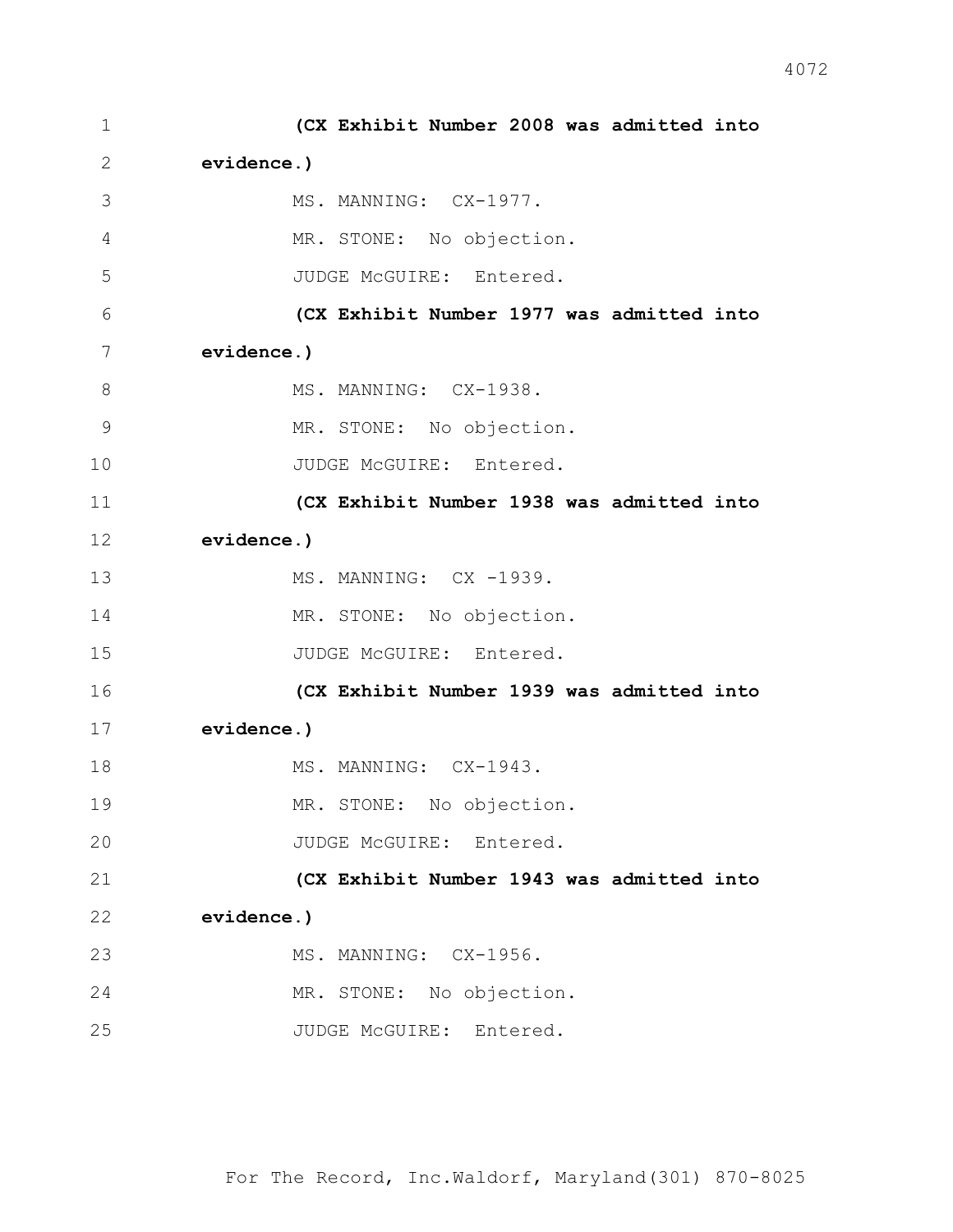| $\mathbf 1$  | (CX Exhibit Number 1956 was admitted into |
|--------------|-------------------------------------------|
| $\mathbf{2}$ | evidence.)                                |
| 3            | MS. MANNING: CX-1926.                     |
| 4            | MR. STONE: No objection.                  |
| 5            | JUDGE McGUIRE: Entered.                   |
| 6            | (CX Exhibit Number 1926 was admitted into |
| 7            | evidence.)                                |
| 8            | MS. MANNING: CX-1933.                     |
| 9            | MR. STONE: No objection.                  |
| 10           | JUDGE McGUIRE: Entered.                   |
| 11           | (CX Exhibit Number 1933 was admitted into |
| 12           | evidence.)                                |
| 13           | MS. MANNING: CX-207A.                     |
| 14           | MR. STONE: No objection.                  |
| 15           | JUDGE McGUIRE: Entered.                   |
| 16           | (CX Exhibit Number 207A was admitted into |
| 17           | evidence.)                                |
| 18           | MS. MANNING: RX-9.                        |
| 19           | MR. STONE: No objection.                  |
| 20           | JUDGE McGUIRE: Entered.                   |
| 21           | (RX Exhibit Number 9 was admitted into    |
| 22           | evidence.)                                |
| 23           | MS. MANNING: CX-206.                      |
| 24           | MR. STONE: No objection.                  |
| 25           | JUDGE McGUIRE: Entered.                   |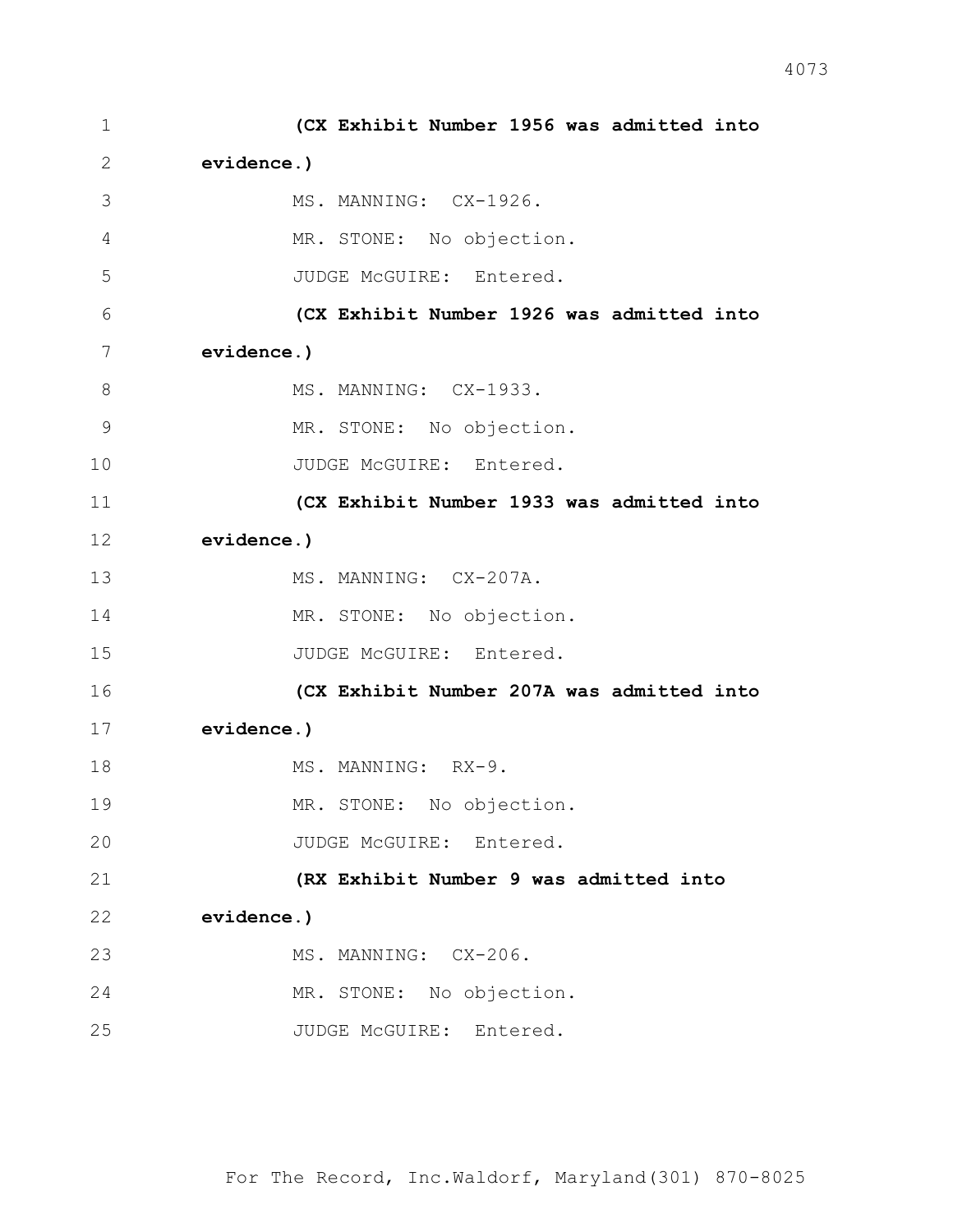| $\mathbf 1$ | (CX Exhibit Number 206 was admitted into  |
|-------------|-------------------------------------------|
| 2           | evidence.)                                |
| 3           | MS. MANNING: CX-205A.                     |
| 4           | MR. STONE: No objection.                  |
| 5           | JUDGE McGUIRE: Entered.                   |
| 6           | (CX Exhibit Number 205A was admitted into |
| 7           | evidence.)                                |
| 8           | MS. MANNING: CX-1960.                     |
| 9           | MR. STONE: No objection.                  |
| 10          | JUDGE McGUIRE: Entered.                   |
| 11          | (CX Exhibit Number 1960 was admitted into |
| 12          | evidence.)                                |
| 13          | MS. MANNING: CX-1974.                     |
| 14          | MR. STONE: No objection.                  |
| 15          | JUDGE McGUIRE: Entered.                   |
| 16          | (CX Exhibit Number 1974 was admitted into |
| 17          | evidence.)                                |
| 18          | MS. MANNING: CX-1976.                     |
| 19          | MR. STONE: No objection.                  |
| 20          | JUDGE McGUIRE: Entered.                   |
| 21          | (CX Exhibit Number 1976 was admitted into |
| 22          | evidence.)                                |
| 23          | MS. MANNING: CX-1983.                     |
| 24          | MR. STONE: No objection.                  |
| 25          | JUDGE McGUIRE: Entered.                   |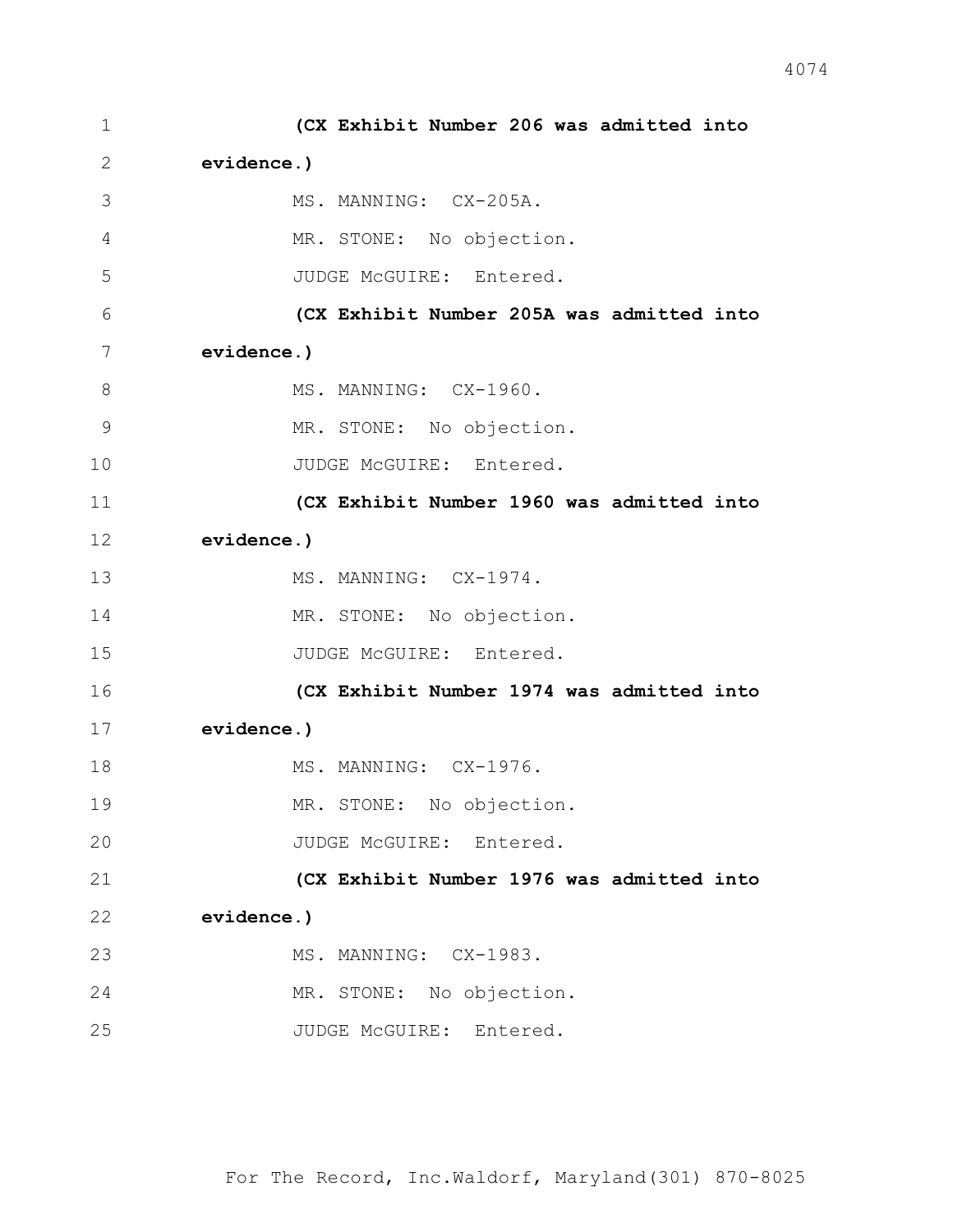1 **(CX Exhibit Number 1983 was admitted into**  2 **evidence.)** 3 MS. MANNING: CX-1973. 4 MR. STONE: No objection. 5 JUDGE McGUIRE: Entered. 6 **(CX Exhibit Number 1973 was admitted into**  7 **evidence.)** 8 MS. MANNING: CX-1996. 9 MR. STONE: No objection. 10 JUDGE McGUIRE: Entered. 11 **(CX Exhibit Number 1996 was admitted into**  12 **evidence.)** 13 MS. MANNING: CX-1995. 14 MR. STONE: That document, we have no objection 15 to its admission, but it needs to be afforded in camera 16 treatment consistent with the Court's prior ruling. 17 JUDGE McGUIRE: All right, so noted. Entered. 18 **(CX Exhibit Number 1995 was admitted into**  19 **evidence.)** 20 MS. MANNING: CX-883. 21 MR. STONE: No objection. 22 JUDGE McGUIRE: Entered. 23 **(CX Exhibit Number 883 was admitted into**  24 **evidence.)** 25 MS. MANNING: CX-890.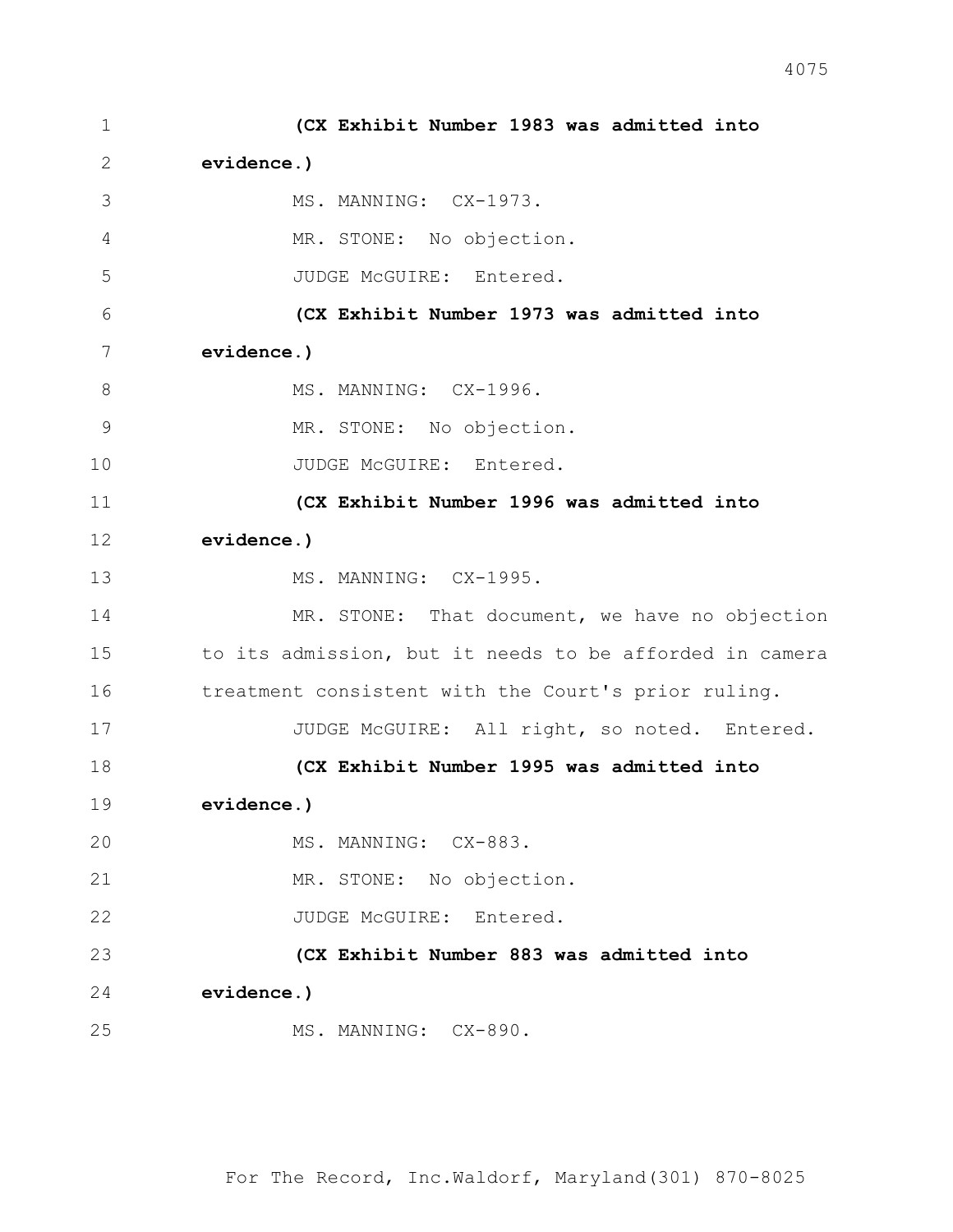| $\mathbf{1}$ | MR. STONE: No objection.                               |
|--------------|--------------------------------------------------------|
| 2            | JUDGE McGUIRE: Entered.                                |
| 3            | (CX Exhibit Number 890 was admitted into               |
| 4            | evidence.)                                             |
| 5            | MS. MANNING: CX-2014.                                  |
| 6            | MR. STONE: No objection.                               |
| 7            | JUDGE McGUIRE: Entered.                                |
| 8            | (CX Exhibit Number 2014 was admitted into              |
| 9            | evidence.)                                             |
| 10           | MS. MANNING: For the record, we inadvertently          |
| 11           | omitted a couple of passages from Mr. Vincent's        |
| 12           | designations, and we would just like to read the       |
| 13           | citations into the record so that --                   |
| 14           | JUDGE McGUIRE: Mr. Stone, any objection to             |
| 15           | that?                                                  |
| 16           | MR. STONE: No, Your Honor.                             |
| 17           | (Discussion off the record.)                           |
| 18           | JUDGE McGUIRE: Okay, let's proceed with the            |
| 19           | ongoing designations of Mr. Vincent.                   |
| 20           | MS. MANNING: Okay, we would like the record to         |
| 21           | reflect that Mr. Vincent's designations should include |
| 22           | testimony from April 11, 2001, page 299, line 5,       |
| 23           | through page 302, line 3.                              |
| 24           | From April 11th, 2001, page 323, line 6,               |
| 25           | through page 323, line 15.                             |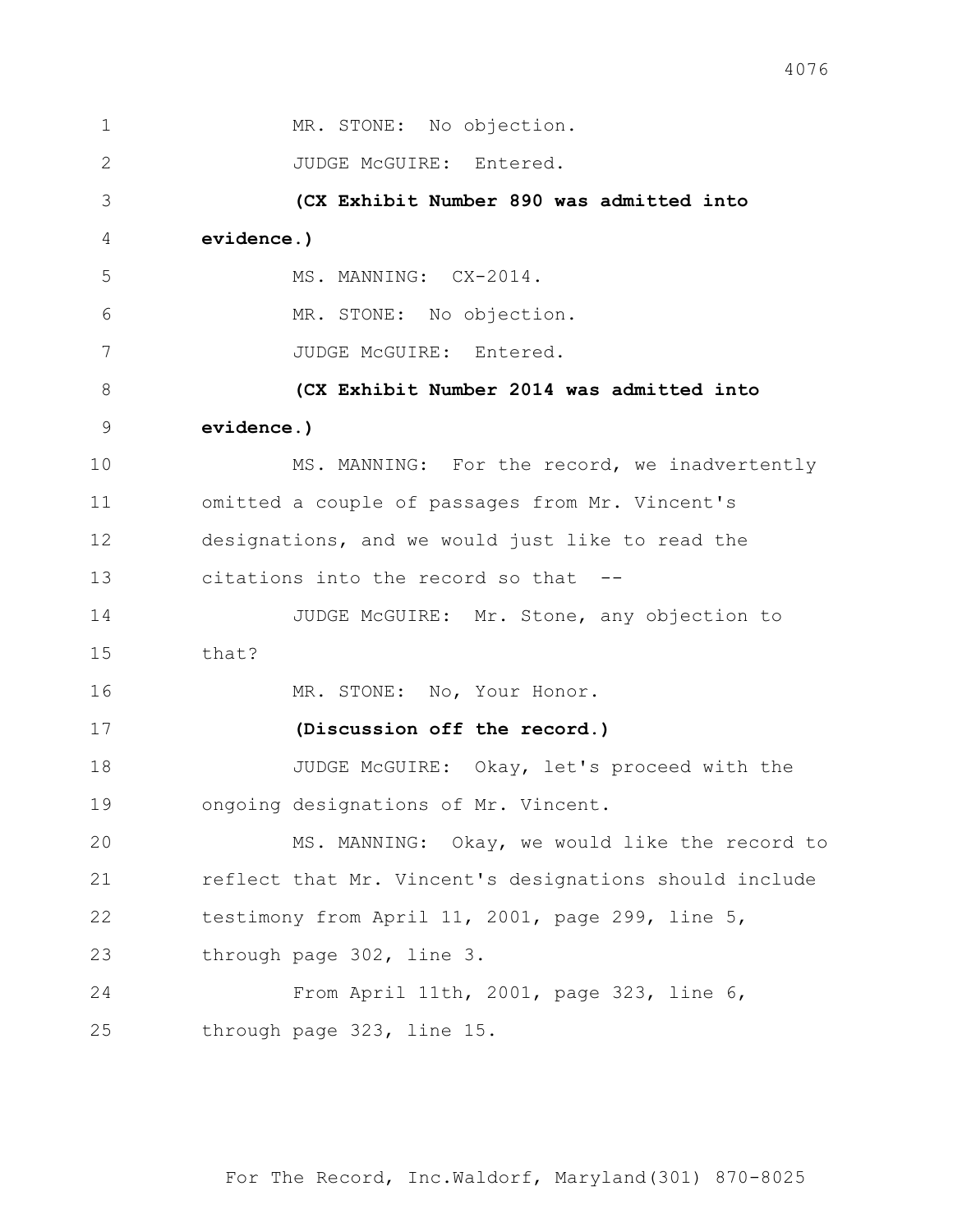1 October 9th, 2001, page 539, line 14, to page 540, line 12.

3 And from his April 12th, 2001 testimony, page 416, line 12, through page 422, line 9. Some of that portion was read into the record, but it should be inclusive of that entire passage.

7 And that's it, Your Honor.

8 JUDGE McGUIRE: Okay, thank you very much.

9 Counsel, I want to take up -- as you know, I issued an order this morning on the proposed testimony of Dr. Oh. Where are we going on this type of testimony in the future? Is this going to come up again with other proposed testimony by either videotape or in transcript deposition, and if so, I will tell you, I'm not a -- I do not enjoy going and spending hours of my time going through these things line by line, page by page, and if this is going to be an 18 ongoing concern, I think we need to speak as to where we're going on this.

20 Anyone have any thoughts on what you anticipate in this regard and just to fill me in on where we're headed for this type of testimony in the future?

23 MR. STONE: Well, Your Honor, I think -- I'm not sure I understand completely your concern, but I think I understand at least part of it. I think we are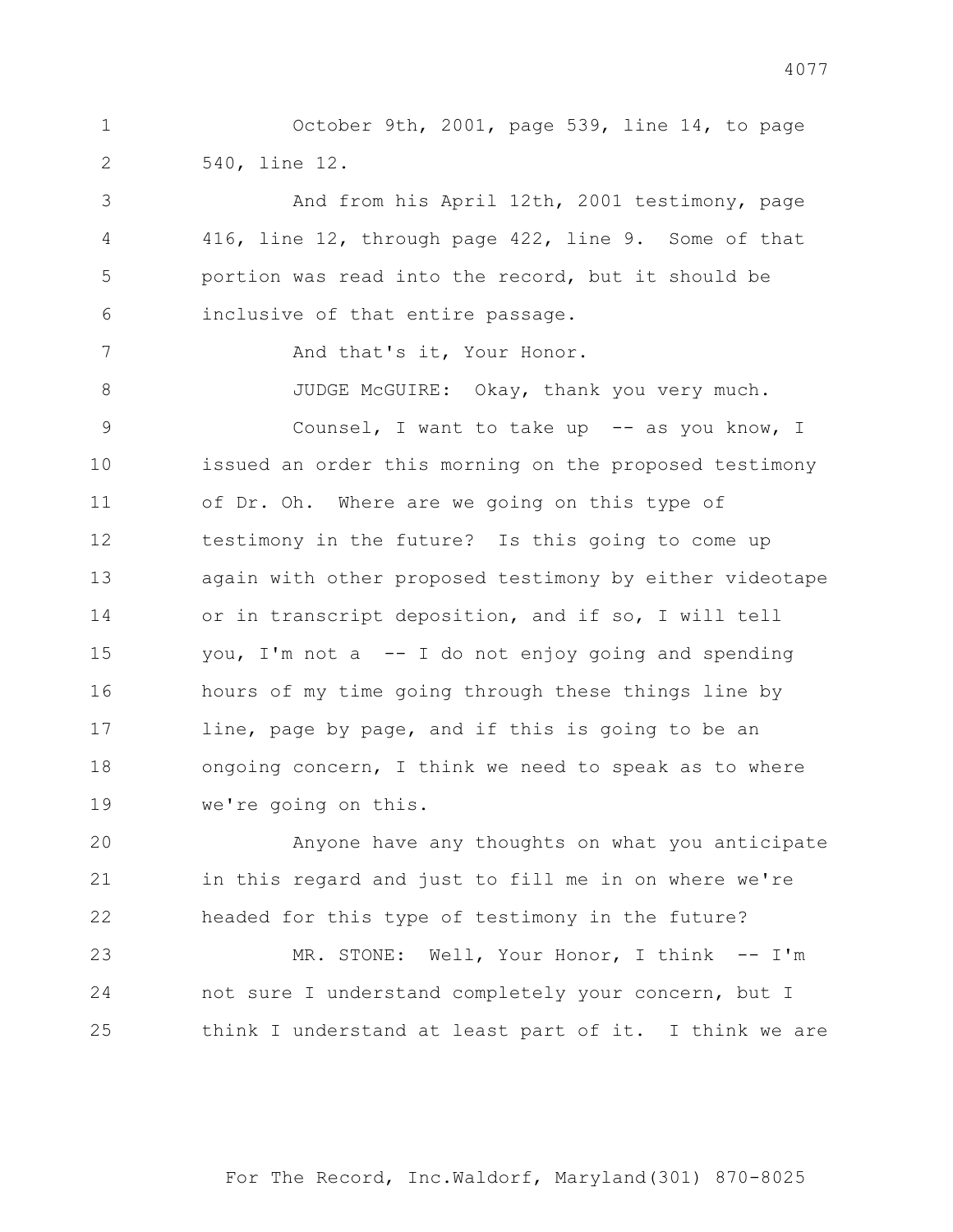now completed with the third-party depositions that complaint counsel intend to offer with the exception of Reese Brown, who we still have to do, which raises some issues but is not as extensive and which I think the briefing may be now complete -- I'm not sure. 6 MR. PERRY: I think we've got -- 7 JUDGE McGUIRE: I ruled on that last Friday. 8 MR. STONE: You've ruled on that? 9 MR. PERRY: Yes. There isn't really an overarching issue with respect to Mr. Brown. 11 JUDGE McGUIRE: Right. 12 MR. STONE: So, I think the remainder of the depositions that complaint counsel intend to present 14 are mostly of current or former Rambus employees, so the nature of the objections and the type of the objections is somewhat different and not quite as difficult. **JUDGE McGUIRE:** Now, are these individuals that

19 are going to be in here live testifying or are you I'm referring to the proposed testimony purely by deposition.

22 MR. STONE: No, and I understood that. These are -- they intend to offer testimony of a number of Rambus employees through deposition, as I understand it, not live, and we have -- so, we have fewer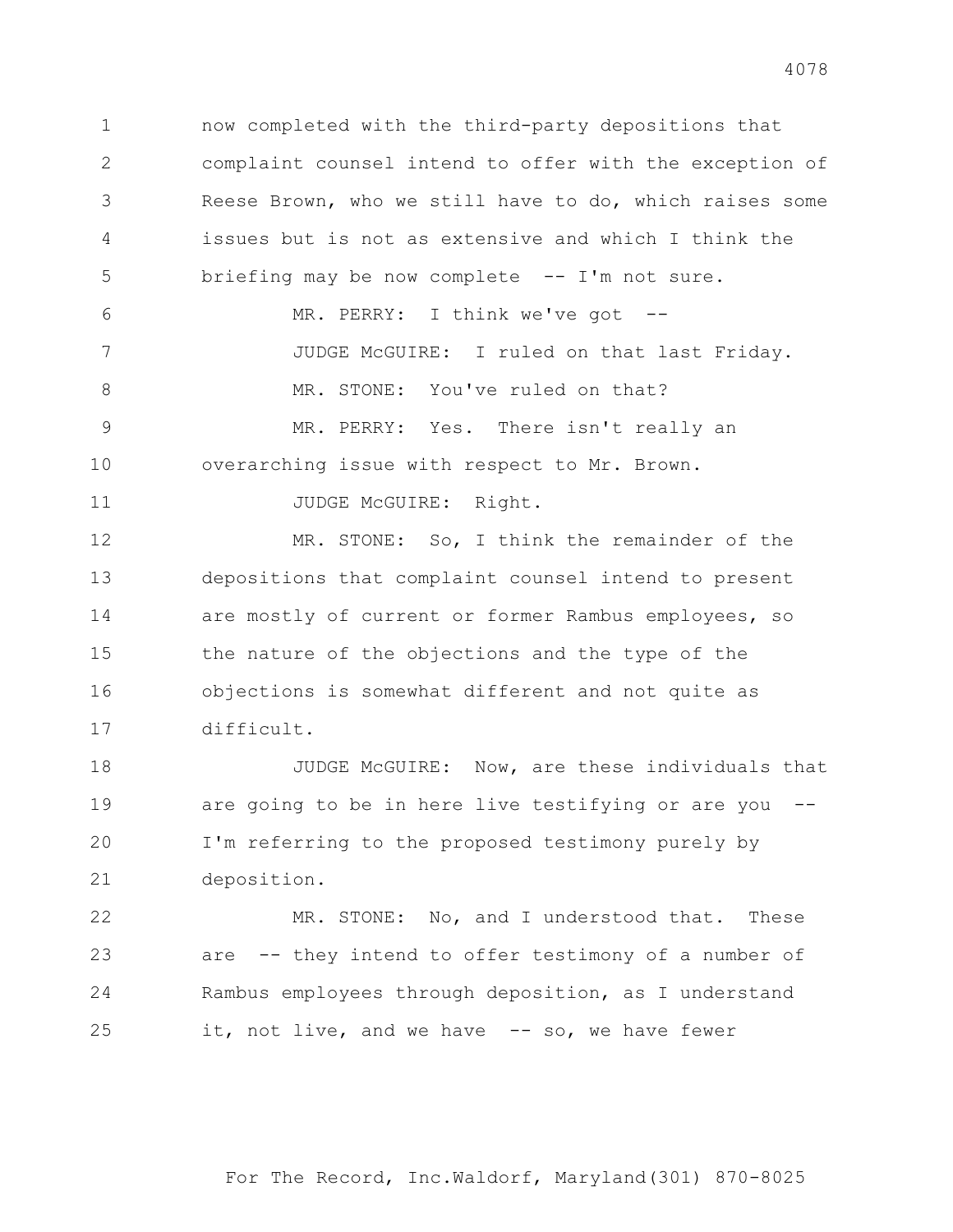objections, and the objections are more in the nature of the types of objections you'd hear us make during trial, but the volume of the transcripts is -- there is no question is enormous.

5 I think the total volume of the transcripts from which designations have been made so far must fill two boxes. I know Mr. Karp that we did over the weekend was five -- six days of testimony from Mr. Karp. So, there's been a lot of testimony and a lot of it has been designated.

11 The objection part may get easier in the sense that the objections aren't -- don't go to the same kind of maybe as difficult issues --

14 JUDGE McGUIRE: Right, not hearsay, but perhaps they're leading in nature or something.

16 MR. STONE: But the volume of objections, although certainly less with many of these witnesses and we have tried to conform -- at least on our part tried to conform our objections to how you've ruled during the course of the trial, there still is going to be quite a few of those objections, and I do -- it 22 takes me back to the point we talked about earlier, which is about how to do the depositions.

24 I remain of the view that we should look for some other way to simplify the presentation of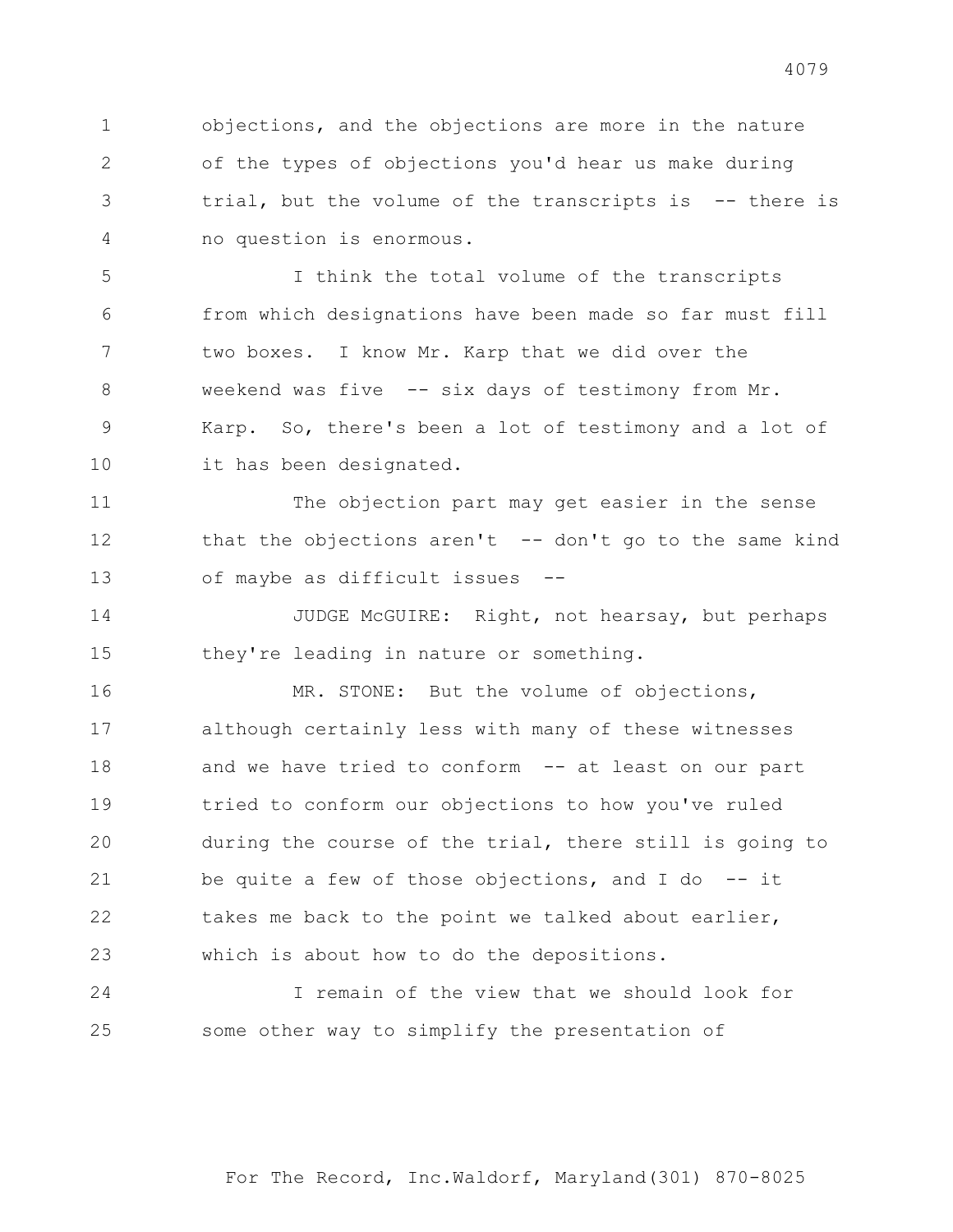deposition testimony, because otherwise, we do have several more days of the testimony either being read or played.

4 JUDGE McGUIRE: Well, that's an issue unto itself. I mean, my concern is how am I at this point to deal with any objections to certain excerpts, and 7 you know, I -- as you know, I mean, you all have been doing this as well, this takes a long time to go through this, for you to go through it on the one hand and decide whether you want to object and then for their side to respond and then for me to go through all that and issue determinations on each and every excerpt.

14 Is there a better way for us to do this? I mean, because from what I'm hearing now, I'm going to be engaged in this exercise now for the next several weeks, and I'm not sure I have the time and the staff 18 at this point to engage in that activity.

19 MR. STONE: I share your concern with that. One possibility was if instead of the transcripts then being read a second time in open court, we simply gave you the transcripts that have been marked, you ruled on the objections as you went. You read the transcript, 24 ruled as you went, handed the transcript back to us with your ruling marked in the margin, and we didn't

For The Record, Inc.Waldorf, Maryland(301) 870-8025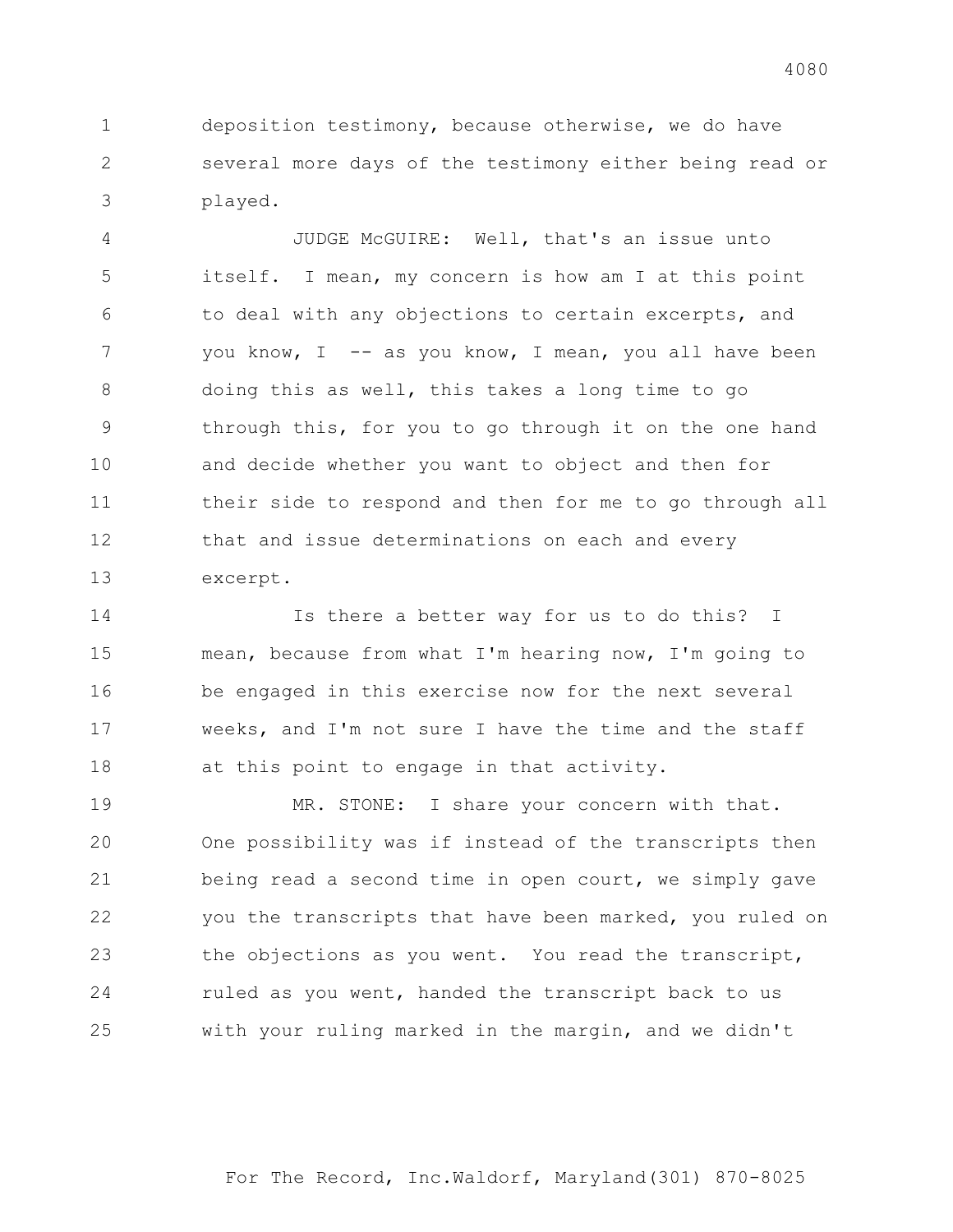1 then read the transcript a second time, and we would reduce that. You would get the transcript once, you would read through it, and you'd rule in the margins, and we'd know. That's one possibility.

5 I guess the other one is to tell us -- and to some extent we've done this, but I guess you could push us on it more -- to try to resolve some of those objections on our own so we don't have this many to present to you.

10 JUDGE McGUIRE: Well, this obviously would be my preference, and hopefully by now I've tried to address the issue of hearsay in most of these examples, hopefully by now, and I have tried to be I guess consistent. Obviously some of these are judgment calls. Some of them are close calls. So, they might 16 still be hearsay to some extent, but I still may let 17 them in. So -- but I think by and large, the parties should have some idea as to how I'm entertaining some of these excerpts and any opposition thereto, and I think the key to it is going to be for the two sides to confer again and maybe instead of me having to go through all this, I would take note of any opposition as they come up in the record, and then determine it in post-hearing or something.

25 I don't know. I don't know. I'm just throwing

For The Record, Inc.Waldorf, Maryland(301) 870-8025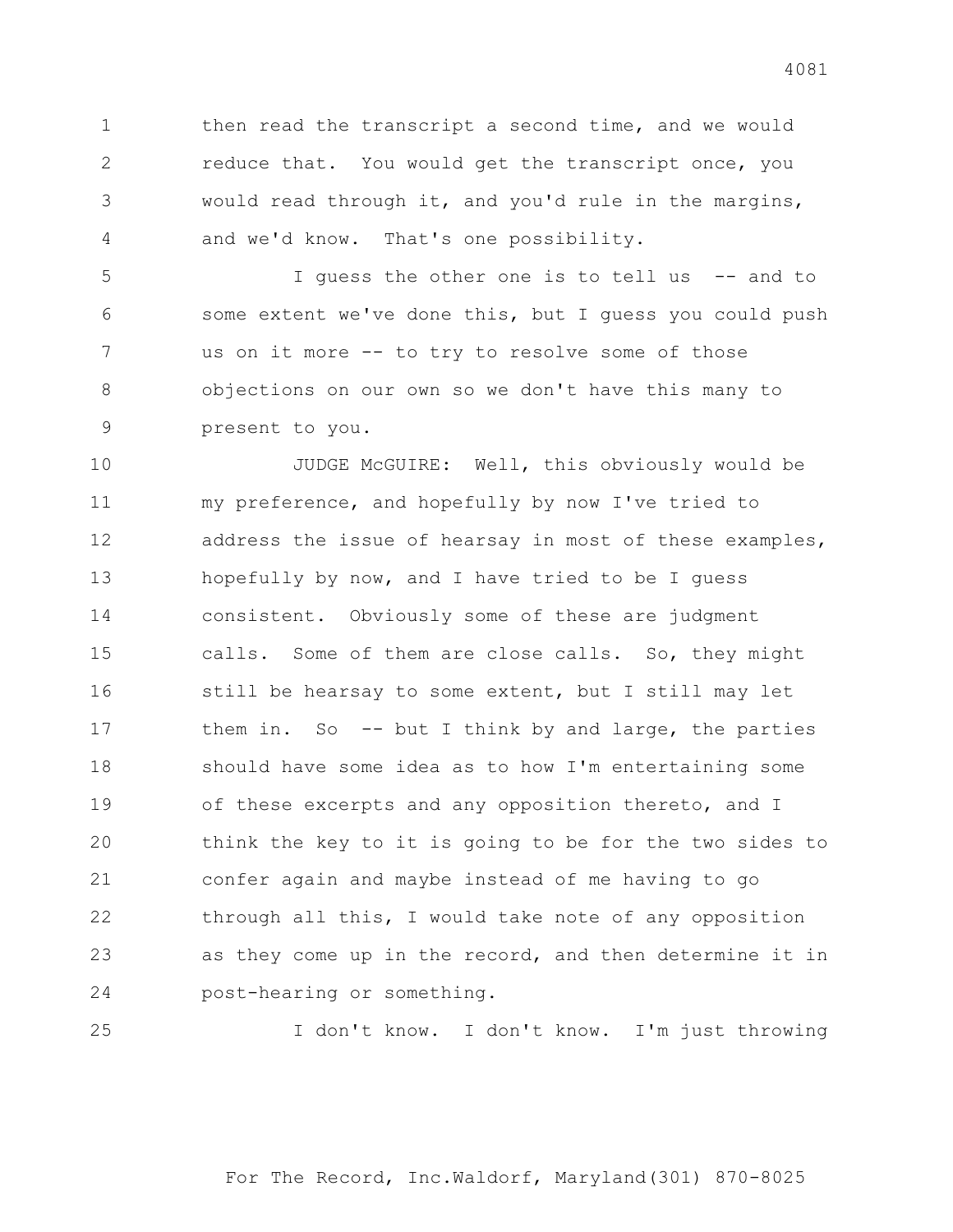1 that out, because this is going to take the Court hours upon hours of time outside of my hours in the court every day, and it's going to be a tough task that may slow up the hearing, and I'd just as soon not have to go through that to the same extent I've had to go through it on Dr. Oh.

7 Mr. Oliver?

8 MR. OLIVER: Yes, Your Honor, if I could just 9 respond to a couple of different issues.

10 First of all, with respect to the presentation 11 aspect, we do think that with respect to a number of 12 the Rambus employees and agents, particularly those 13 that aren't called live and appear live, it may not be 14 necessary to actually read or present their deposition 15 testimony in court. We do expect, though, that there 16 will be probably at least one or two that we will want 17 to do, and in addition, if they choose not to call any 18 individuals, we may then want to come back and present 19 that deposition testimony live as well.

20 Your Honor, frankly, we do share the concern 21 and certainly the frustration as well. We do think 22 that the number of objections has been far, far higher 23 with respect to the deposition testimony than it has 24 been with respect to the testimony in open court. 25 The one thing that we did propose initially

For The Record, Inc.Waldorf, Maryland(301) 870-8025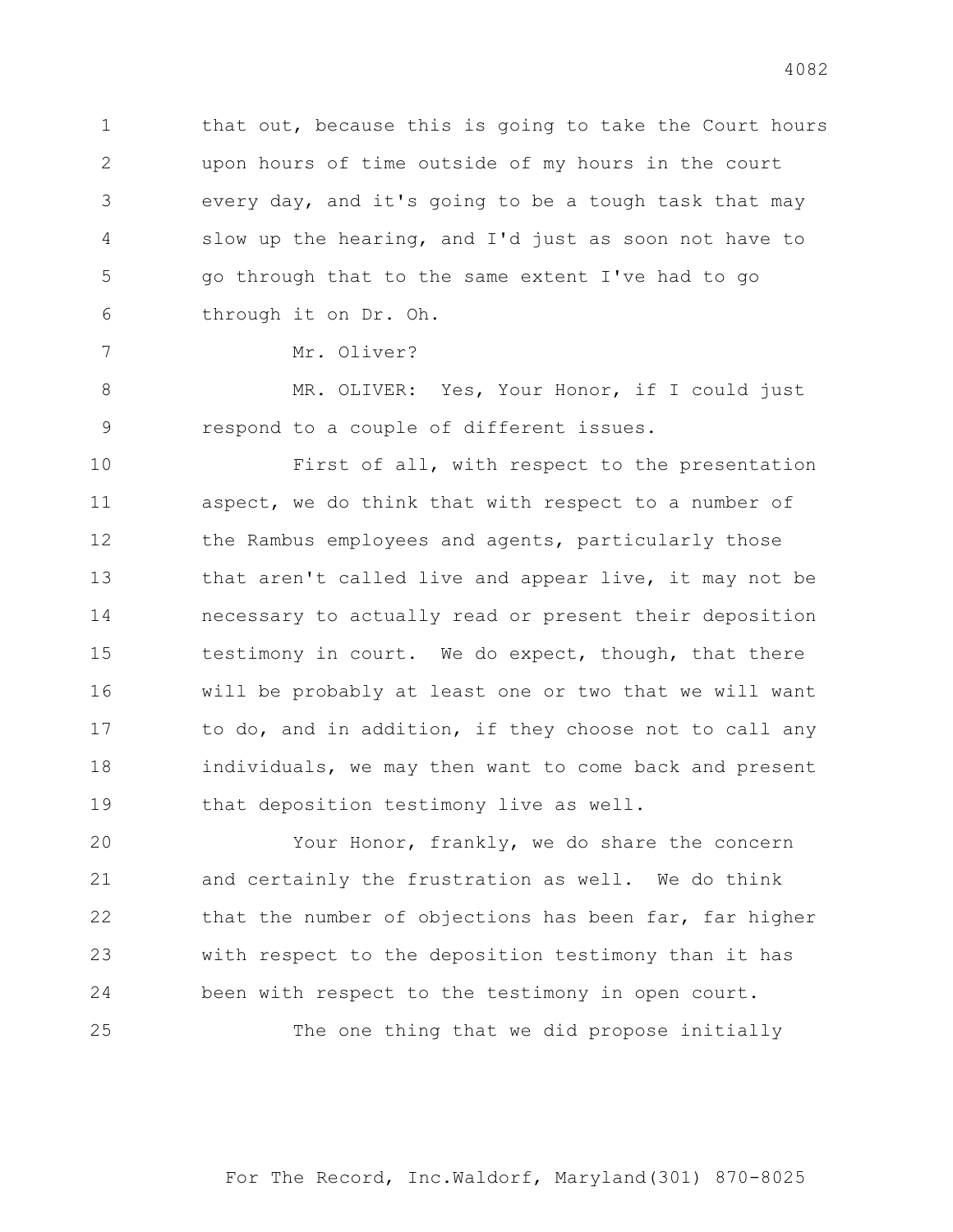that I'd like to come back is the possibility of simply dealing with objections on the fly as we go. That is what we did with respect to Mr. Vincent, and I noted that there were many more objections noted in the margin of the transcripts than counsel actually raised during the course of the reading.

7 JUDGE McGUIRE: Yes.

8 MR. OLIVER: And I think that first of all 9 serves as a restraint on us to keep the restraint -- to keep the objections to a minimum, keep them to the serious objections.

12 JUDGE McGUIRE: I think that's a good idea. I think that's one the Court would prefer. I would rather just rule on them in Open Court as we go. It would make it a lot easier on me and perhaps the 16 parties as well. That way you don't have to draft up, you know, your briefs, again going through it line by 18 line, and perhaps that would be an easier way to proceed.

20 Mr. Stone, would you --

21 MR. STONE: That's fine, Your Honor. That's fine.

23 JUDGE McGUIRE: I think that's the best way to do it, and it may slow us up a little bit, but at least over time I think that's more efficient.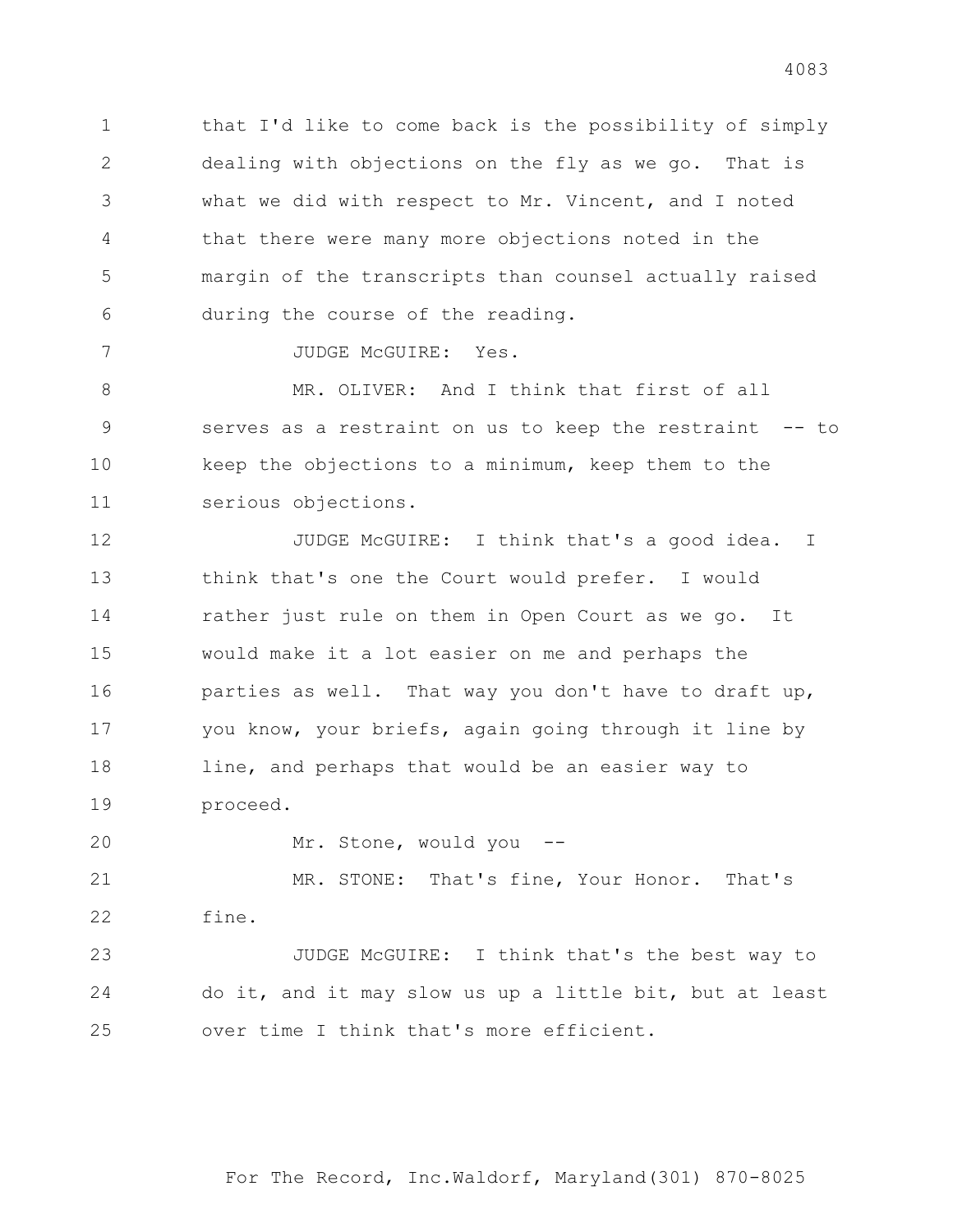1 MR. STONE: I just think with -- I think sort of the core issues like were raised to some extent by Dr. Oh and Mr. Brown's testimony, I think to the extent those issues were properly briefed so you have a brief to consider, I think we're past that point. I think the objections that were made --

7 JUDGE McGUIRE: Right, I agree. And again, you are not always going to agree with what I do. You know, some you are going to win, others you won't, but --

11 MR. STONE: Right.

12 JUDGE McGUIRE: -- my -- I tried to put out 13 there the standard that I was going to employ, and that will certainly be the standard in the future, and I try to -- my best to avoid just raw hearsay. It's not coming in in this proceeding. If I can ID it and be on 17 top of it, then I am going to exclude it, and you know, testimony needs to have a properly laid foundation. These are just inherent rules of trial practice.

20 So, if we can adhere to those, I think that would make it whole lot easier, but I think that's the way to go, just as we proceed.

23 MR. STONE: I think that's fine, Your Honor. The only other issue, I guess is we did file a brief on the use of Mr. Karp's testimony --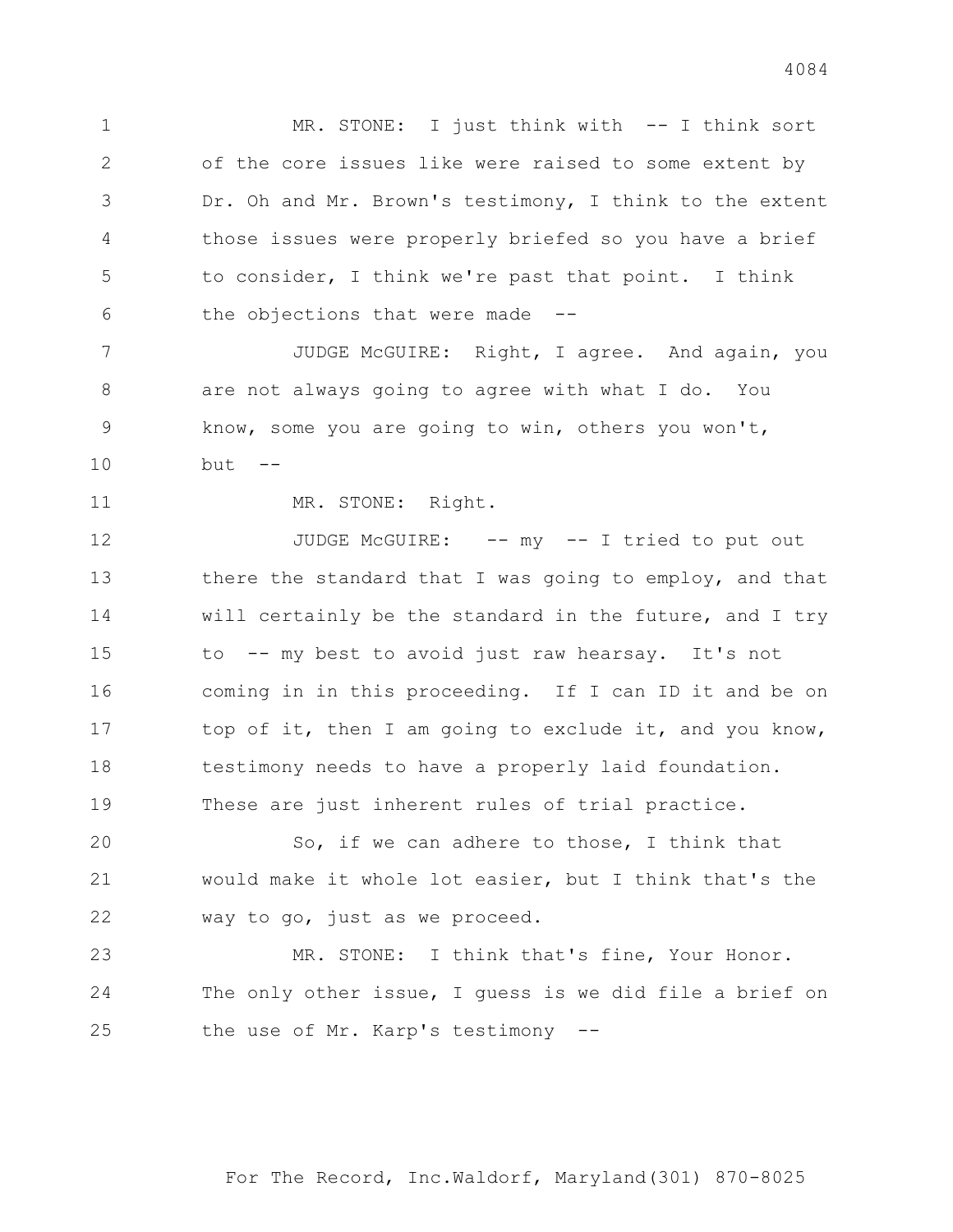1 JUDGE McGUIRE: Yeah, I saw that. 2 MR. STONE: -- from a different proceeding, and 3 that's the kind of issue on which I think you might 4 want a brief from them in order to resolve it. 5 JUDGE McGUIRE: But there you are talking about 6 other issues pretty much, aren't you? 7 MR. STONE: Yes, they aren't the overarching --8 JUDGE McGUIRE: But that's not the same thing 9 we've seen with Dr. Oh. 10 MR. STONE: No. 11 JUDGE McGUIRE: Okay, I've seen that, and I 12 have no problem with that. 13 To the extent that we have an understanding on 14 that, that's how we'll proceed, and again, I urge the 15 parties to confer and see to the extent that -- and I 16 think consistent with perhaps the standards I've put 17 forth in the order on Dr. Oh, let's try to follow that, 18 and hopefully we'll expedite this proceeding in that 19 regard. 20 MR. OLIVER: Thank you, Your Honor. 21 JUDGE McGUIRE: Let me ask you, Mr. Stone, as 22 you know, I received the motion for a protective order 23 from third party Micron. I assume you intend to file a 24 response to that? 25 MR. STONE: Yes, Your Honor.

For The Record, Inc.Waldorf, Maryland(301) 870-8025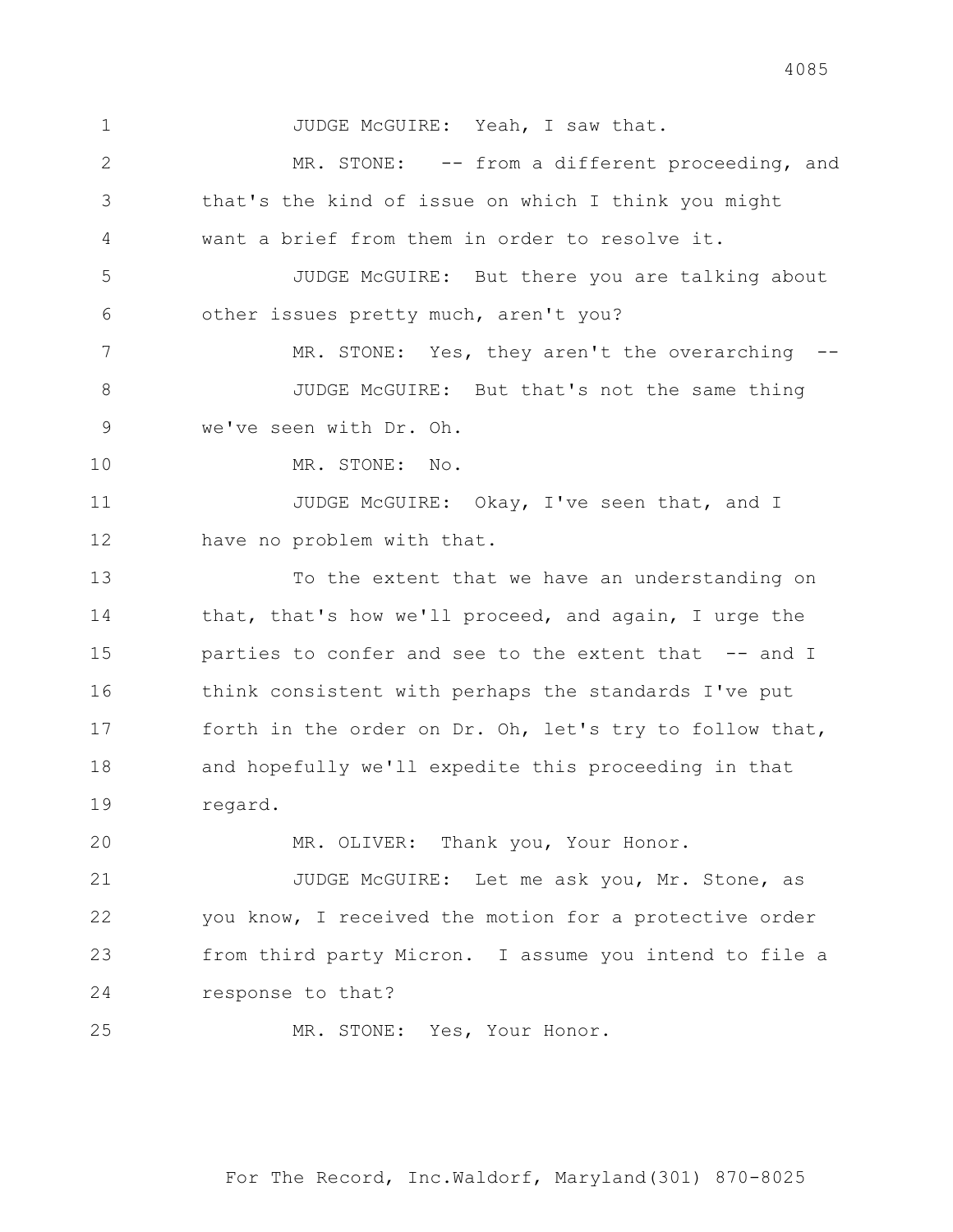2 might receive it? There is no big rush, but -- 3 MR. STONE: We might be able to -- certainly by 4 Monday, I think. 5 JUDGE McGUIRE: Okay, okay. 6 MR. STONE: I think certainly by Monday. 7 JUDGE McGUIRE: The only other thing I want to 8 take up, I had advised everyone that next Friday, June 9 13th, I had an obligation which would only give us an 10 opportunity to have a hearing for half a day. I have 11 since had that resolved, so we will be in trial all day 12 on that Friday, June 13th. 13 Okay, does that take care of everything? 14 MR. OLIVER: Yes, Your Honor. 15 JUDGE McGUIRE: All right, then Mr. Oliver, at 16 this point, you may proceed. 17 MR. OLIVER: Thank you, Your Honor. Your 18 Honor, I would like to just give you a brief overview 19 of today's schedule in order to give you an idea of 20 what's coming. We had originally put together a set of 21 video clips for Dr. Oh that total about five hours. 22 That is why I requested a start time today of 11:00 to 23 ensure we could finish that. 24 Based on your rulings, I think the total volume 25 of video clips is now something less than three and a

1 JUDGE McGUIRE: Do you have some idea when I

For The Record, Inc.Waldorf, Maryland(301) 870-8025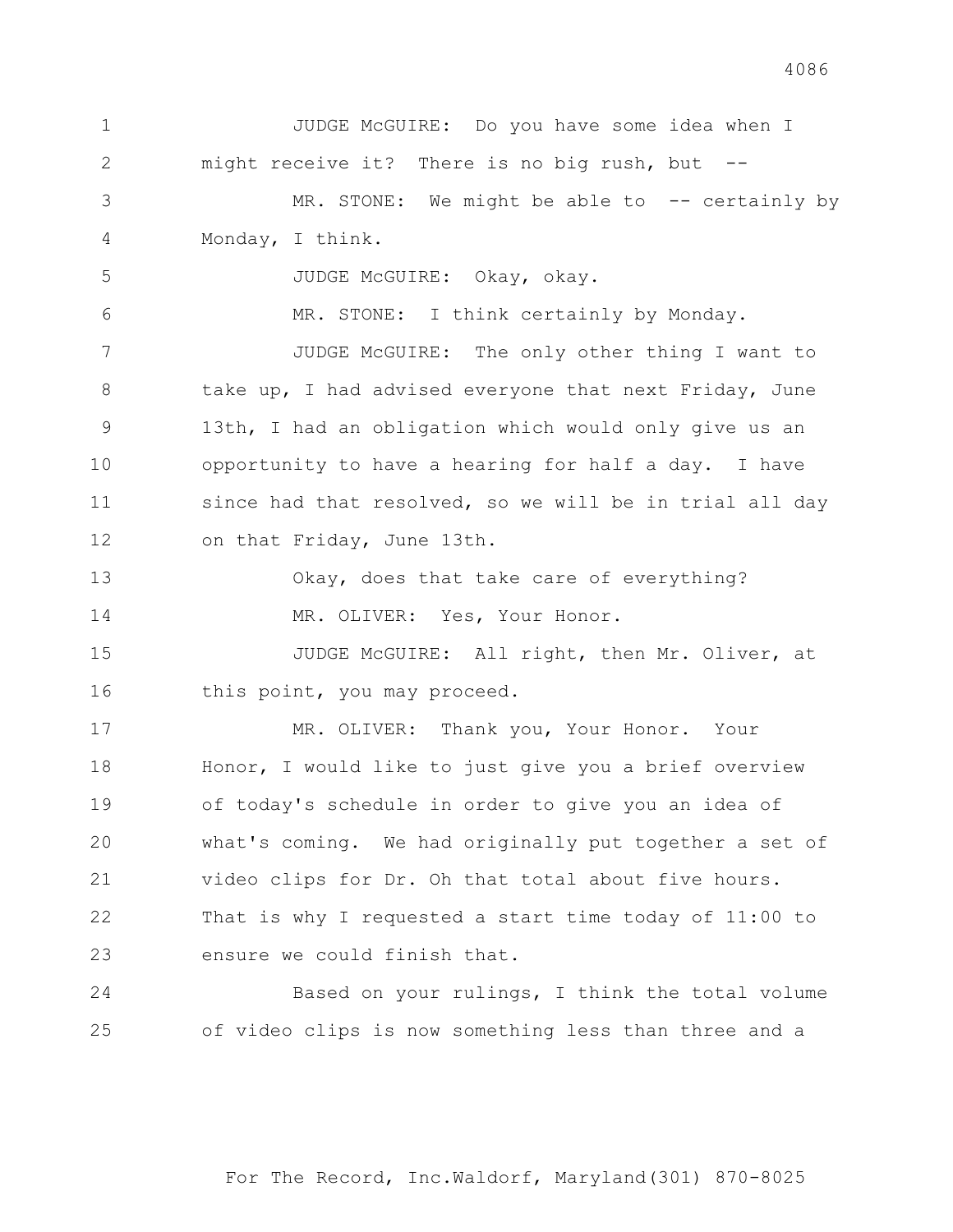half hours, to give you an idea of the time scope we're dealing with today.

3 In addition, as you will see, Dr. Oh is, of course, a native of Korea. English is not his first language. As a result, there are times when he's a little bit difficult to understand, and he is very slow. Frankly, we probably could do this more quickly if we read it.

9 I was going to suggest we start playing the video, and at any point if you decide you'd prefer for us to read, we can switch to reading.

12 JUDGE McGUIRE: Well, let me ask you this, Mr. 13 Oliver: What -- if it's going to expedite it, why do you feel it's incumbent that we view the tape? Is that 15 just so I can determine his credibility or his demeanor or what is it that you would have me observe in his taped testimony versus just go ahead and try to expedite it and just read?

19 MR. OLIVER: That was precisely it, Your Honor, but if you would prefer to read, that's --

21 JUDGE McGUIRE: Well, that's what I would prefer if it's going to -- how much time do you think that will take?

24 MR. OLIVER: It's hard to say since we haven't tried to time that. I'm guessing that might take two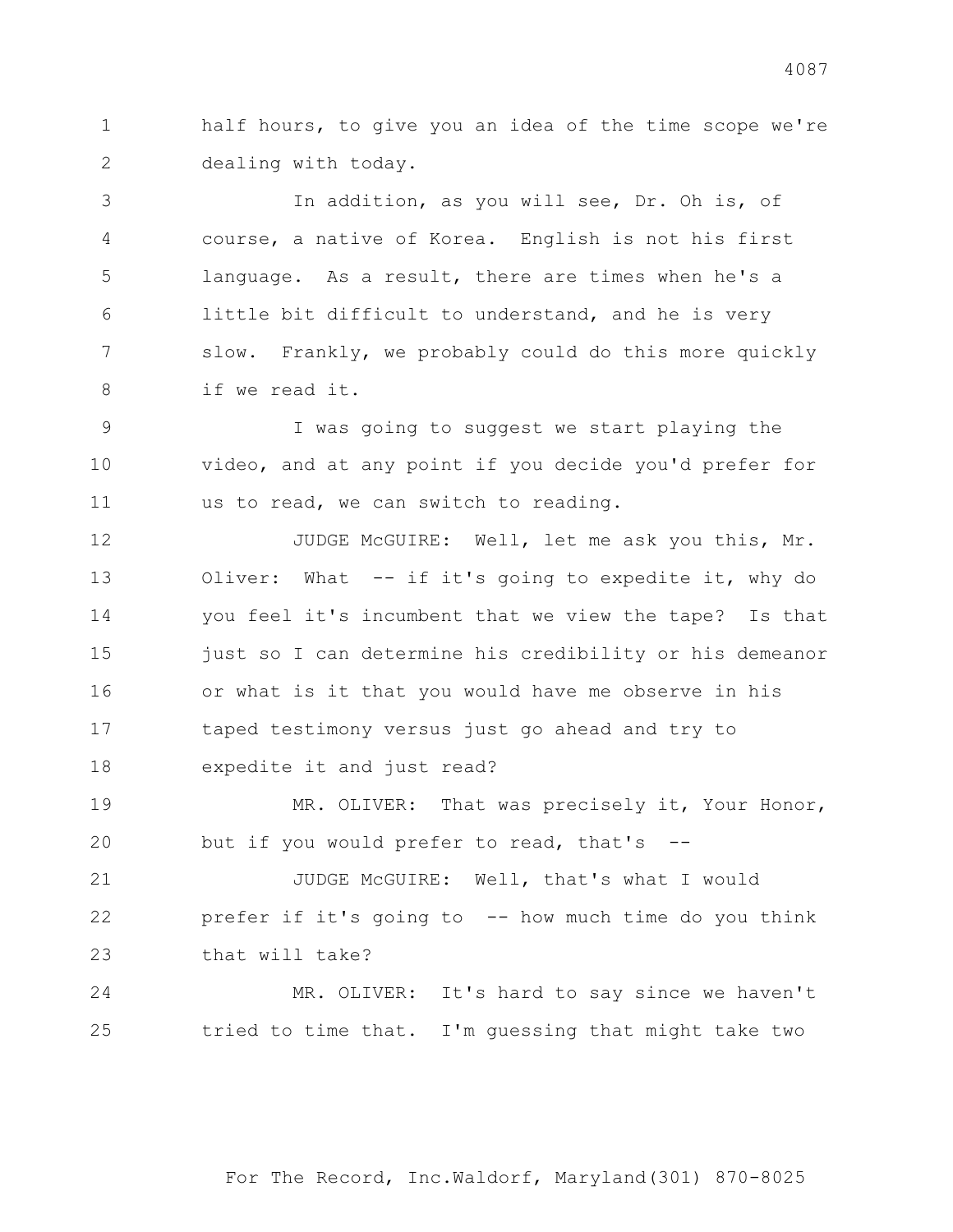1 to two and a half hours.

2 JUDGE McGUIRE: Well, that's a no-brainer it 3 seems to me.

4 MR. OLIVER: Okay.

5 JUDGE McGUIRE: Why don't we do that. Why 6 don't we proceed on that basis.

7 MR. OLIVER: If you could give us just a moment 8 to do this, Your Honor.

## 9 **(Pause in the proceedings.)**

10 MR. OLIVER: Actually, Your Honor, one other 11 logistical issue. If we are reading the transcript, we 12 do have the possibility of bringing the exhibits up on 13 the screen. Would you prefer that to having paper 14 copies?

15 JUDGE McGUIRE: Mr. Stone, any response to  $16$  that?

17 MR. STONE: Oh, I think whichever you prefer is 18 absolutely fine.

19 JUDGE McGUIRE: I would prefer it on the screen 20 if that's easier.

21 MR. OLIVER: We're just trying to figure out 22 which personnel we need and which computers we need, 23 how we need to use the computers.

24 JUDGE McGUIRE: Okay, go ahead and confer. 25 **(Pause in the proceedings.)**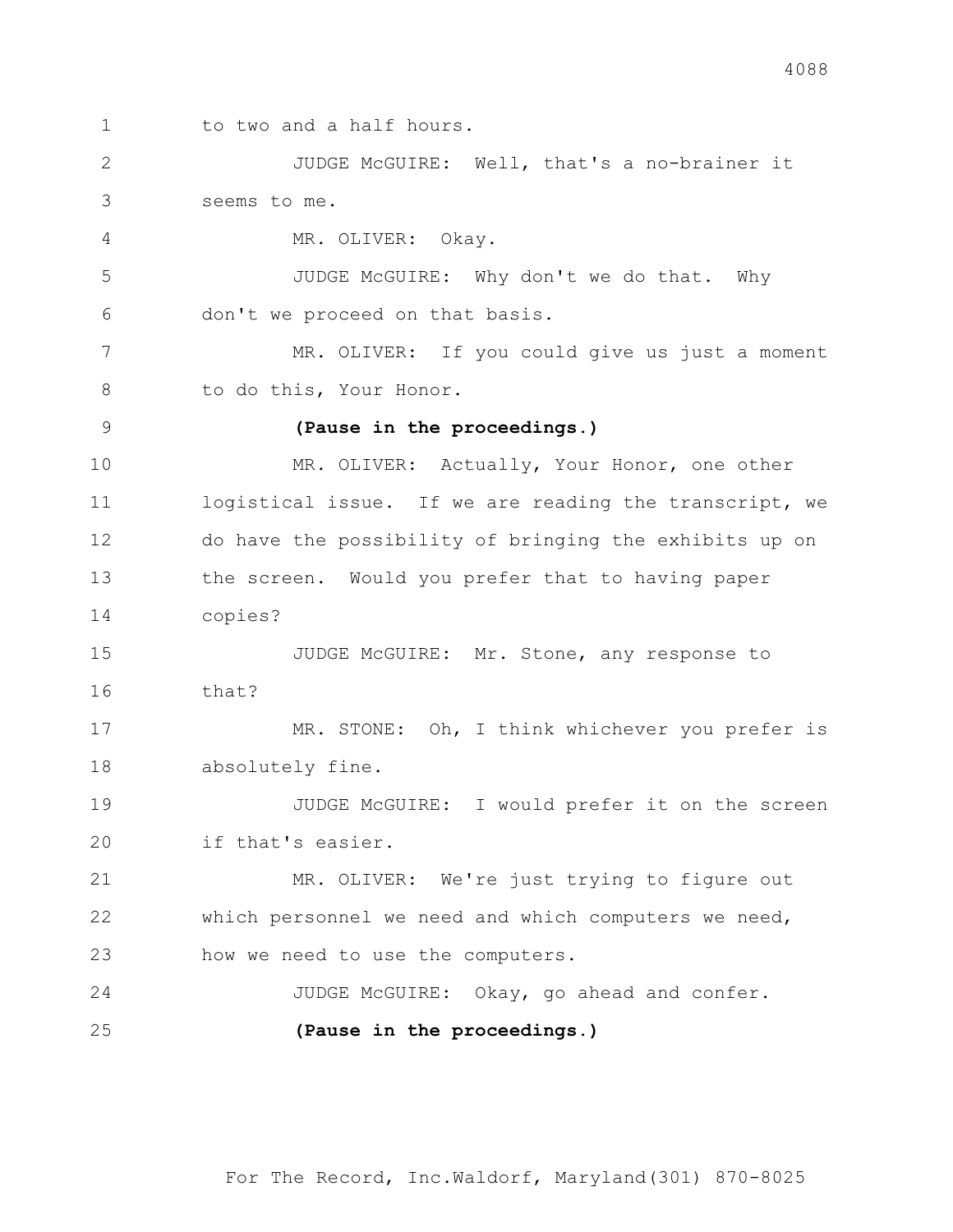1 JUDGE McGUIRE: Mr. Oliver, you may proceed. 2 MR. OLIVER: Thank you. 3 May Melissa Kassier take the stand to read the 4 part of Dr. Oh? 5 JUDGE McGUIRE: Please, please do.

6 MR. STONE: I must say, we're looking forward 7 to the accent on this one.

8 JUDGE McGUIRE: Obviously someone knew that we 9 were going to be doing this today. I see a very empty 10 courtroom.

11 MR. OLIVER: Your Honor, before we proceed, I do just want to clarify one other point for the record. I assume that the original marked-up transcript of Dr. Oh as originally designated would be included in the record. So, in other words, the portions of the testimony that were designated and then subsequently excluded pursuant to objection would still be included as part of the record?

19 JUDGE McGUIRE: Mr. Stone, any objection? 20 MR. STONE: I think the portions that they offered to which an objection was sustained should be included in the record so the record is clear. Obviously it couldn't be cited in support of findings, but it should be there for review just as any other testimony that's offered and then objections sustained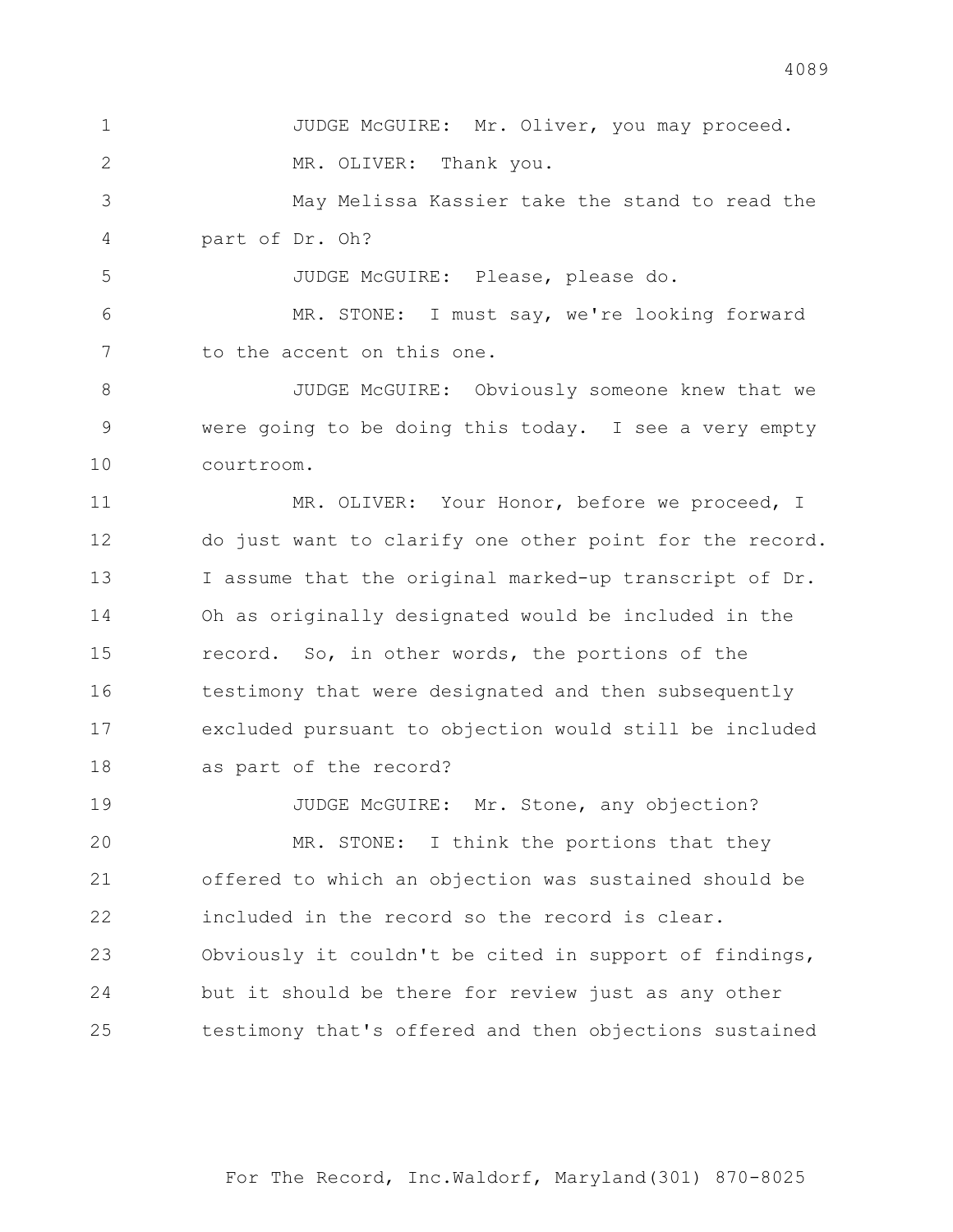as part of the record.

2 JUDGE McGUIRE: How do you want to have that marked, as a proposed exhibit or just go ahead and mark it as a CX exhibit and then not enter it or -- I mean, I can preserve it in the record if that's what you're --

7 MR. OLIVER: I mean, I think we could cite the CX or could cite the transcript as a CX exhibit that would be included in the record.

10 JUDGE McGUIRE: You mean included -- you mean entered in the record as an exhibit or as just something that's marked for the record and preserved in case of appeal?

14 MR. OLIVER: It would be marked and preserved, although my understanding is that would also be included in what is sent to the Commission.

17 JUDGE McGUIRE: Right, it would be preserved is what I'm calling that. It wouldn't be entered into this record, but it's still a part of the overall record. It's just not what I call being entered into the record, but it is still maintained in the case file, and it would go up to the Commission if they chose to go into it.

24 MR. OLIVER: Yes, Your Honor, that is what I was referring to.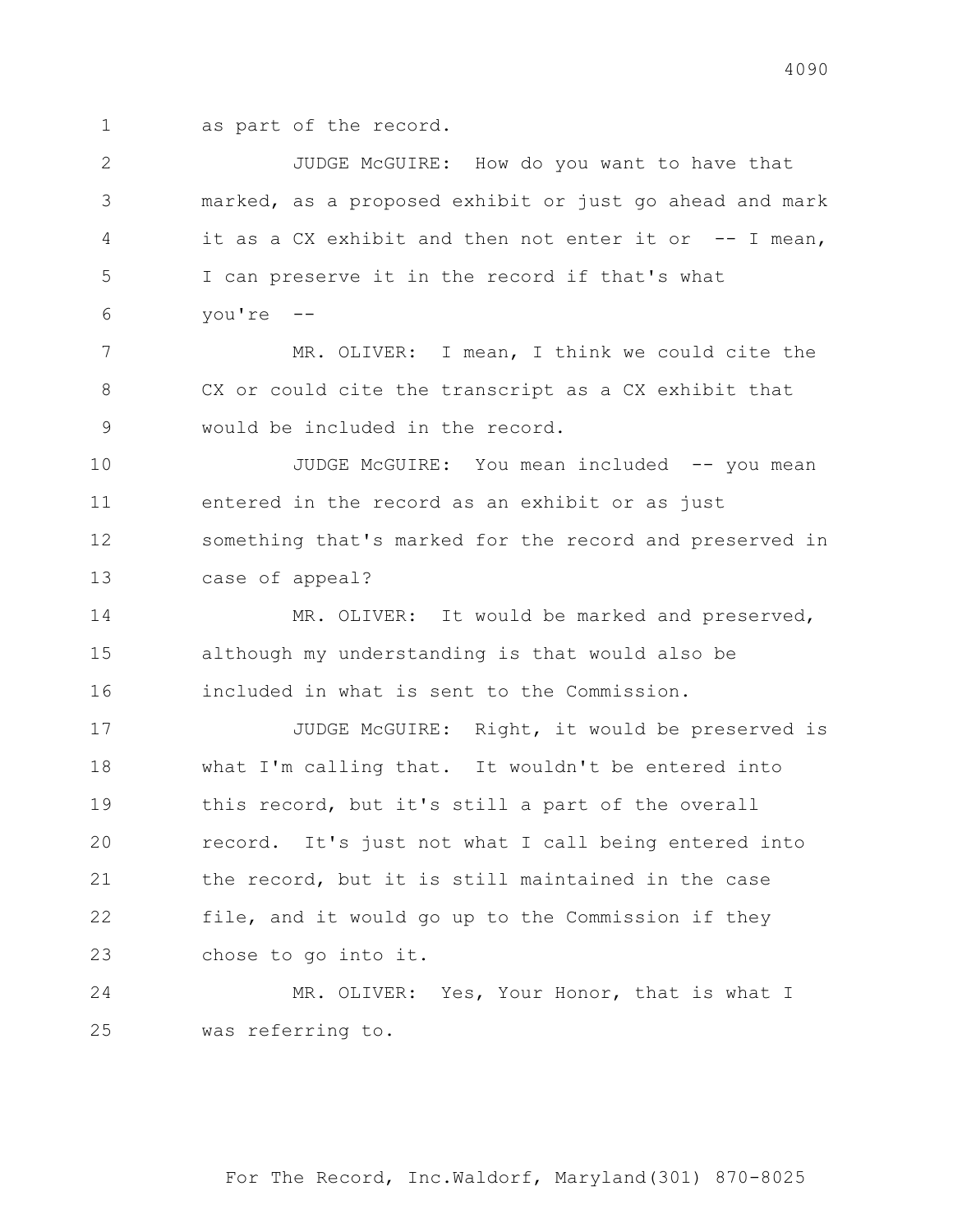1 JUDGE McGUIRE: Okay. 2 MR. STONE: And that's my understanding, just 3 like an exhibit that was offered and -- 4 JUDGE McGUIRE: Right, but not entered. 5 MR. STONE: -- not entered, it would be part of 6 the record. 7 JUDGE McGUIRE: Right, right, that's what I 8 understand as well. 9 MR. OLIVER: Okay, thank you, Your Honor. We 10 wish to start with Volume 1 of Dr. Oh's transcript from 11 January 8, 2003, and the first reading will be at page 12 8, line 13. 13 JUDGE McGUIRE: Okay, Mr. Oliver, just let me 14 interject again now, is this going to be on the screen 15 again, this -- or do I need to have a hard copy of the 16 deposition? 17 MR. OLIVER: I apologize, Your Honor. May I 18 approach? 19 JUDGE McGUIRE: Yes. Thank you. 20 Okay, go ahead. 21 MR. OLIVER: And I should also mention, after I 22 designate the section in each case, we will try to 23 indicate any appropriate rulings, whether they have 24 been sustained or overruled, and then pause to give 25 opposing counsel a chance to double-check what I've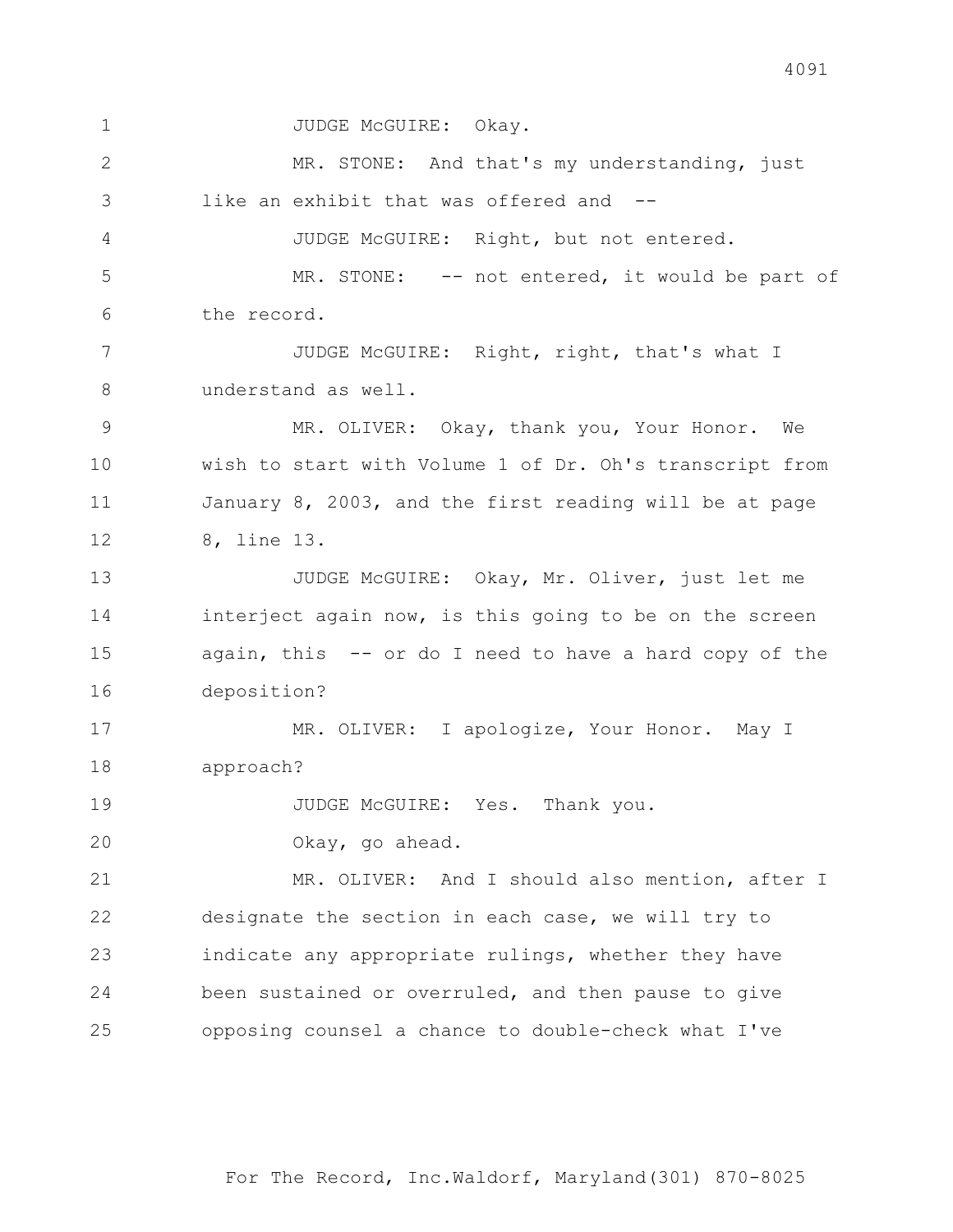done. Again, we very much appreciate your very quick ruling on this. Obviously we have been working very quickly to try to incorporate your ruling into what we are designating, and I just want to be certain I do not make any mistakes. 6 JUDGE McGUIRE: Okay. 7 MR. OLIVER: The first segment is in Volume 1, page 8, line 13, to page 9, line 9, and I believe that there are no objections to this portion of the testimony. **(Transcript read into the record.)** 12 MR. OLIVER: The next portion of the transcript 13 runs from page 11, line 3, to page 17, line 24. **(Transcript read into the record.)** 15 MR. OLIVER: The next portion of the transcript that has been designated runs from page 18, line 13, to page 20, line 25. **(Transcript read into the record.)** 19 MR. OLIVER: The next portion of the transcript runs from page 23, line 3, to page 24, line 15. **(Transcript read into the record.)** 22 MR. OLIVER: The next portion of the transcript that has been designated runs from page 25, line 12, to page 25, line 17. **(Transcript read into the record.)**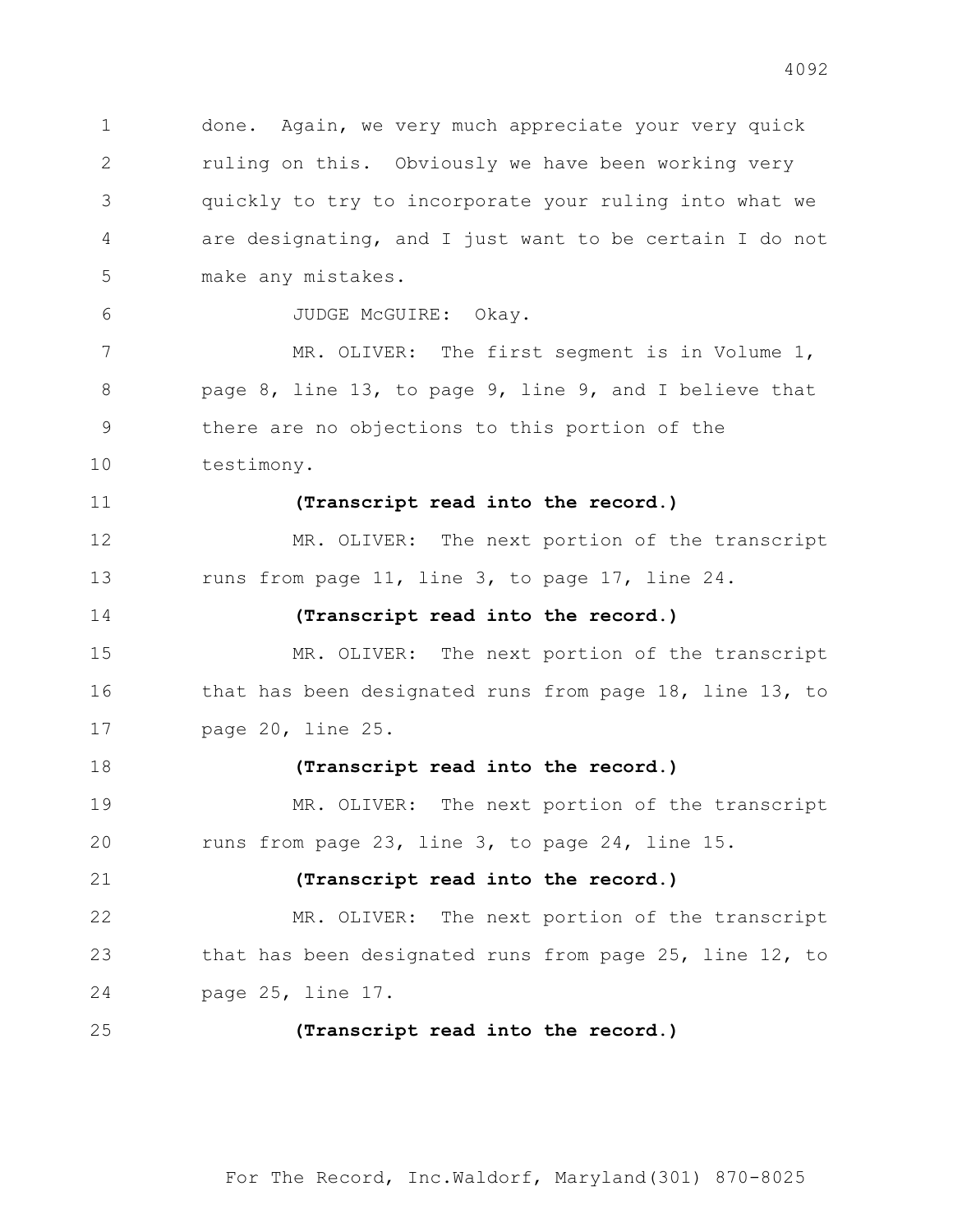1 MR. OLIVER: The next portion of the transcript 2 runs from page 26, line 2, to page 26, line 7. 3 **(Transcript read into the record.)** 4 MR. OLIVER: May I approach? 5 JUDGE McGUIRE: Yes. Thank you. 6 MR. OLIVER: May I approach the witness? 7 JUDGE McGUIRE: Yes. 8 MR. OLIVER: The next portion of the transcript 9 has been designated as page 26, line 16 to page 26, 10 line 21. 11 **(Transcript read into the record.)** 12 MR. OLIVER: The next portion of the transcript 13 designated runs from page 28, line 6, to page 28, line 14 19. 15 **(Transcript read into the record.)** 16 MR. OLIVER: The next portion of the transcript 17 that has been designated runs from page 29, line 7, 18 through page 31, line 7, and my notes indicate that the 19 objections relating to this portion have been 20 overruled. 21 **(Transcript read into the record.)** 22 MR. STONE: Your Honor, to the extent there's 23 objections made during the course of the deposition 24 that we aren't re-asserting them, Mr. Oliver doesn't 25 even need to say for my purposes "objection omitted."

For The Record, Inc.Waldorf, Maryland(301) 870-8025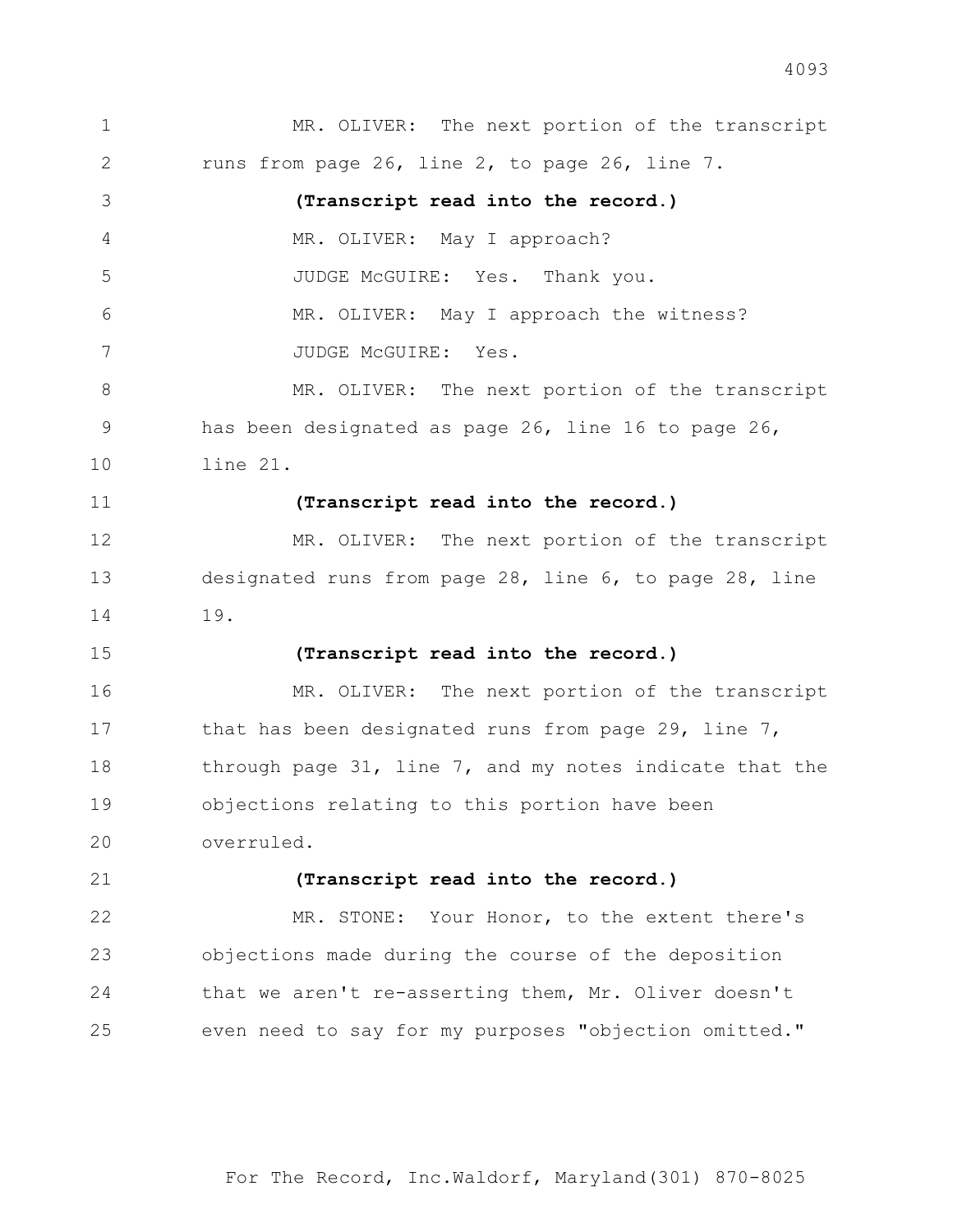If he just wants to skip it and keep going, that's fine with me. 3 JUDGE McGUIRE: Good. Thank you, Mr. Stone. 4 MR. OLIVER: The next portion of the transcript designated runs from page 33, line 19, to page 36, line 5. **(Transcript read into the record.)** 8 MR. OLIVER: The next designation ran from page 37, line 9, to page 39, line 1. My notes indicate that the objection to this portion was sustained. 11 The designation runs from line -- excuse me, page 39, line 13, to page 39, line 21. My notes indicate that the objections to this portion were overruled.  **(Transcript read into the record.)** JUDGE McGUIRE: Just let me interject. On those excerpts where I've sustained the objection, do we need to go into that during this? I'll be happy to do that if you think it will help preserve that for the record, Mr. Stone, but we have the order. 21 MR. STONE: Right, I do not believe -- 22 JUDGE McGUIRE: Do we need -- we don't need to address that, then, do we? 24 MR. STONE: No, I don't believe we do, unless there's a question as to how the order applies or

For The Record, Inc.Waldorf, Maryland(301) 870-8025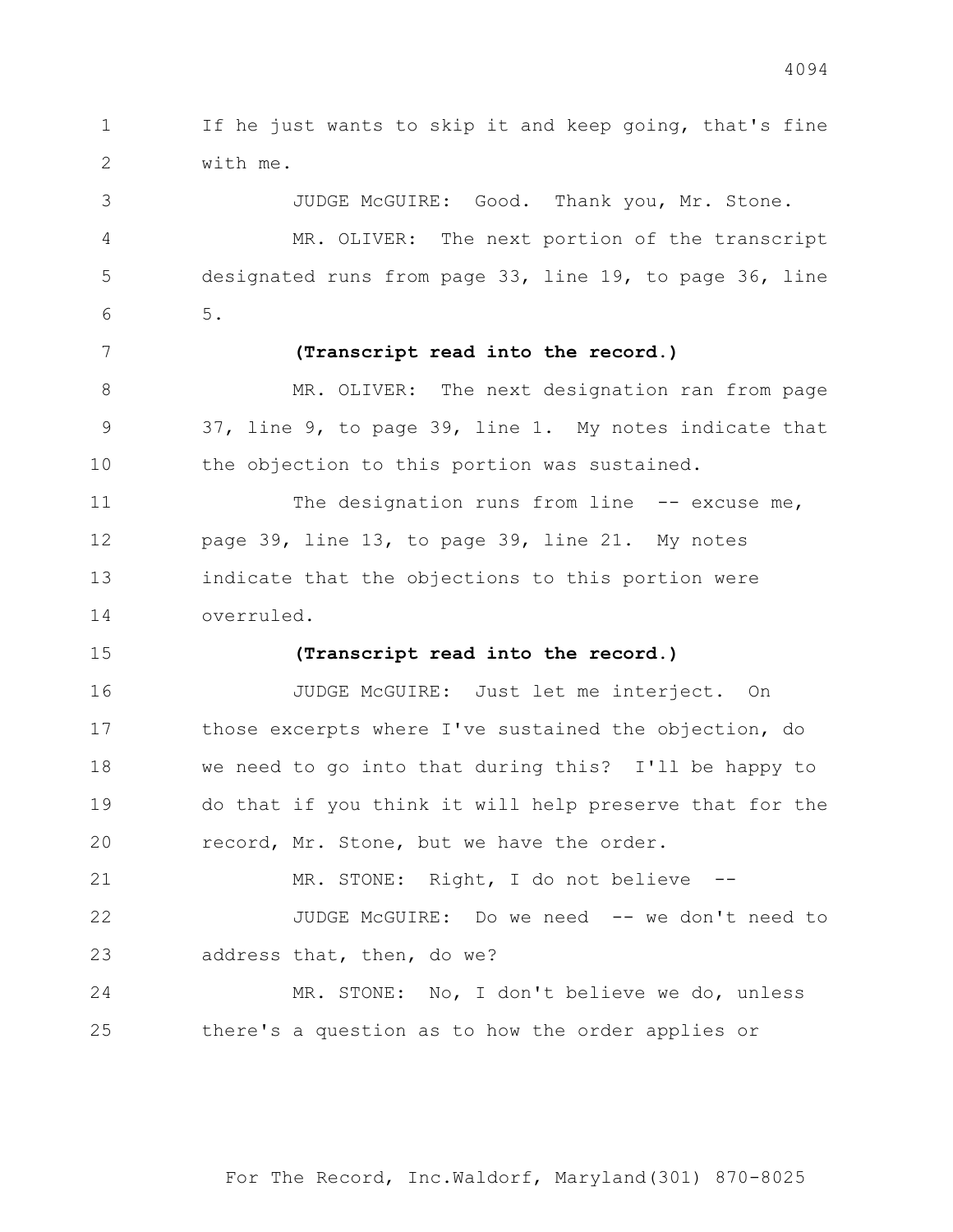1 something. I don't think we need to raise that. 2 JUDGE McGUIRE: Okay, good. 3 Okay, Mr. Oliver, do you understand? 4 MR. OLIVER: Yes. There are a few places in 5 which a portion of a designation was covered by 6 objection and sustained, and I would suggest that I 7 read that just so that we and opposing counsel are on 8 the same page just to have an understanding of which 9 portions should be read in and which portions should be 10 left out. 11 JUDGE McGUIRE: Only in those cases where it's 12 not clear or I mean -- 13 MR. OLIVER: Only in places where a portion of 14 the designation is affected. 15 JUDGE McGUIRE: Okay, all right. 16 MR. OLIVER: May I approach, Your Honor? 17 JUDGE McGUIRE: Yes. 18 MR. OLIVER: The next designation runs from 19 page 45, line 4, to page 46, line 4. 20 **(Transcript read into the record.)** 21 MR. OLIVER: The next designation runs from 22 page 47, line 11, to page 48, line 15. 23 **(Transcript read into the record.)** 24 MR. OLIVER: Actually, Your Honor, would it be 25 helpful at this point to have a page reference to the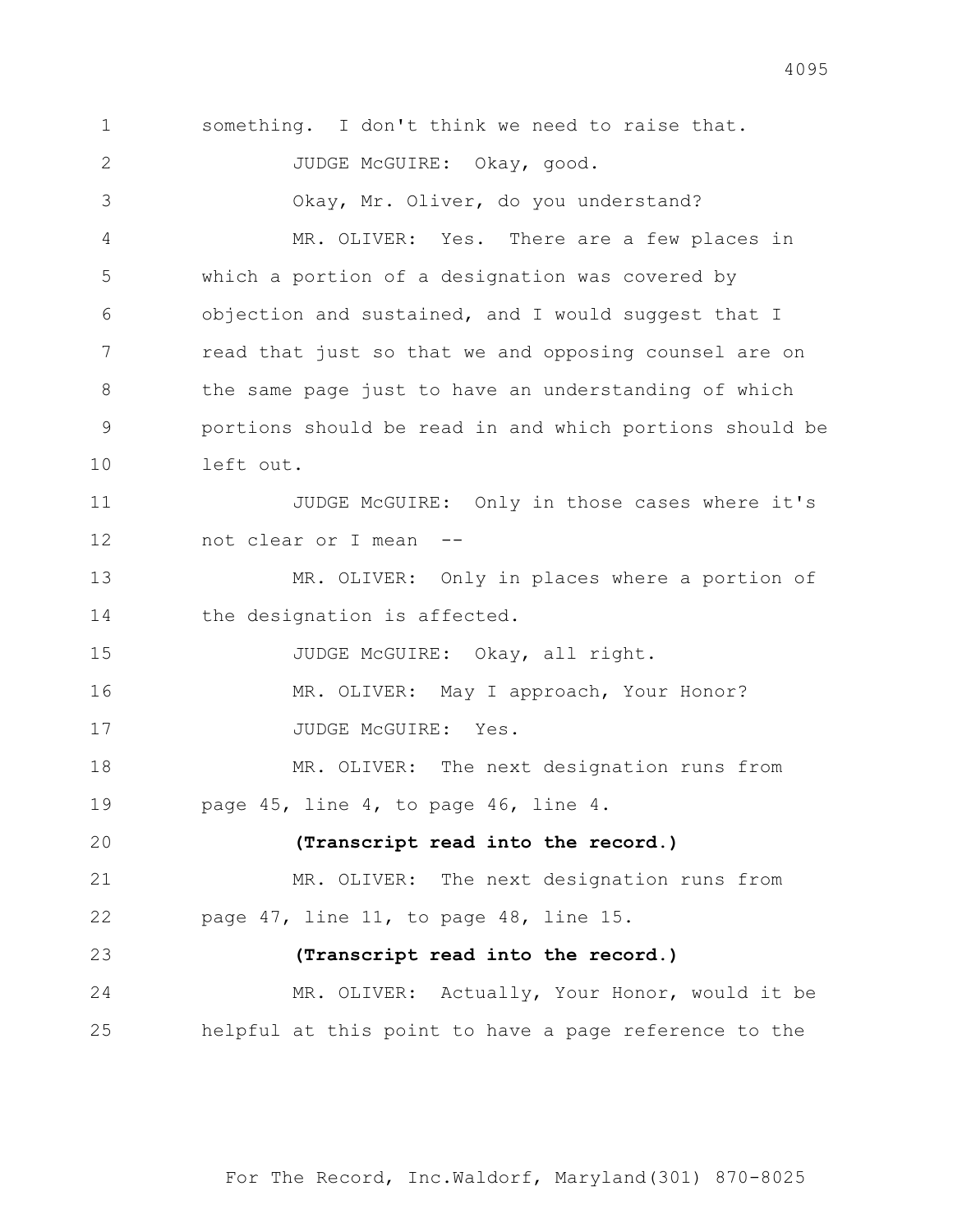document?

2 JUDGE McGUIRE: Probably. If you want to give it to me, you might want as well give me a page reference. 5 MR. OLIVER: Your Honor, this is page CX-2288-113. 7 JUDGE McGUIRE: Okay. **(Transcript read into the record.)** MR. OLIVER: The next designation runs from page 48, line 16, to page 48, line 20. **(Transcript read into the record.)** MR. OLIVER: The next designation runs from page 52, line 18, to page 54, line 13. 14 MR. STONE: And in light of the prior ruling, we withdraw that. 16 MR. OLIVER: Your Honor, if I could have just a moment to confer with opposing counsel. 18 JUDGE McGUIRE: Sure. **(Counsel conferring.)** 20 MR. OLIVER: The next designation begins at page 53, line 10, and runs through page 54, line 13. **(Transcript read into the record.)** MR. OLIVER: The next designation originally 24 ran from page 55, line 2, to page 57, line 13. I propose to read from page 55, line 2, through page 56,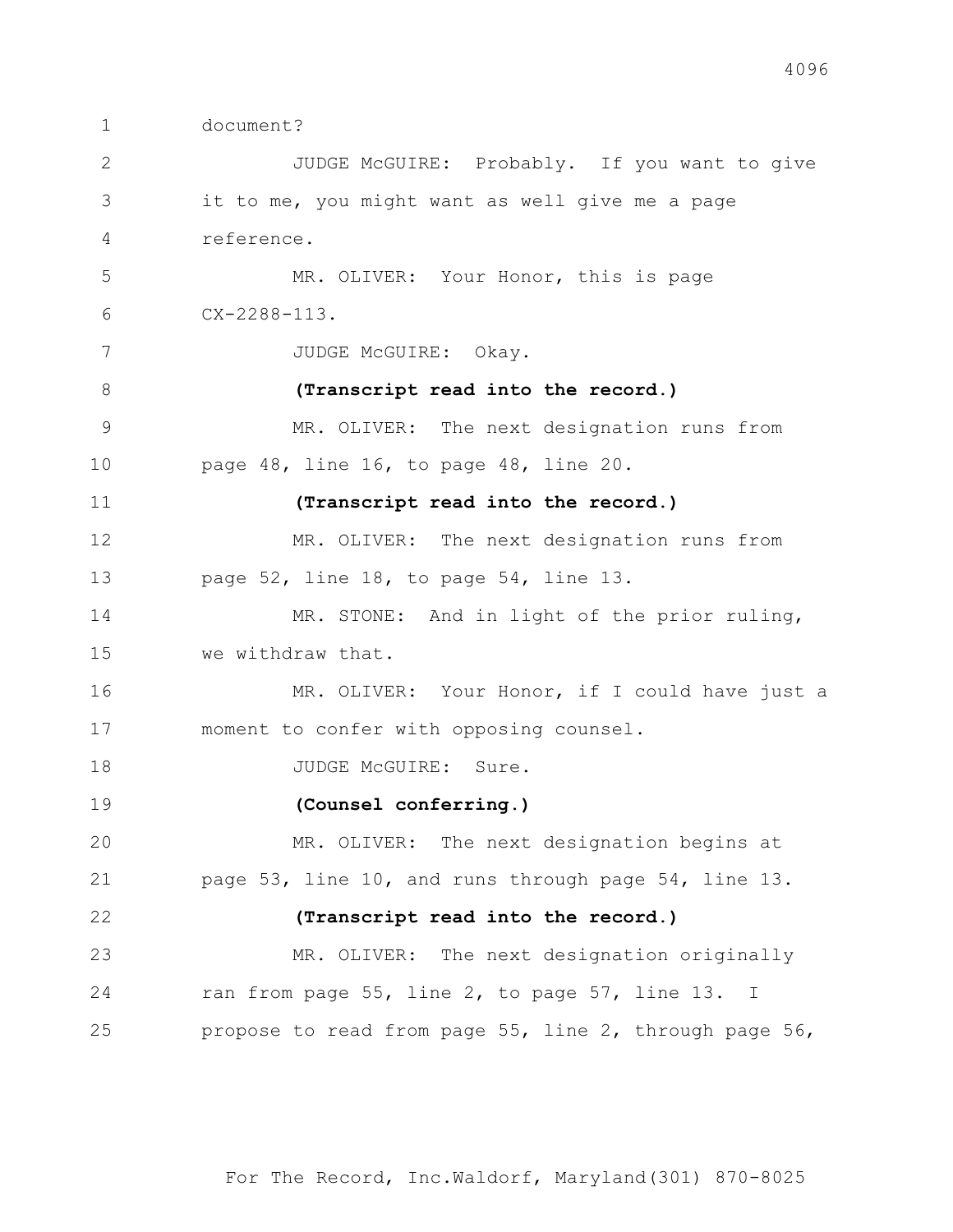line 14.

 **(Transcript read into the record.)** MR. OLIVER: The next portion runs from page 58, line 8, to page 59, line 7. **(Transcript read into the record.)** MR. OLIVER: The next designation runs from 7 page 60, line 14, to page 61, line 22. **(Transcript read into the record.)** MR. OLIVER: The next designation runs from page 62, line 2, to page 62, line 6. **(Transcript read into the record.)** MR. OLIVER: The next designation runs from page 62, line 10, to page 62, line 24. **(Transcript read into the record.)** MR. OLIVER: The next designation runs from page 63, line 7, to page 63, line 25. **(Transcript read into the record.)** 18 MR. OLIVER: The next portion runs from page 64, line 23, to page 65, line 1. **(Transcript read into the record.)** MR. OLIVER: The next designation runs from page 65, line 22, to page 66, line 14. **(Transcript read into the record.)** MR. OLIVER: The next segment is on page 68, from line 11 to line 12.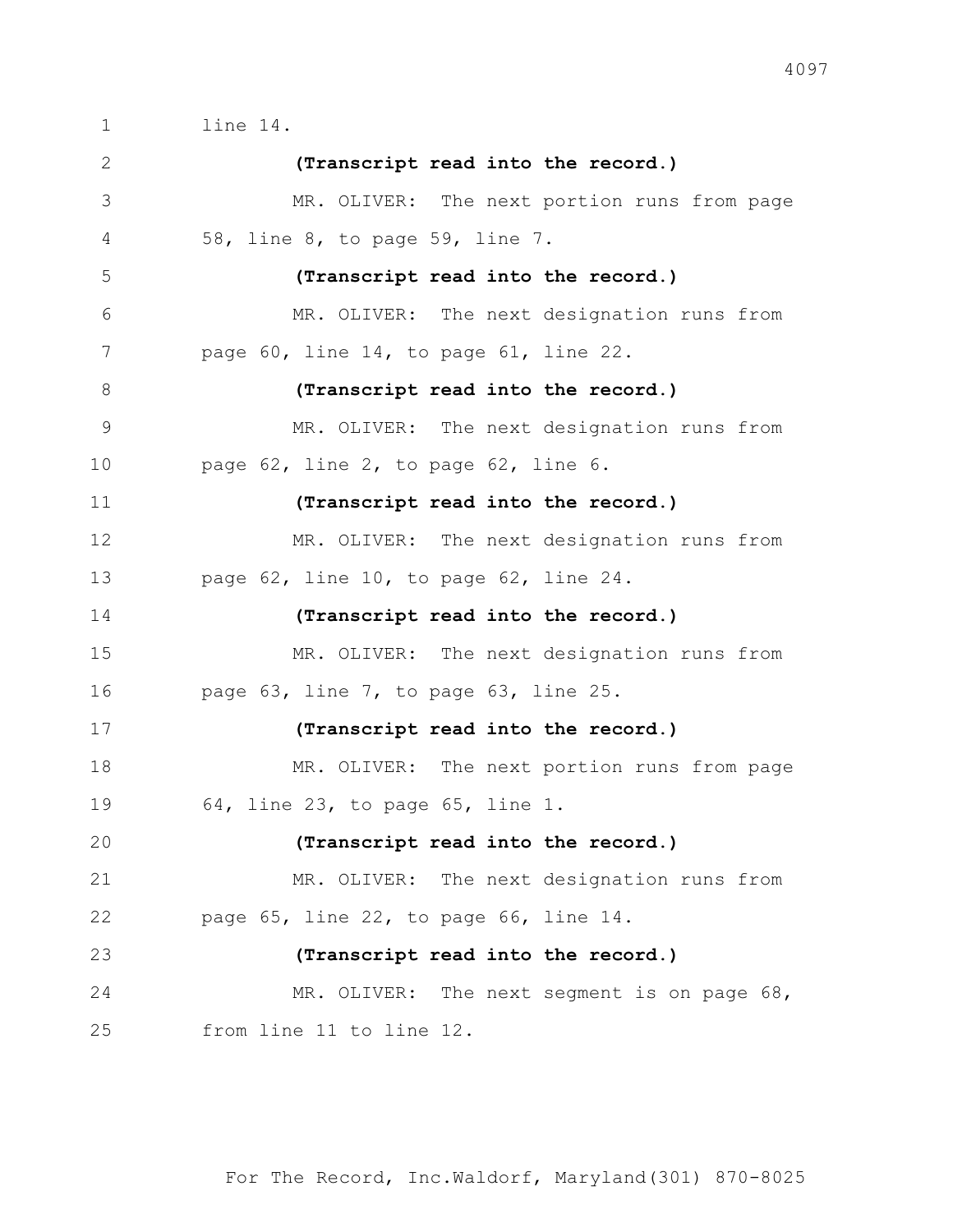**(Transcript read into the record.)** MR. OLIVER: The next segment runs from page 69, line 2, to page 69, line 10. **(Transcript read into the record.)** MR. OLIVER: The next segment runs from page 70, line 11, to page 74, line 3. 7 May I approach? 8 JUDGE McGUIRE: Yes. You know, let me just add, Mr. Oliver, if it's going to be on the screen, 10 then I don't need the hard copy. Now, if there's anything else in the hard copy that won't be on the screen, then I'll be happy to take it, but I can see it 13 just as well on the screen. It's going to help expedite you having to come up and back all the time, so I'll leave that up to you. 16 MR. OLIVER: Yes, Your Honor, I think we can do it on the screen. 18 JUDGE McGUIRE: Okay, good, thanks. 19 MR. OLIVER: This is the segment running from page 70, line 11, to 74, line 3. **(Transcript read into the record.)** MR. OLIVER: The next segment runs from page 75, line 4, to page 77, line 7. **(Transcript read into the record.)** MR. OLIVER: The next segment runs from page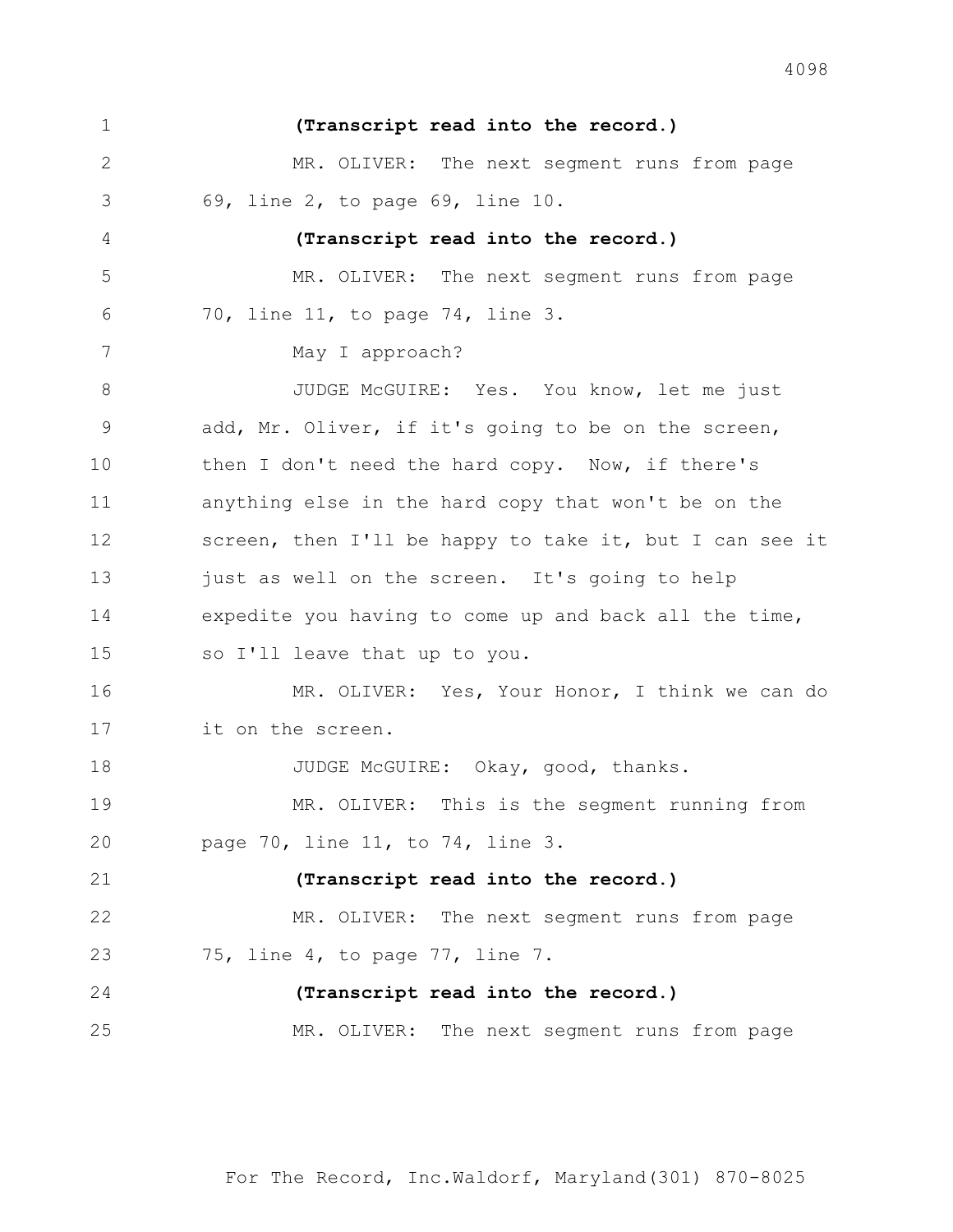78, line 12, to page 78, line 25.  **(Transcript read into the record.)** JUDGE McGUIRE: Hold it, where are we, Mr. Oliver? 5 MR. OLIVER: I'm sorry, I apologize, Your Honor. 7 JUDGE McGUIRE: Okay. 8 MR. OLIVER: The next seqment runs from page 84, line 21, through page 85, line 6. **(Transcript read into the record.)** MR. OLIVER: The next segment runs from page 91, line 12, to page 92, line 6. **(Transcript read into the record.)** 14 MR. OLIVER: The next segment runs from page 94, line 11, through page 96, line 21. **(Transcript read into the record.)** MR. OLIVER: The next section runs from page 99, line 5, through 99, line 23. **(Transcript read into the record.)** MR. OLIVER: The next designation runs from page 103, line 11, to 103, line 13. **(Transcript read into the record.)** MR. OLIVER: The next designation runs from page 103, line 20, to 105, line 19. **(Transcript read into the record.)**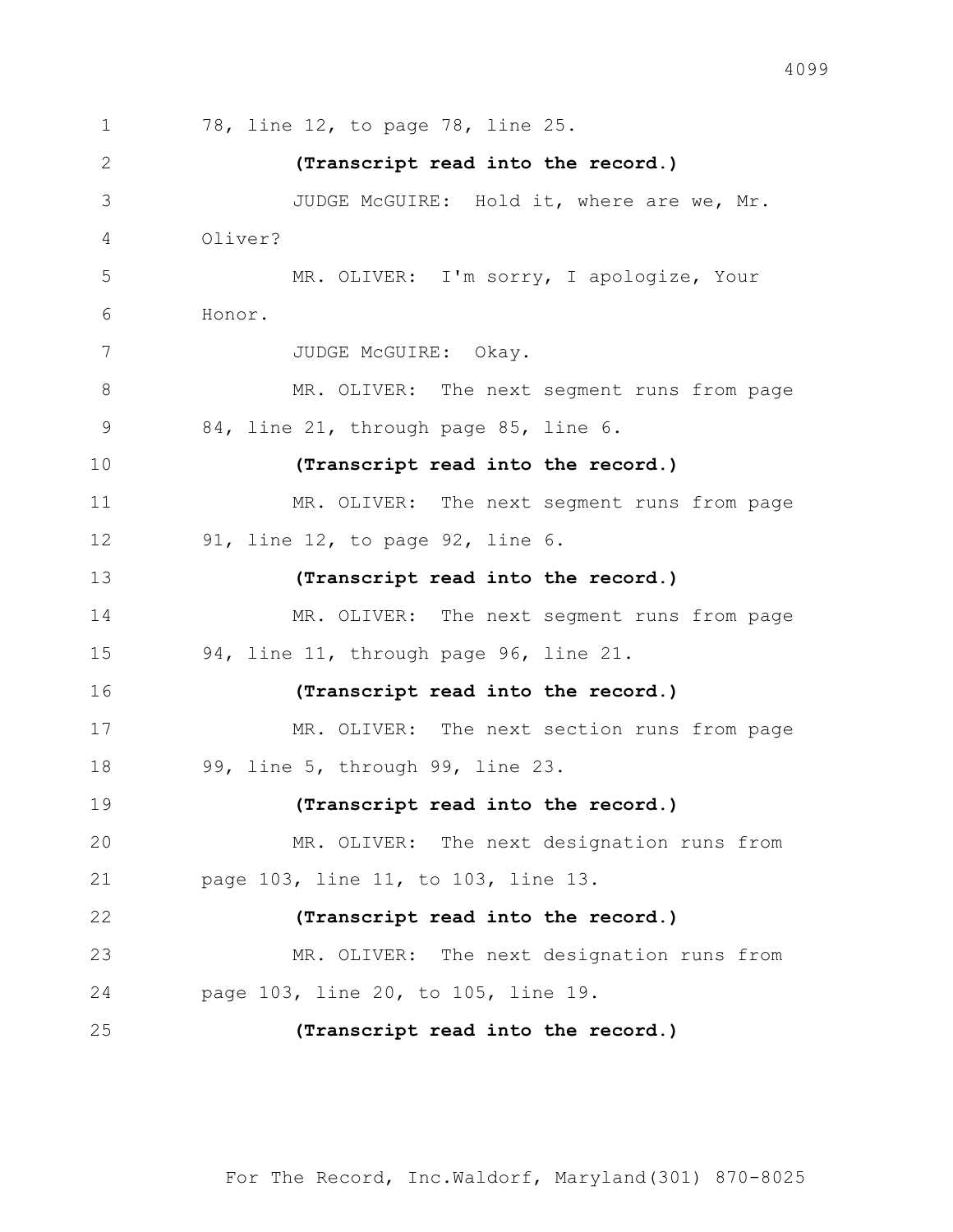1 MR. OLIVER: The next section runs from page 106, line 2, to page 106, line 10. **(Transcript read into the record.)** MR. OLIVER: The next designation is from page 109, line 3, to page 109, line 7. **(Transcript read into the record.)** 7 MR. OLIVER: The next designation runs from page 109, line 23, through page 110, line 19. **(Transcript read into the record.)** MR. OLIVER: The next segment runs from page 11 111, line 4, to page 115, line 9. **(Transcript read into the record.)** 13 MR. OLIVER: The next segment runs from page 115, line 21, to page 117, line 25. **(Transcript read into the record.)** 16 MR. OLIVER: The next seqment runs from page 118, line 22, to page 120, line 3. **(Transcript read into the record.)** MR. OLIVER: The next segment runs from page 122, line 25, to page 123, line 23. **(Transcript read into the record.)** MR. OLIVER: The next segment runs from page 124, line 8, to page 124, line 19. **(Transcript read into the record.)** MR. OLIVER: The next segment runs from page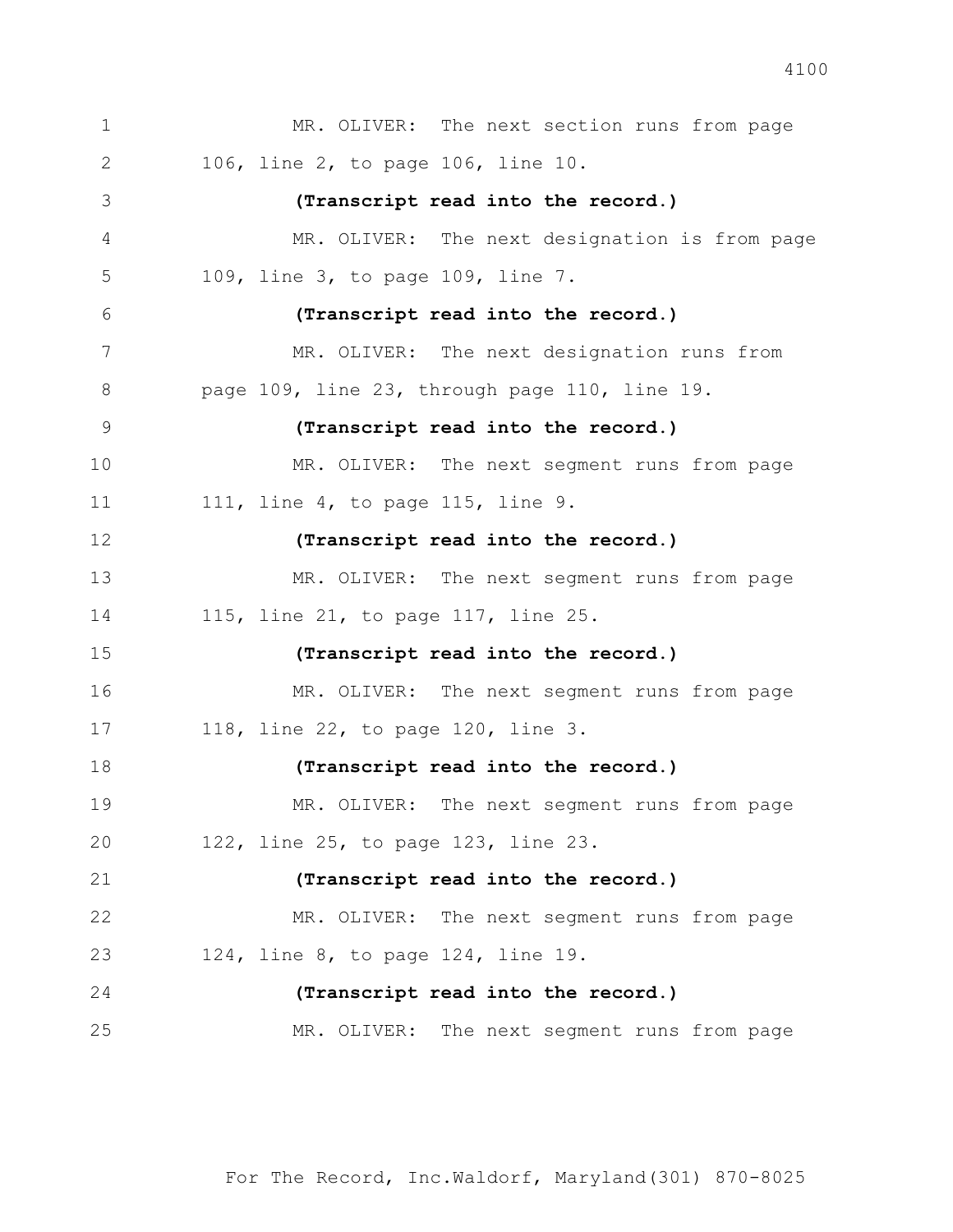125, line 3, to 125, line 5. **(Transcript read into the record.)** MR. OLIVER: The next segment runs from page 125, line 17, to 125, line 24. **(Transcript read into the record.)** MR. OLIVER: The next segment runs from page 127, line 3, to page 129, line 9. **(Transcript read into the record.)** MR. OLIVER: The next designation runs from page 135, line 23, to page 138, line 4. **(Transcript read into the record.)** MR. OLIVER: The next segment relates to objections that were sustained in part and overruled in 14 part, and therefore, I propose to read from page 140, line 2, to page 143, line 4. **(Transcript read into the record.)** MR. OLIVER: Your Honor, the next designation 18 runs from page 147, line 3, to page 149, line 1. **(Transcript read into the record.)** MR. OLIVER: Your Honor, at this point I think we're probably about halfway through. Would this be a suitable place to break for lunch? 23 JUDGE McGUIRE: Sure. How much time do you all want to take today? An hour? 25 MR. STONE: An hour is plenty. We can do it in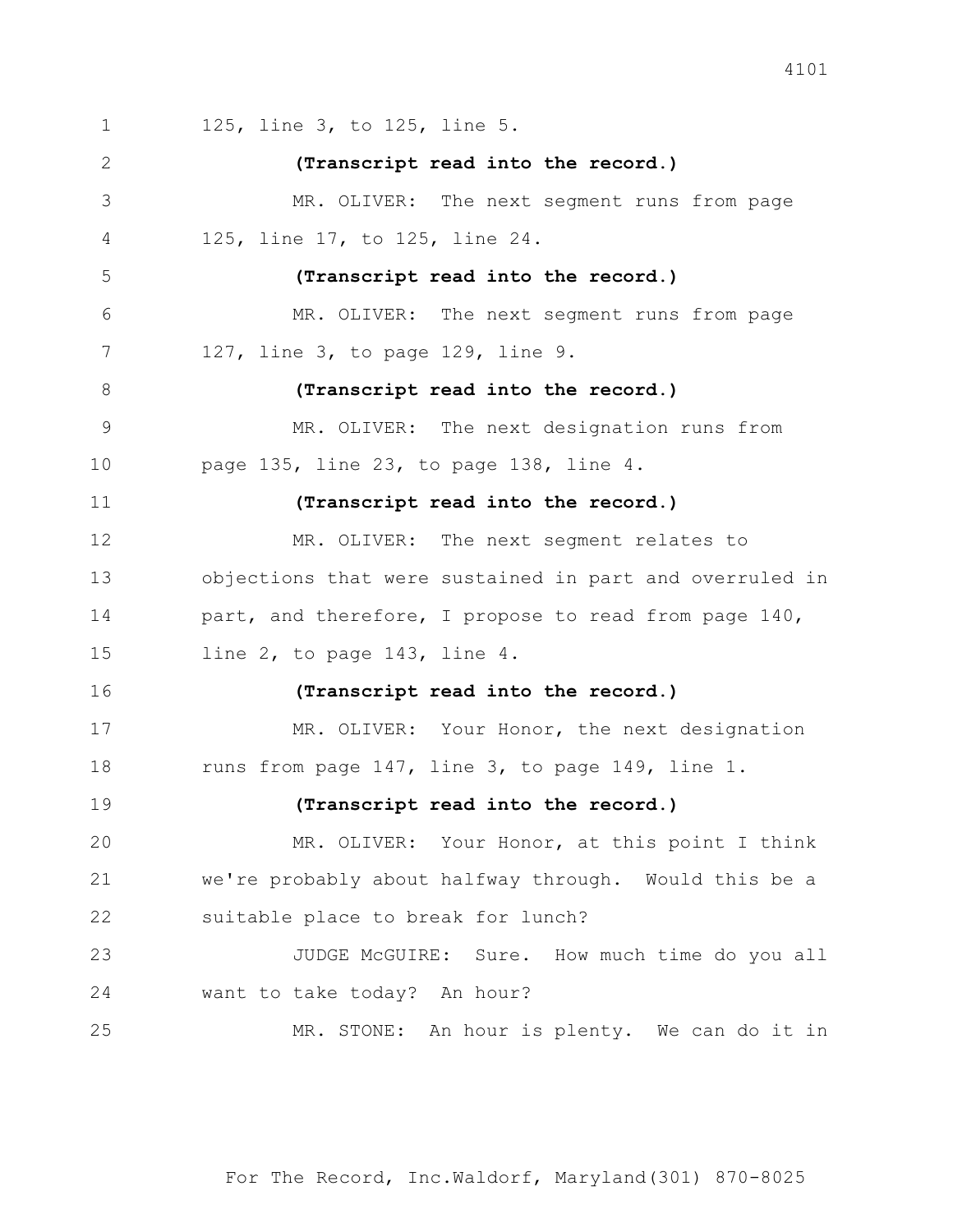1 a little less if you want.

2 JUDGE McGUIRE: Do you want 45 minutes? 3 MR. OLIVER: That would be fine, Your Honor. 4 JUDGE McGUIRE: It's five to 1:00. Why don't 5 we meet back here at 20 until 2:00. We're adjourned, 6 in recess. 7 **(Whereupon, at 12:55 p.m., a lunch recess was** 

8 **taken.)**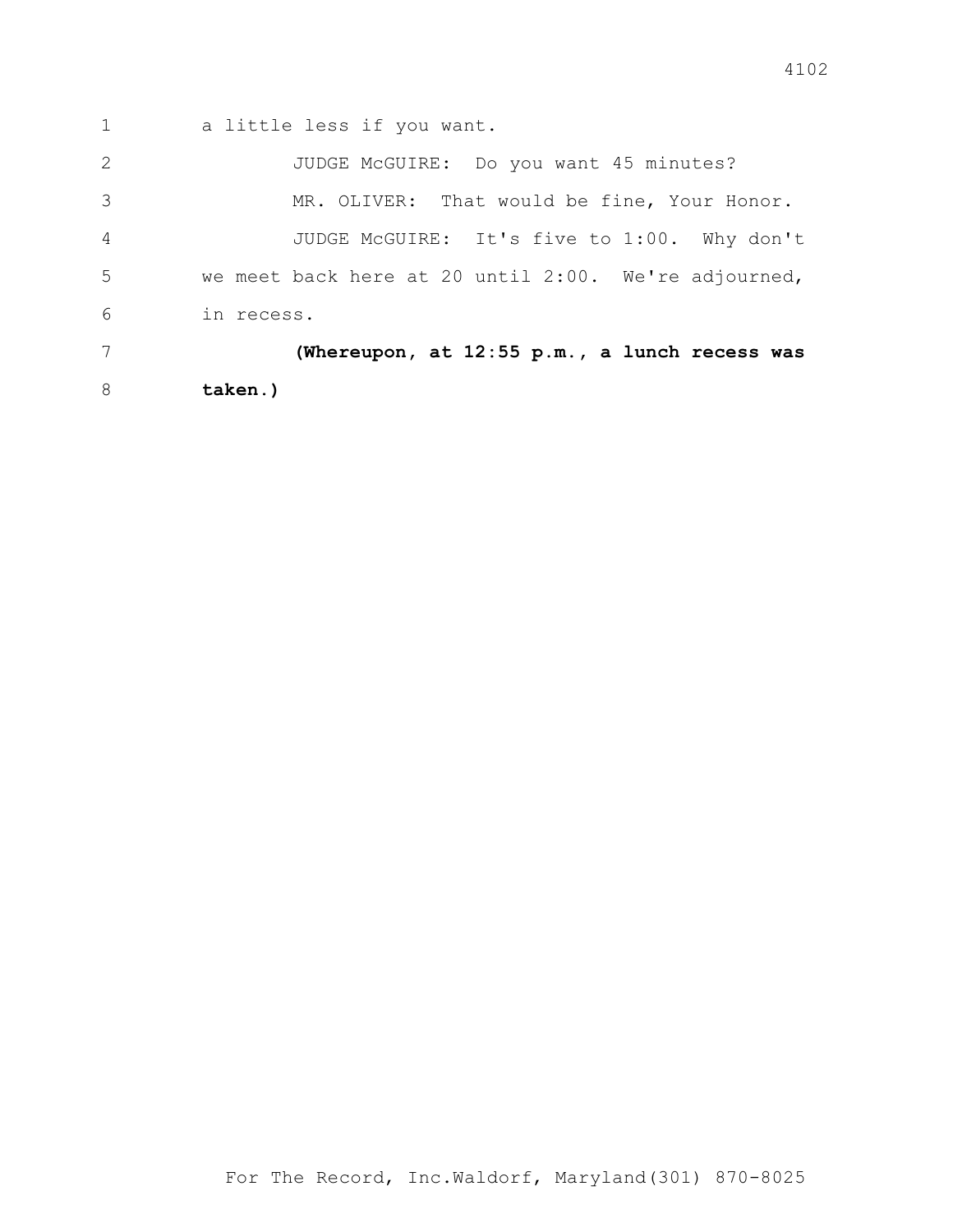| $\mathbf 1$ | <b>AFTERNOON SESSION</b>                                |
|-------------|---------------------------------------------------------|
| 2           | (1:40 p.m.)                                             |
| 3           | JUDGE McGUIRE: This hearing is now in order.            |
| 4           | Then Mr. Oliver, you may proceed.                       |
| 5           | MR. OLIVER: Thank you, Your Honor.                      |
| 6           | Your Honor, this morning, I skipped over one            |
| 7           | designation that I omitted to read, and I'd like to go  |
| $8\,$       | back and pick that up if I could, please.               |
| $\mathsf 9$ | JUDGE McGUIRE: Go ahead.                                |
| 10          | MR. OLIVER: Beginning at page 143, line 5, and          |
| 11          | continues to page 144, line 6.                          |
| 12          | (Transcript read into the record.)                      |
| 13          | MR. OLIVER: The next designation is on page             |
| 14          | 149, line 19, and that would then run through page 150, |
| 15          | line 24. We had just left off discussing Exhibit 8,     |
| 16          | which we can bring up on the screen.                    |
| 17          | (Transcript read into the record.)                      |
| 18          | MR. OLIVER: The next designation is from page           |
| 19          | 154, line 10, through 155, line 5.                      |
| 20          | (Transcript read into the record.)                      |
| 21          | MR. OLIVER: The next designation runs from              |
| 22          | page 157, line 11, through 160, line 13.                |
| 23          | (Transcript read into the record.)                      |
| 24          | MR. OLIVER: The next designation runs from              |
| 25          | page 163, line 19, to page 164, line 12.                |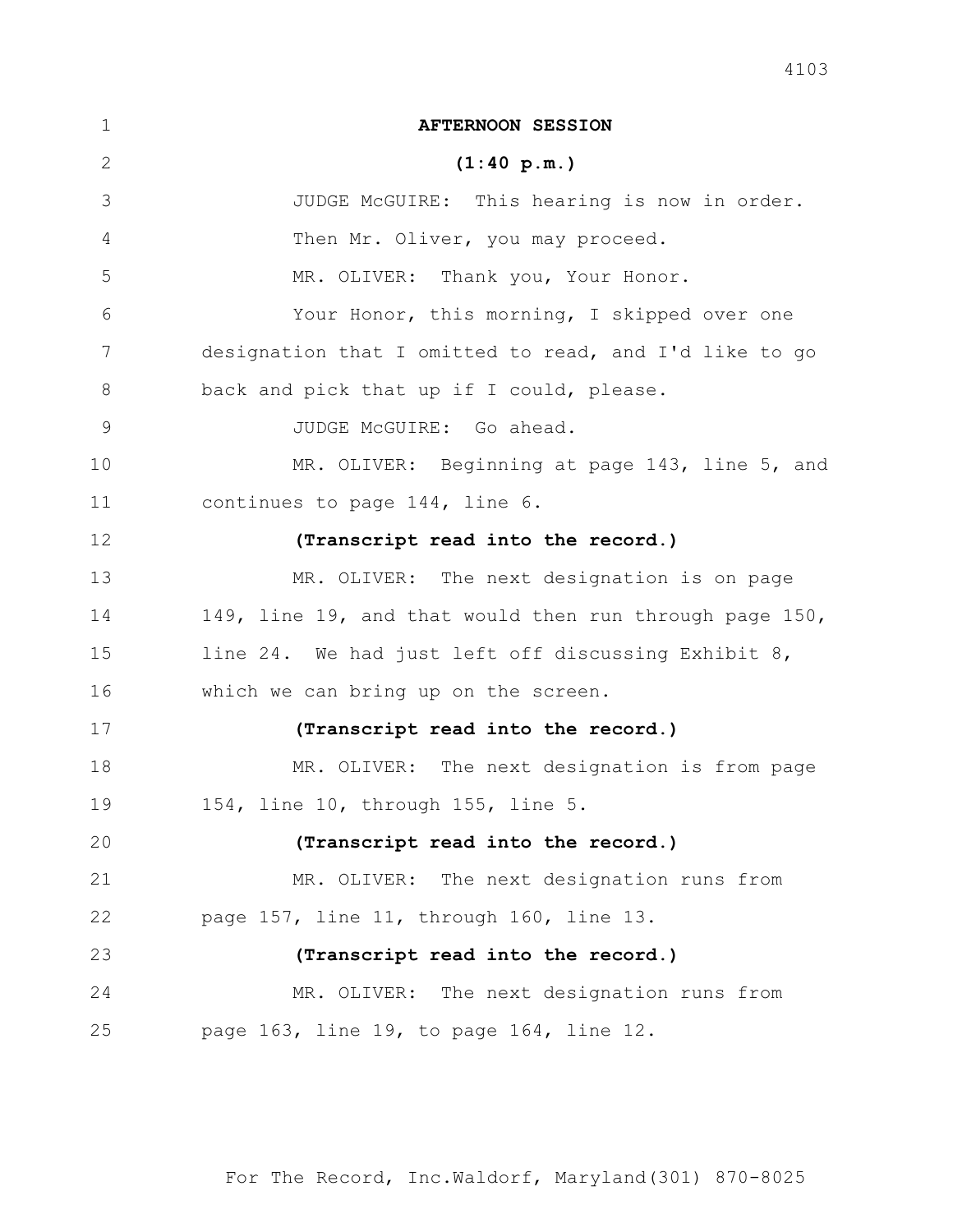**(Transcript read into the record.)** MR. OLIVER: The next designation is from page 168, line 17, through page 169, line 3. **(Transcript read into the record.)** MR. OLIVER: The next designation runs from page 173, line 7, through 173, line 23. **(Transcript read into the record.)** 8 MR. OLIVER: Your Honor, that finishes Volume 1 of the transcript of Dr. Oh. We now move to Volume 2. 10 The first designation is from page 198, line 20, to 198, line 23. **(Transcript read into the record.)** 13 MR. OLIVER: The next designation runs from page 202, line 19, to page 205, line 24. **(Transcript read into the record.)** 16 MR. OLIVER: The next designation is page 211, line 5, to page 211, line 24. **(Transcript read into the record.)** 19 MR. OLIVER: The next designation is on page 215, line 3, to page 215, line 10. **(Transcript read into the record.)** 22 MR. OLIVER: The next designation is page 221, line 16, to page 222, line 1. 24 I'm sorry, hold on just a moment, please, Your Honor.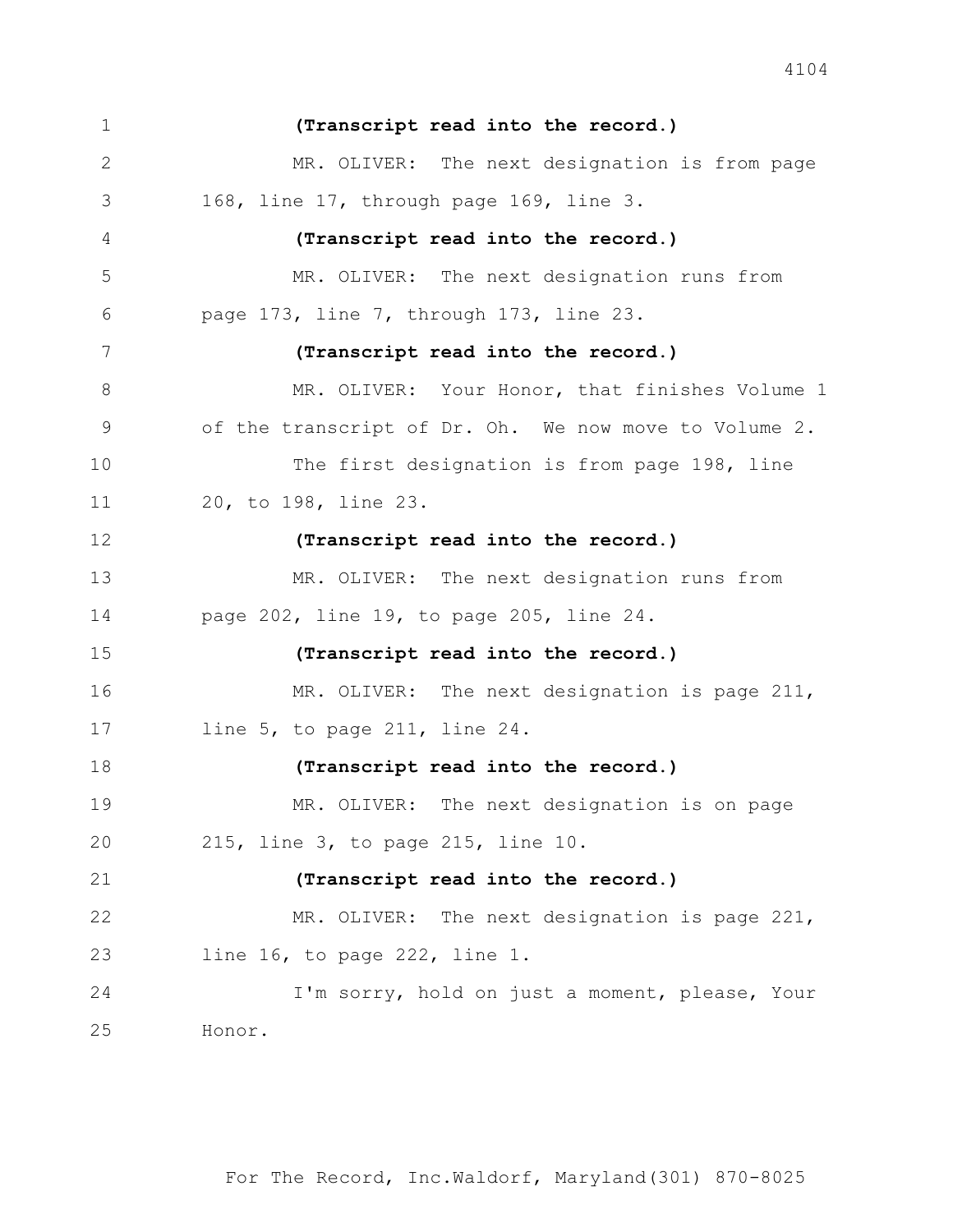1 JUDGE McGUIRE: Sure. 2 **(Counsel conferring.)** 3 MR. OLIVER: That designation has been 4 withdrawn. 5 The next designation is page 227, line 1, 6 through page 232, line 18. 7 **(Transcript read into the record.)** 8 MR. OLIVER: The next designation is page 234, 9 line 19, to page 236, line 11. 10 **(Transcript read into the record.)** 11 MR. OLIVER: The next designation is from page 12 236, line 19, to page 238, line 11. 13 **(Transcript read into the record.)** 14 MR. OLIVER: The next designation is page 238, 15 line 17, to page 239, line 9. 16 **(Transcript read into the record.)** 17 MR. OLIVER: The next designation is from page 18 239, line 17, to page 240, line 8. 19 **(Transcript read into the record.)** 20 MR. OLIVER: The next designation is on page 21 240, line 20, to page 241, line 6. 22 MR. OLIVER: If we could have just a moment, 23 please, Your Honor. 24 JUDGE McGUIRE: Sure. 25 **(Pause in the proceedings.)**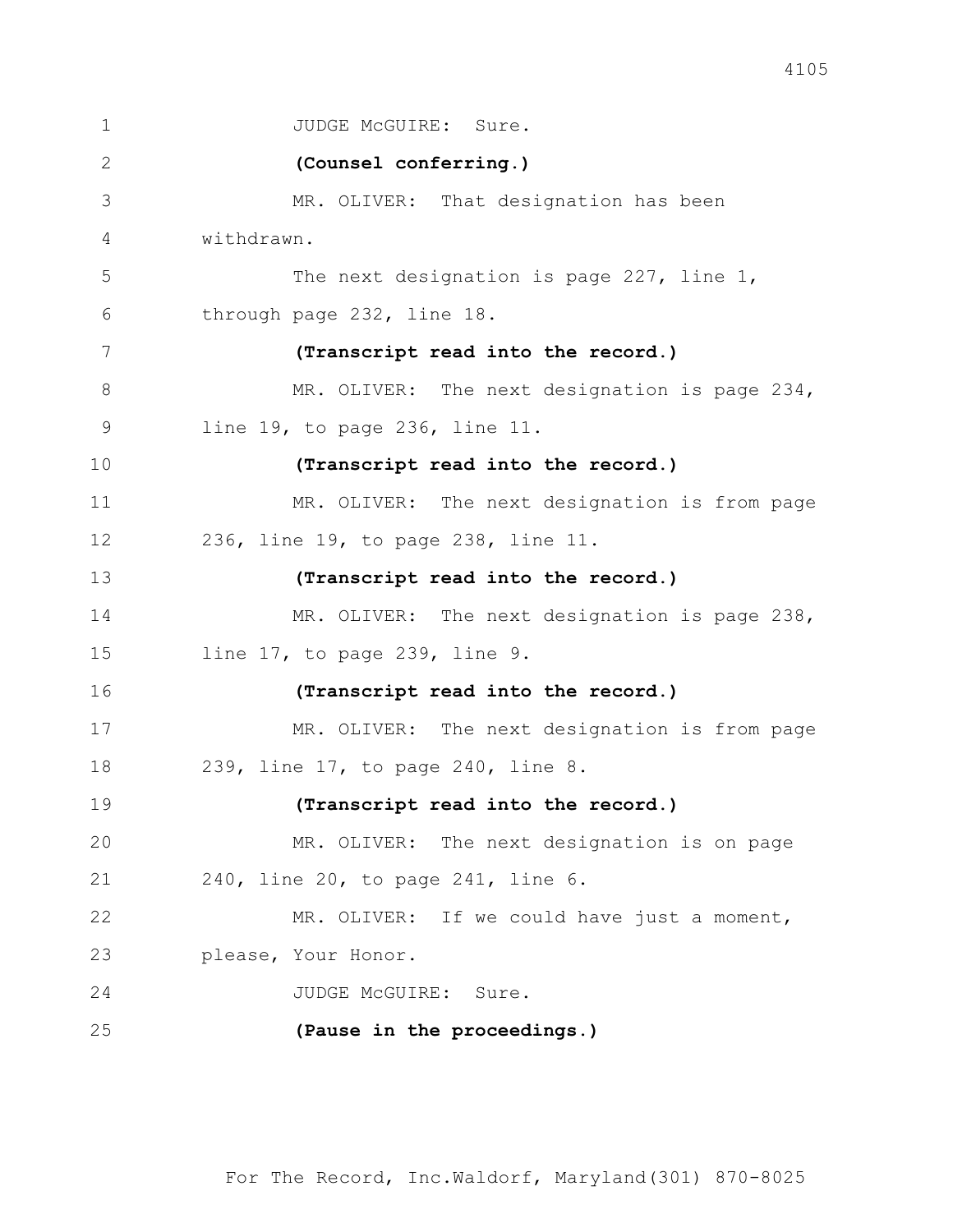1 MR. OLIVER: Page 240, line 20, to page 241, line 6. **(Transcript read into the record.)** 4 MR. OLIVER: The next designation is page 241, line 19, to page 242, line 20. **(Transcript read into the record.)** 7 MR. OLIVER: Next designation is page 242, line 25, to page 243, line 7. **(Transcript read into the record.)** 10 MR. OLIVER: The next designation is page 243, line 17, to page 244, line 5. **(Transcript read into the record.)** 13 MR. OLIVER: The next designation is page 248, line 2, to page 248, line 15. **(Transcript read into the record.)** 16 MR. OLIVER: The next designation is from page 248, line 18, to page 250, line 4. **(Transcript read into the record.)** 19 MR. OLIVER: The next designation, page 251, line 22, to page 252, line 11. **(Transcript read into the record.)** 22 MR. OLIVER: The next designation is page 254, line 9, to page 254, line 22. **(Transcript read into the record.)** 25 MR. OLIVER: The next designation is page 257,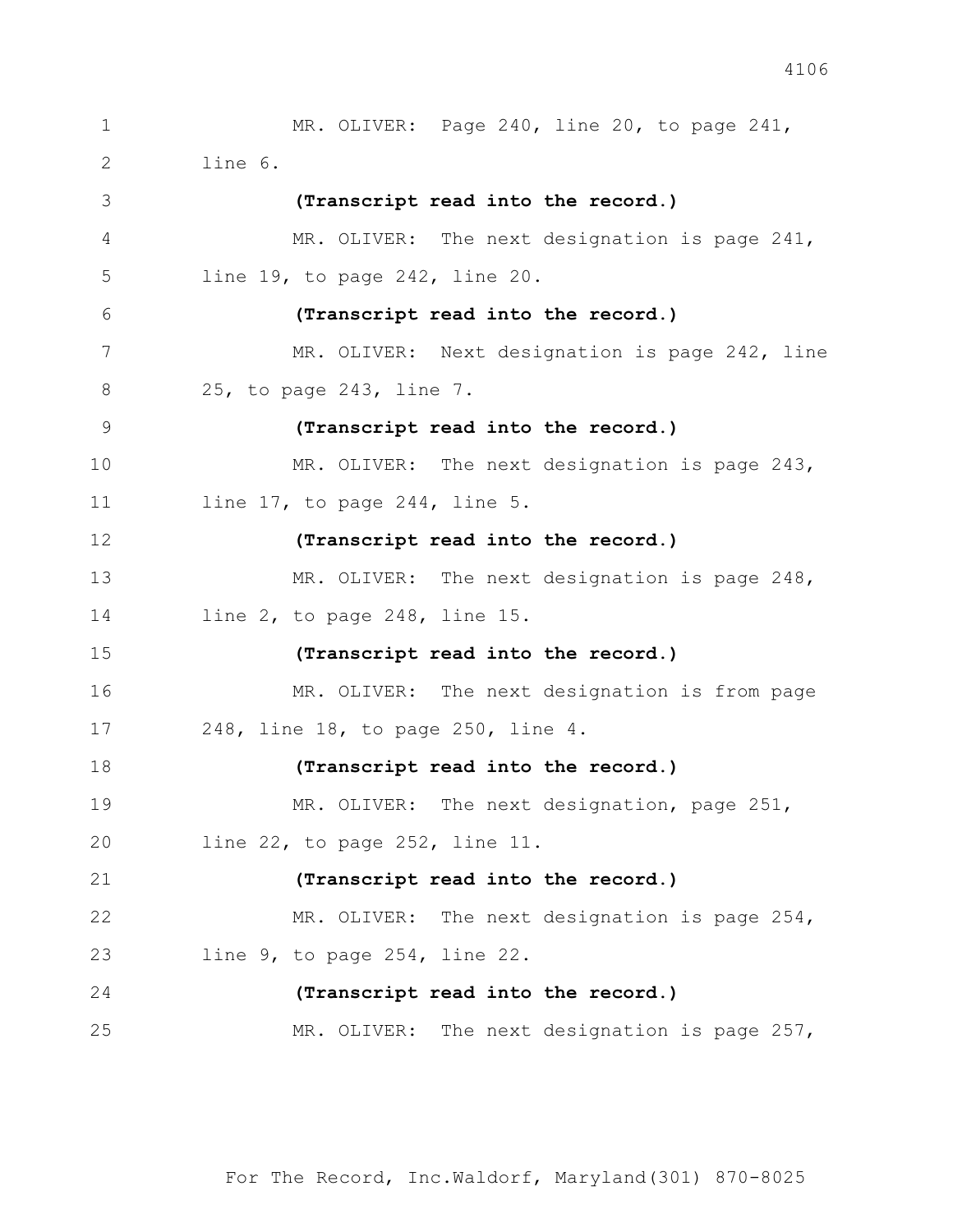1 line 5, to 258, line 18. **(Transcript read into the record.)** 3 MR. OLIVER: The next designation is page 265, line 12, to page 265, line 18. **(Transcript read into the record.)** 6 MR. OLIVER: The next designation is page 268, line 5, to 268, line 16. **(Transcript read into the record.)** 9 MR. OLIVER: The next designation is page 268, line 25, to page 269, line 13. **(Transcript read into the record.)** 12 MR. OLIVER: The next designation is page 270, lines 2 and 3. **(Transcript read into the record.)** 15 MR. OLIVER: The next designation is page 271, line 13, to page 172, line 4. **(Transcript read into the record.)** 18 MR. OLIVER: The next designation is page 272, line 12, to 272, line 19. **(Transcript read into the record.)** 21 MR. OLIVER: The next designation is page 274, line 20, to page 278, line 5. **(Transcript read into the record.)** 24 MR. OLIVER: The next designation is page 283, line 10, to 283, line 13.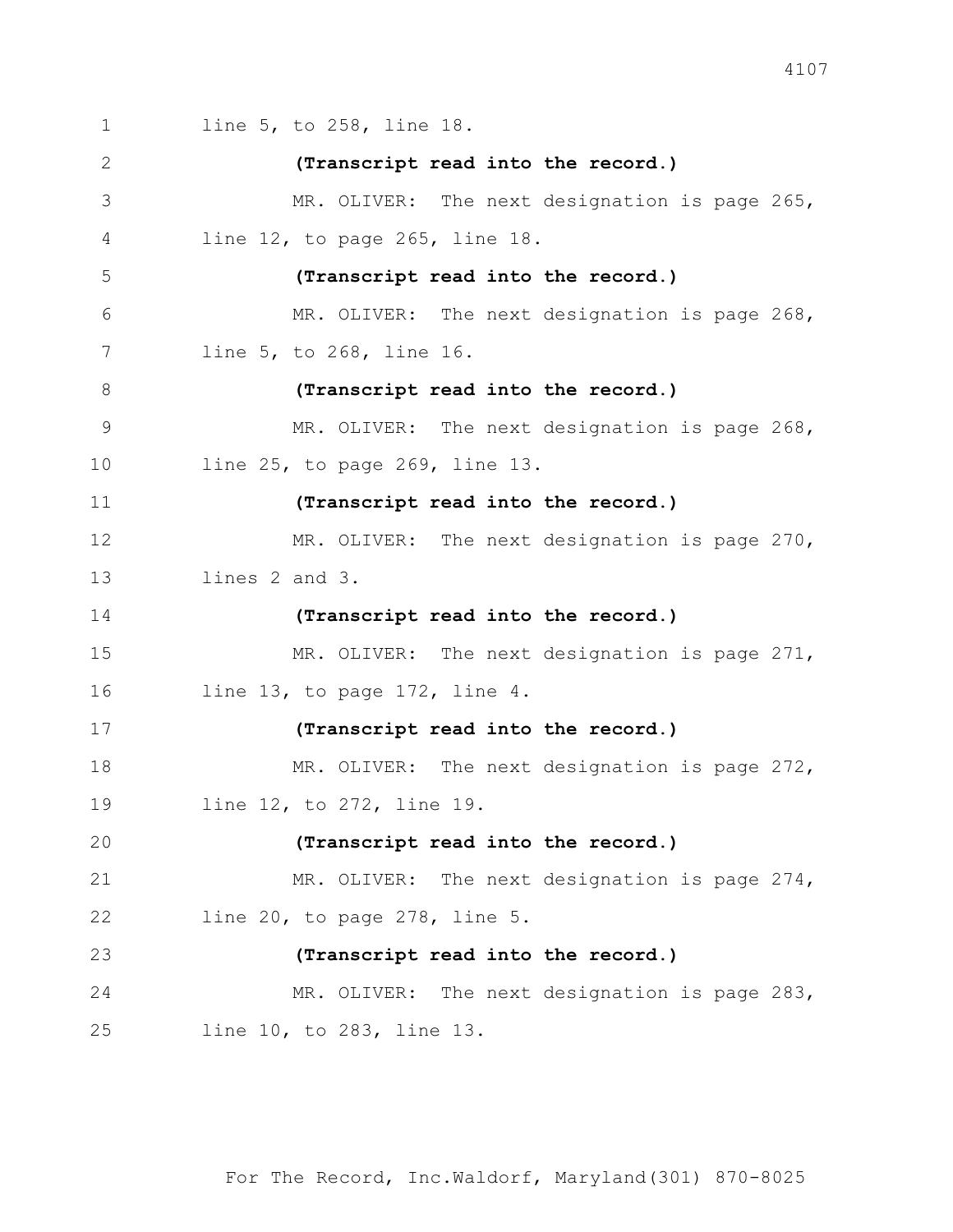| $\mathbf 1$ | (Transcript read into the record.)            |
|-------------|-----------------------------------------------|
| 2           | MR. OLIVER: The next designation, page 285,   |
| 3           | line $12$ , to page $287$ , line $14$ .       |
| 4           | (Transcript read into the record.)            |
| 5           | MR. OLIVER: The next designation is page 287, |
| 6           | line 21, through page 289, line 20.           |
| 7           | (Transcript read into the record.)            |
| $8\,$       | MR. OLIVER: The next designation is page 292, |
| 9           | line $3$ , to page $294$ , line $16$ .        |
| 10          | (Transcript read into the record.)            |
| 11          | MR. OLIVER: The next designation is page 295, |
| 12          | line 9, to page 296, line 3.                  |
| 13          | (Transcript read into the record.)            |
| 14          | MR. OLIVER: The next designation is page 303, |
| 15          | line 13, to 303, line 21.                     |
| 16          | (Transcript read into the record.)            |
| 17          | MR. OLIVER: The next designation is page 321, |
| 18          | line $17$ , to page $322$ , line $22$ .       |
| 19          | (Transcript read into the record.)            |
| 20          | MR. OLIVER: The next designation is page 372, |
| 21          | line $2$ , to page $372$ , line $11$ .        |
| 22          | (Transcript read into the record.)            |
| 23          | MR. OLIVER: The final designation is on page  |
| 24          | 372, line 24, to page 373, line 3.            |
| 25          | (Transcript read into the record.)            |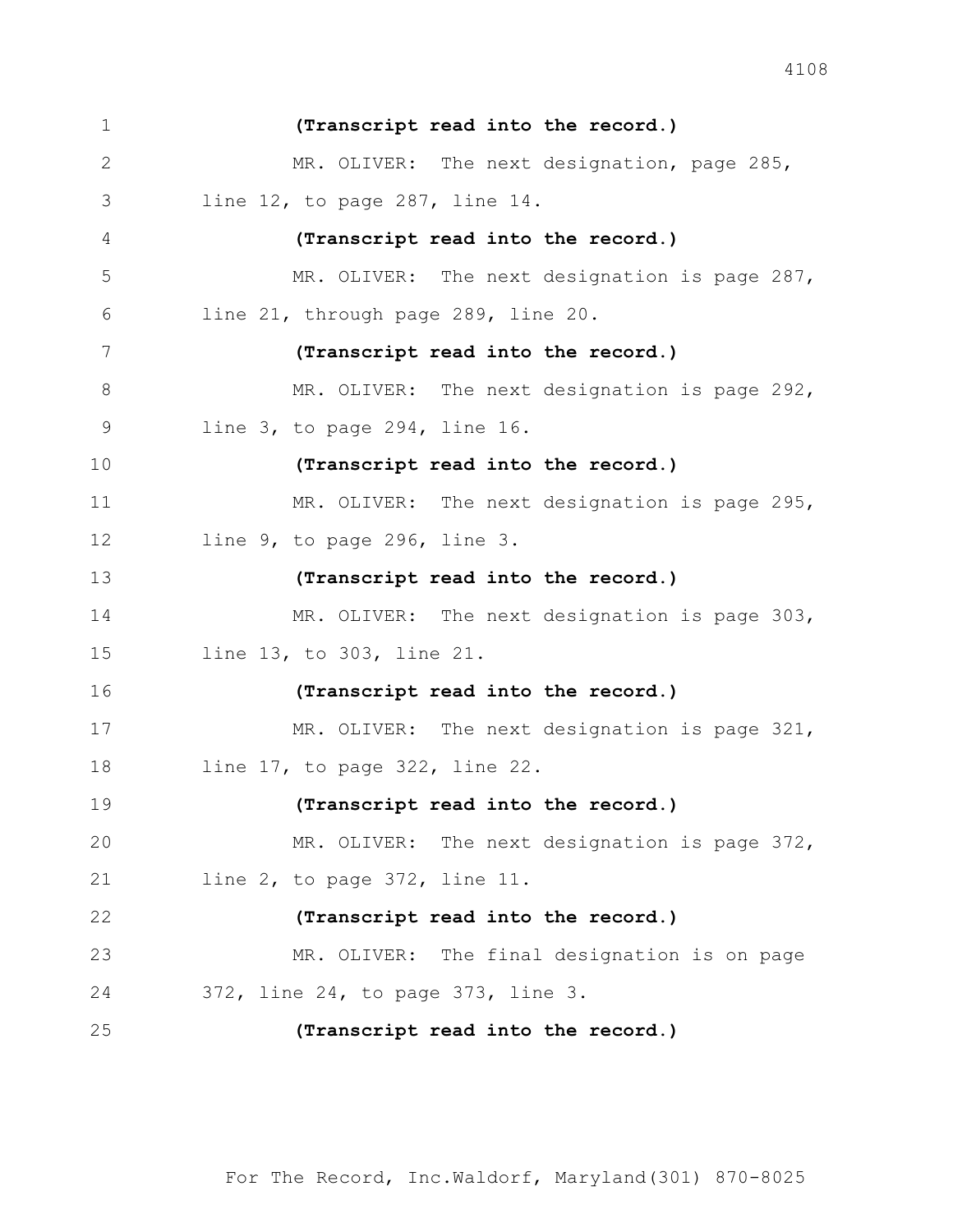| $\mathbf 1$   | MR. OLIVER: Your Honor, that concludes the       |
|---------------|--------------------------------------------------|
| $\mathbf{2}$  | reading of the designated portions of Dr. Oh's   |
| 3             | transcript. At this time, I would like to move a |
| 4             | number of exhibits into evidence.                |
| 5             | JUDGE McGUIRE: Okay.                             |
| 6             | MR. OLIVER: First is CX-2237.                    |
| 7             | MR. STONE: No objection.                         |
| $8\,$         | JUDGE McGUIRE: Entered.                          |
| $\mathcal{G}$ | (CX Exhibit Number 2237 was admitted into        |
| 10            | evidence.)                                       |
| 11            | MR. OLIVER: CX-2288.                             |
| 12            | MR. STONE: No objection.                         |
| 13            | JUDGE McGUIRE: Entered.                          |
| 14            | (CX Exhibit Number 2288 was admitted into        |
| 15            | evidence.)                                       |
| 16            | MR. OLIVER: CX-2289.                             |
| 17            | MR. STONE: No objection.                         |
| 18            | JUDGE McGUIRE: Entered.                          |
| 19            | (CX Exhibit Number 2289 was admitted into        |
| 20            | evidence.)                                       |
| 21            | MR. OLIVER: CX-2290.                             |
| 22            | MR. STONE: No objection.                         |
| 23            | JUDGE McGUIRE: Entered.                          |
| 24            | (CX Exhibit Number 2290 was admitted into        |
| 25            | evidence.)                                       |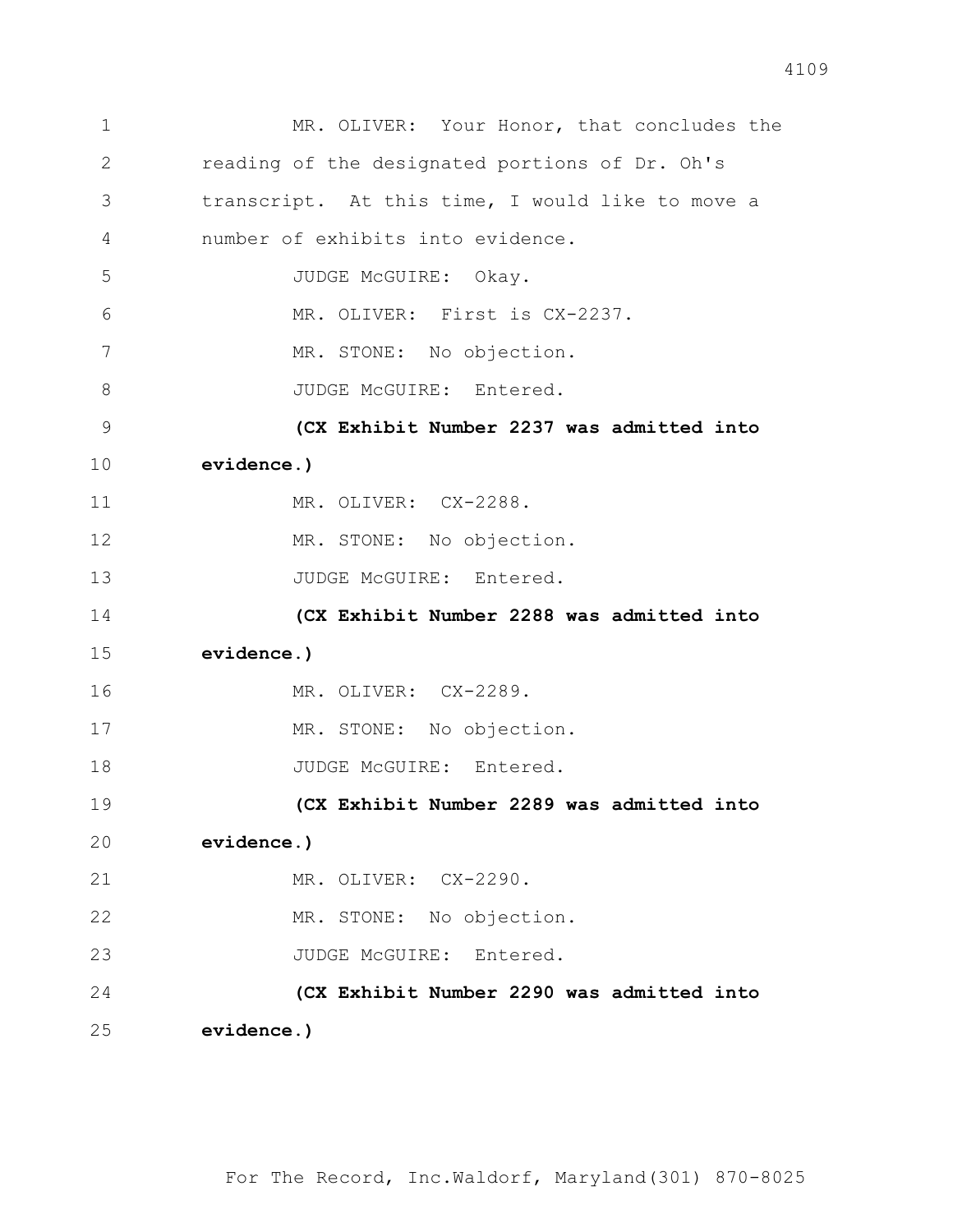| $\mathbf 1$    | MR. OLIVER: CX-1612.                      |
|----------------|-------------------------------------------|
| $\overline{2}$ | MR. STONE: No objection.                  |
| 3              | JUDGE McGUIRE: Entered.                   |
| 4              | (CX Exhibit Number 1612 was admitted into |
| 5              | evidence.)                                |
| 6              | MR. OLIVER: CX-2294.                      |
| 7              | MR. STONE: No objection.                  |
| 8              | MR. McGUIRE: Entered.                     |
| $\mathcal{G}$  | (CX Exhibit Number 2294 was admitted into |
| 10             | evidence.)                                |
| 11             | MR. OLIVER: CX-2297.                      |
| 12             | MR. STONE: No objection.                  |
| 13             | JUDGE McGUIRE: Entered.                   |
| 14             | (CX Exhibit Number 2297 was admitted into |
| 15             | evidence.)                                |
| 16             | MR. OLIVER: CX-2306.                      |
| 17             | MR. STONE: No objection.                  |
| 18             | JUDGE McGUIRE: Entered.                   |
| 19             | (CX Exhibit Number 2306 was admitted into |
| 20             | evidence.)                                |
| 21             | MR. OLIVER: CX-2334.                      |
| 22             | MR. STONE: No objection.                  |
| 23             | JUDGE McGUIRE: Entered.                   |
| 24             | (CX Exhibit Number 2334 was admitted into |
| 25             | evidence.)                                |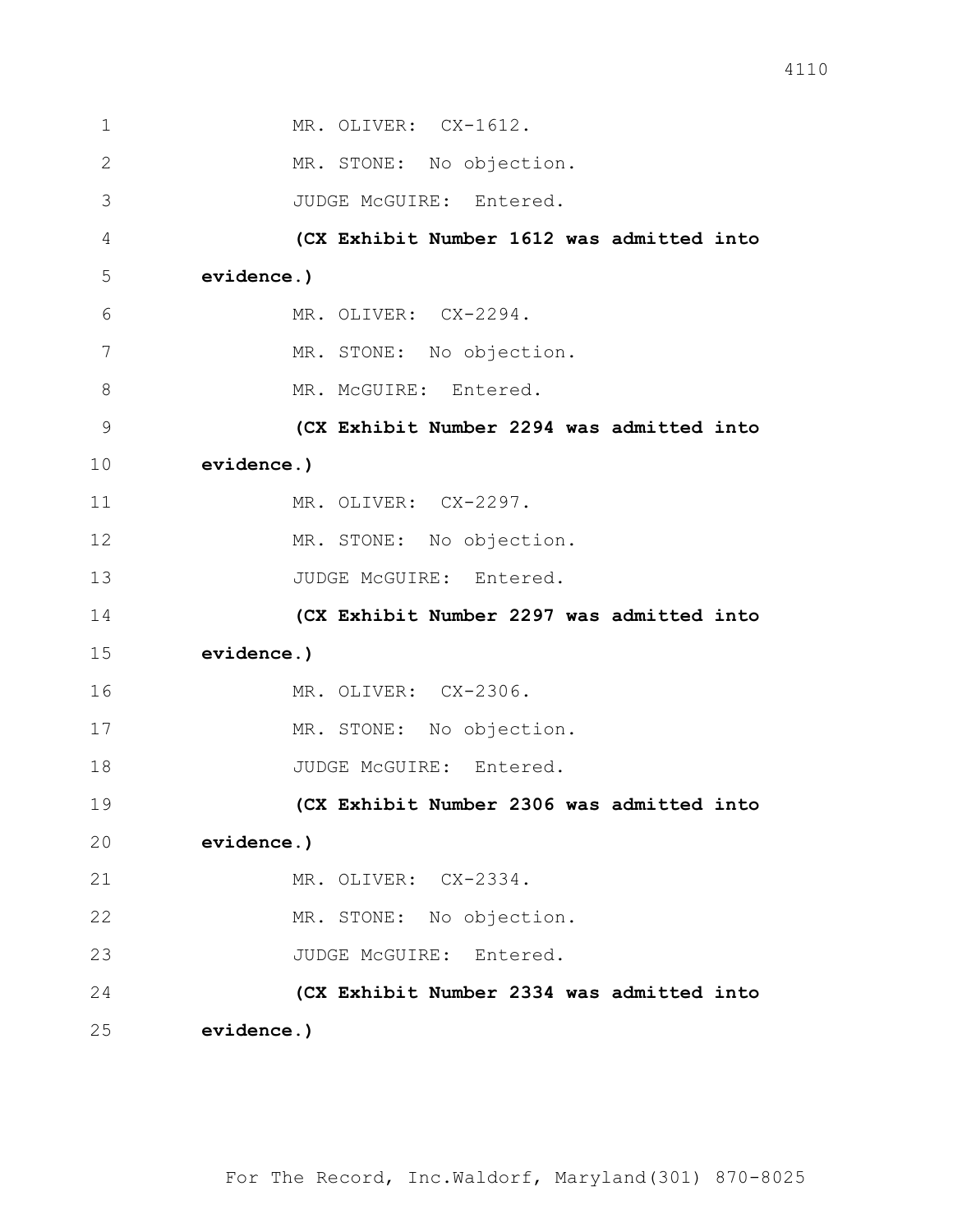1 MR. STONE: Your Honor, we also then move in 2 RX-2275. 3 MR. OLIVER: No objection. 4 JUDGE McGUIRE: So entered. 5 **(RX Exhibit Number 2275 was admitted into**  6 **evidence.)** 7 MR. STONE: And we agree that Dr. Oh can be 8 excused and given a couple of days off. 9 JUDGE McGUIRE: Thank you very much. 10 MR. OLIVER: We agree that Dr. Oh could be 11 excused. 12 JUDGE McGUIRE: Let's see, Mr. Oliver, how did 13 you intend -- is there anything else you had on tap for 14 this afternoon? 15 MR. OLIVER: No, Your Honor. We had thought 16 that Dr. Oh could take the entire day. 17 JUDGE McGUIRE: All right, good. Then tell me 18 what you have planned for Wednesday again. 19 MR. OLIVER: Yes, Your Honor, tomorrow the 20 witness will be Mr. Brian Shirley of Micron. 21 JUDGE McGUIRE: Okay, very good. We will 22 convene here tomorrow morning at 9:30 a.m. This 23 hearing is adjourned. Thank you. 24 **(Whereupon, at 3:10 p.m., the hearing was**  25 **adjourned.)**